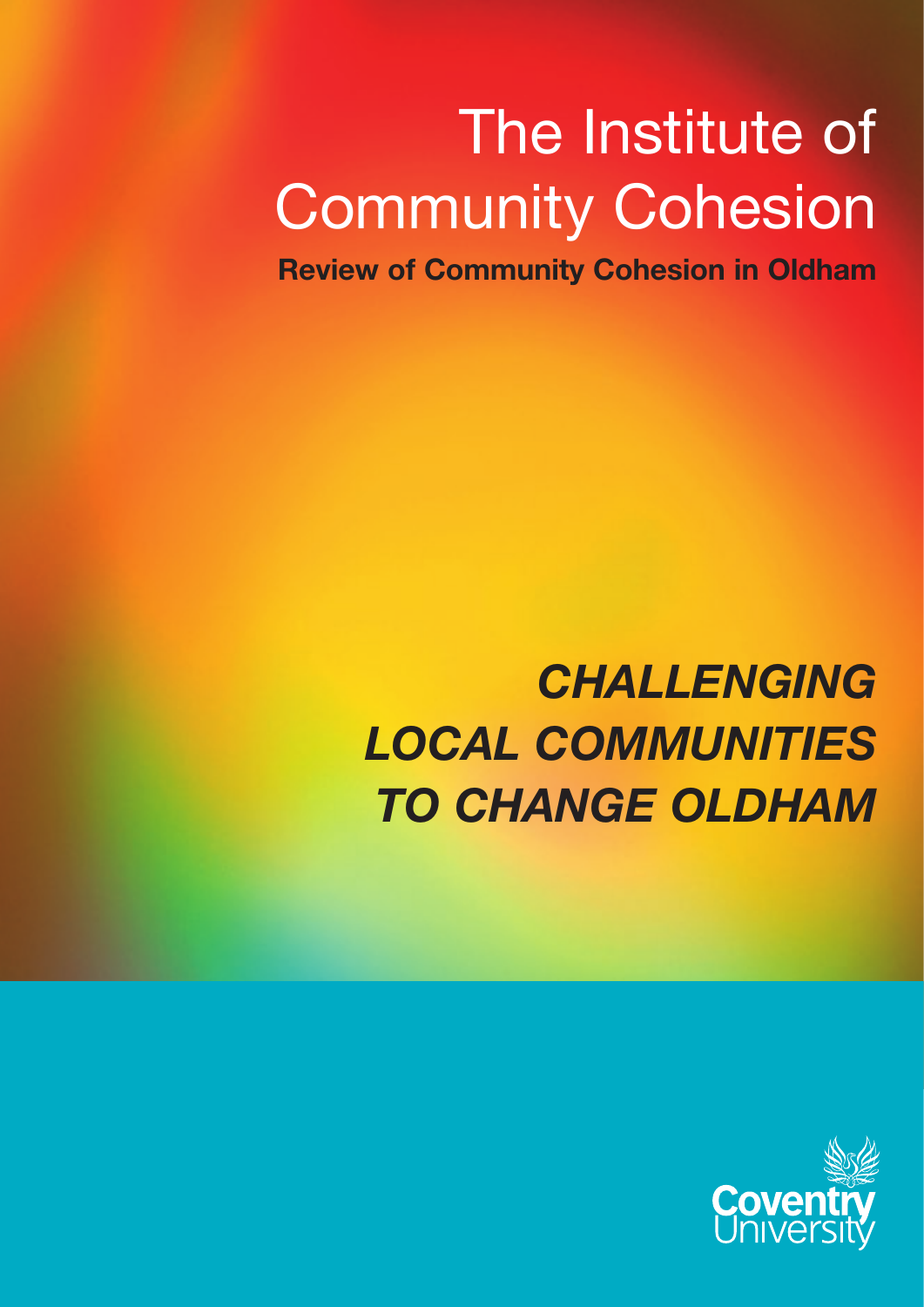**INSTITUTE OF COMMUNITY COHESION REVIEW OF COMMUNITY COHESION IN OLDHAM FINAL REPORT** 

> **CHALLENGING LOCAL COMMUNITIES TO CHANGE OLDHAM**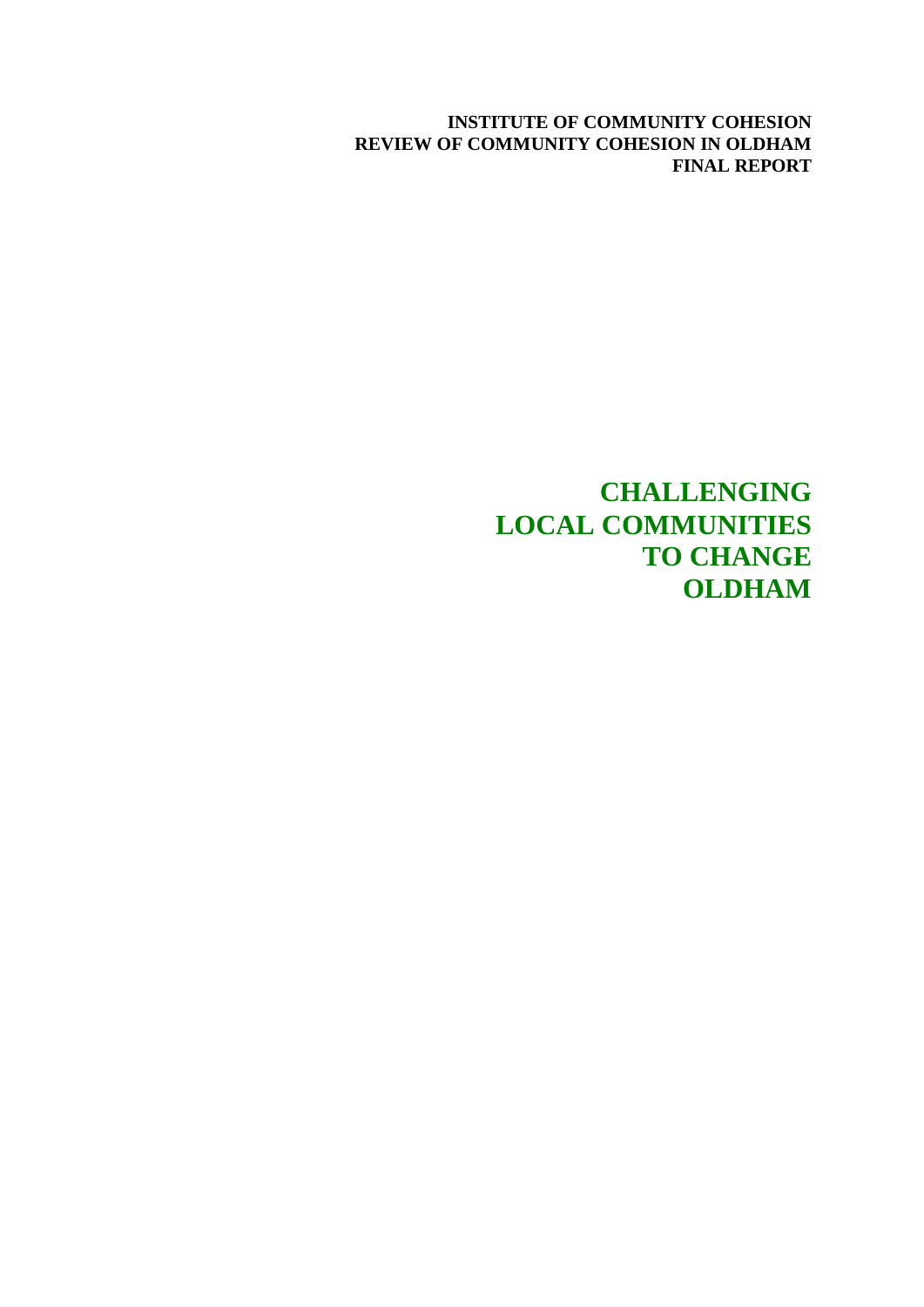#### **OLDHAM METROPOLITAN BOROUGH COUNCIL REVIEW OF COMMUNITY COHESION**

### **CHALLENGING LOCAL COMMUNITIES TO CHANGE OLDHAM**

**REPORT OF INSTITUTE OF COMMUNITY COHESION Coventry University Priory Street Coventry CV1 5FB Tel 0247 688 8451 www.cohesioninstitute.org.uk** 

> **REVIEW TEAM Ted Cantle Daljit Kaur Mohammed Athar Chris Dallison Andy Wiggans Harris Joshua**

**30th March 2006** 

Oldham MBC Review of Community Cohesion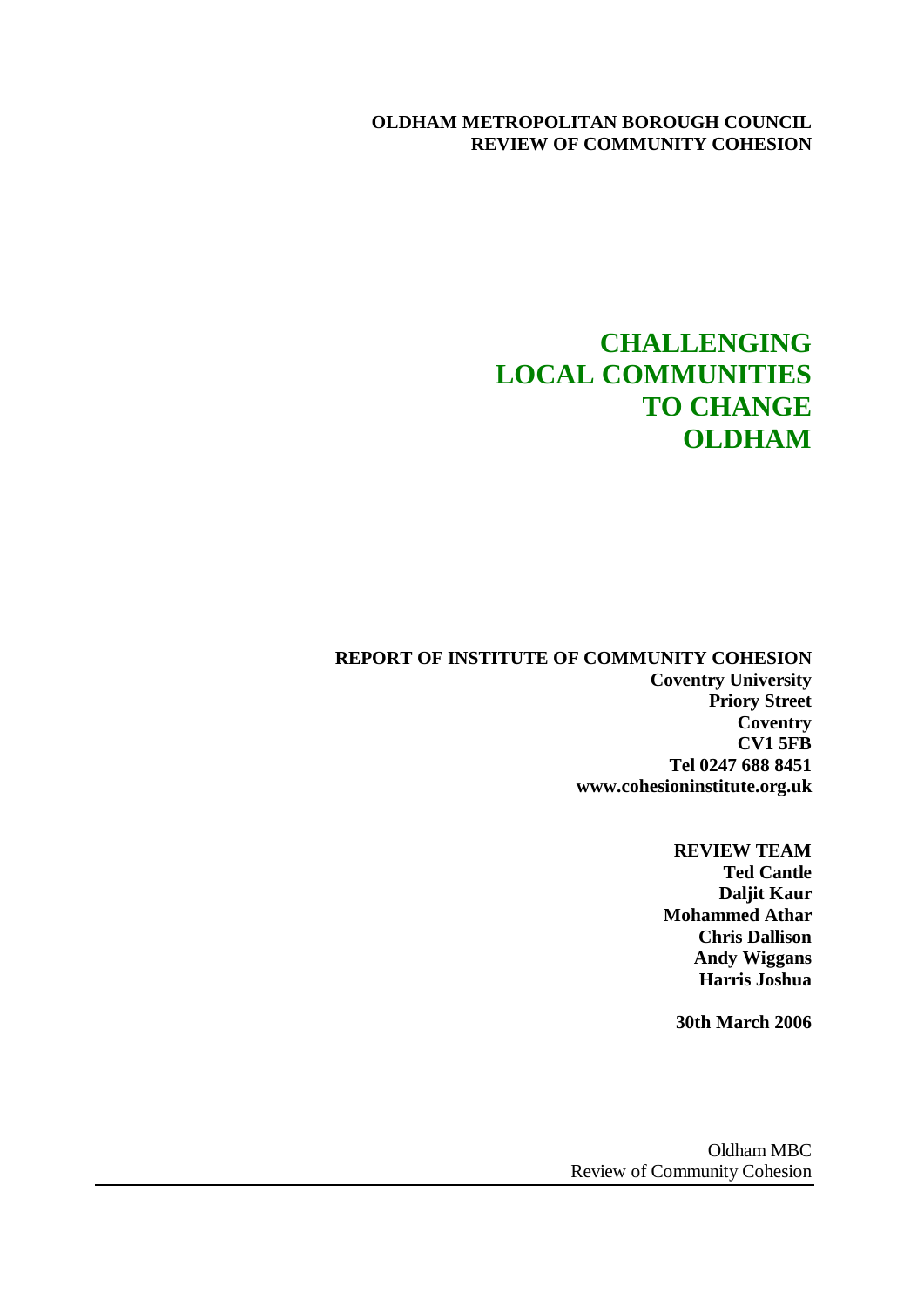#### **TABLE OF CONTENTS**

| <b>Section I</b>    | <b>Introduction</b>                                    | $\mathbf{1}$            |
|---------------------|--------------------------------------------------------|-------------------------|
| <b>Section II</b>   | <b>Executive Summary</b>                               | $\overline{\mathbf{4}}$ |
| <b>Section III</b>  | <b>Background</b>                                      | 11                      |
| <b>Section IV</b>   | <b>Community Cohesion: Vision and Values</b>           | 14                      |
| <b>Section V</b>    | <b>Partnership Arrangements and Working</b>            | 19                      |
| <b>Section V1</b>   | <b>Civic and Community Leadership</b>                  | 23                      |
| <b>Section VII</b>  | <b>Economic Development</b>                            | 27                      |
| <b>Section VIII</b> | <b>Housing</b>                                         | 31                      |
| <b>Section IX</b>   | <b>Education and Learning</b>                          | 36                      |
| <b>Section X</b>    | <b>Policing</b>                                        | 41                      |
| <b>Section XI</b>   | <b>Community Attitudes and Engagement</b>              | 45                      |
| <b>Section XII</b>  | The Way Forward                                        | 53                      |
| <b>Appendix I</b>   | List of documents reviewed and organisations consulted | 59                      |
| <b>Appendix II</b>  | <b>ICC Review Team - Biographies</b>                   | 62                      |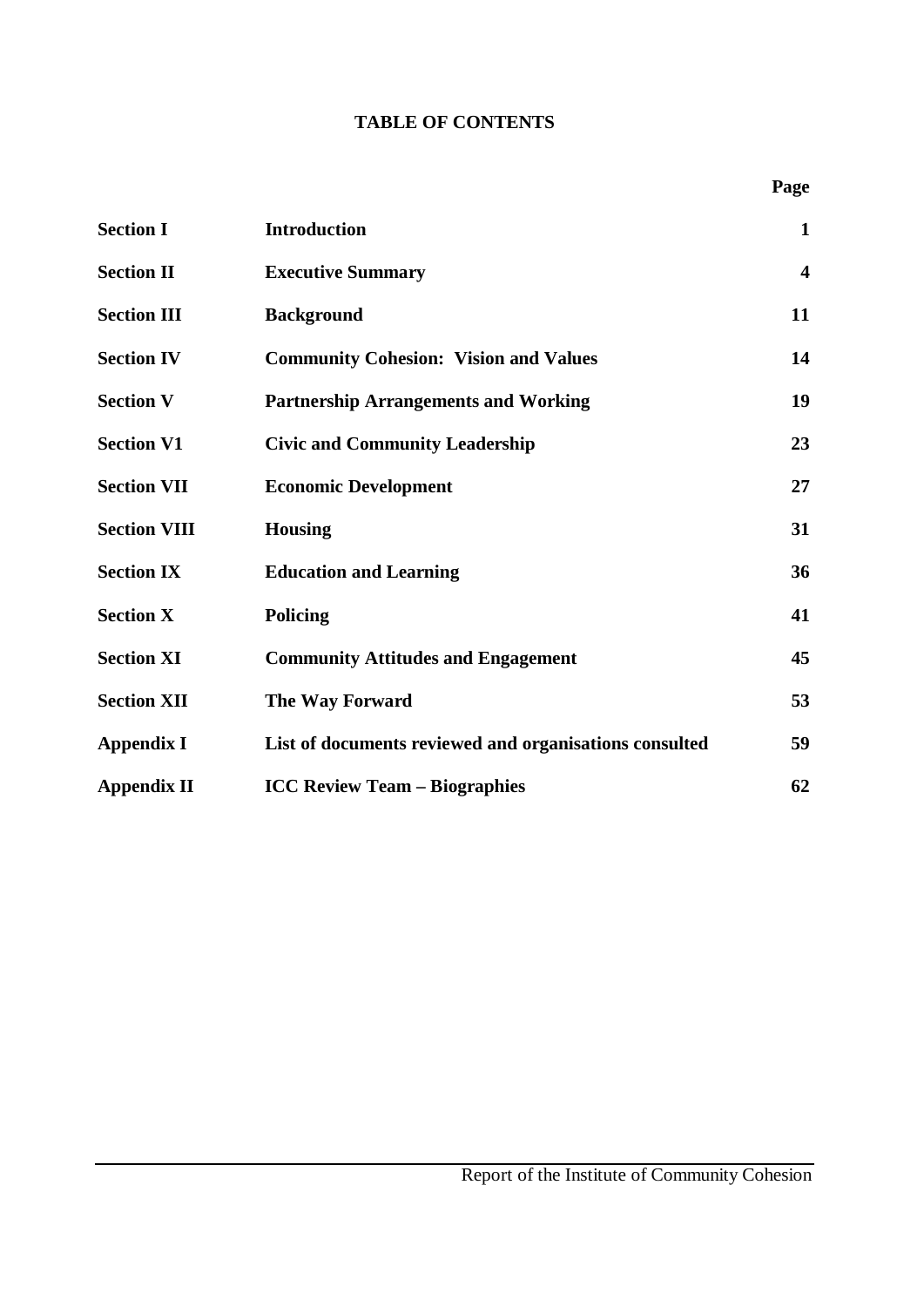#### **SECTION I**

#### **1.0 INTRODUCTION**

- 1.1 Oldham Metropolitan Borough Council and its Partners have done a great deal to build Community Cohesion in the Borough since the disturbances in 2001. Community Cohesion is central to the Borough's Community Strategy and the Council's Corporate Plan. Working with its Partners, the Council has developed 'Forward Together' - a strategy for strengthening Community Cohesion over the longer-term.
- 1.2 In October 2004, the Council undertook a detailed review of the Impact and Outcomes of 'Forward Together'. This highlighted the need to identify gaps in the programme and areas that might be targeted for further development.
- 1.3 This report was commissioned by Oldham MBC in response to the findings of its 'Forward Together' review and the perceived need to be open to outside opinions. It is an independent external assessment of progress made in building community cohesion in Oldham since 2001 and, hopefully, makes constructive proposals on the way forward.
- 1.4 The review was conducted by the Institute of Community Cohesion (ICoCo). The Institute was established in 2005 to provide a new approach to race and diversity and, in particular, to focus on the development of harmonious community relations. ICoCo is a unique partnership of academic, statutory and non-governmental bodies, as well as the private and voluntary sectors, which combines the expertise of four Universities with practitioners. It constantly strives to develop and improve our understanding of community relations, collating and disseminating best practice and providing a capacity to evaluate cohesion programmes and conduct action research. It also provides a network for all agencies interested in this area so that developments can be shared and constantly updated. Further, the Institute builds capacity at all levels and provides development opportunities, ranging from the training of community leaders to post graduate researched based programmes. Summary biographical details of the ICoCo review team can be found in Appendix II to this report.

#### **2.0 THE BRIEF**

- 2.1 The scope of the brief set by Oldham Metropolitan Borough Council was as follows:
	- Assess the current level of community cohesion in Oldham and how this has changed since 2001.
	- Identify issues which need to be addressed, potential threats to cohesion and opportunities for positive change.
	- Review the actions that the Council and its partners have taken to build community cohesion in Oldham, identifying both strengths and areas for development.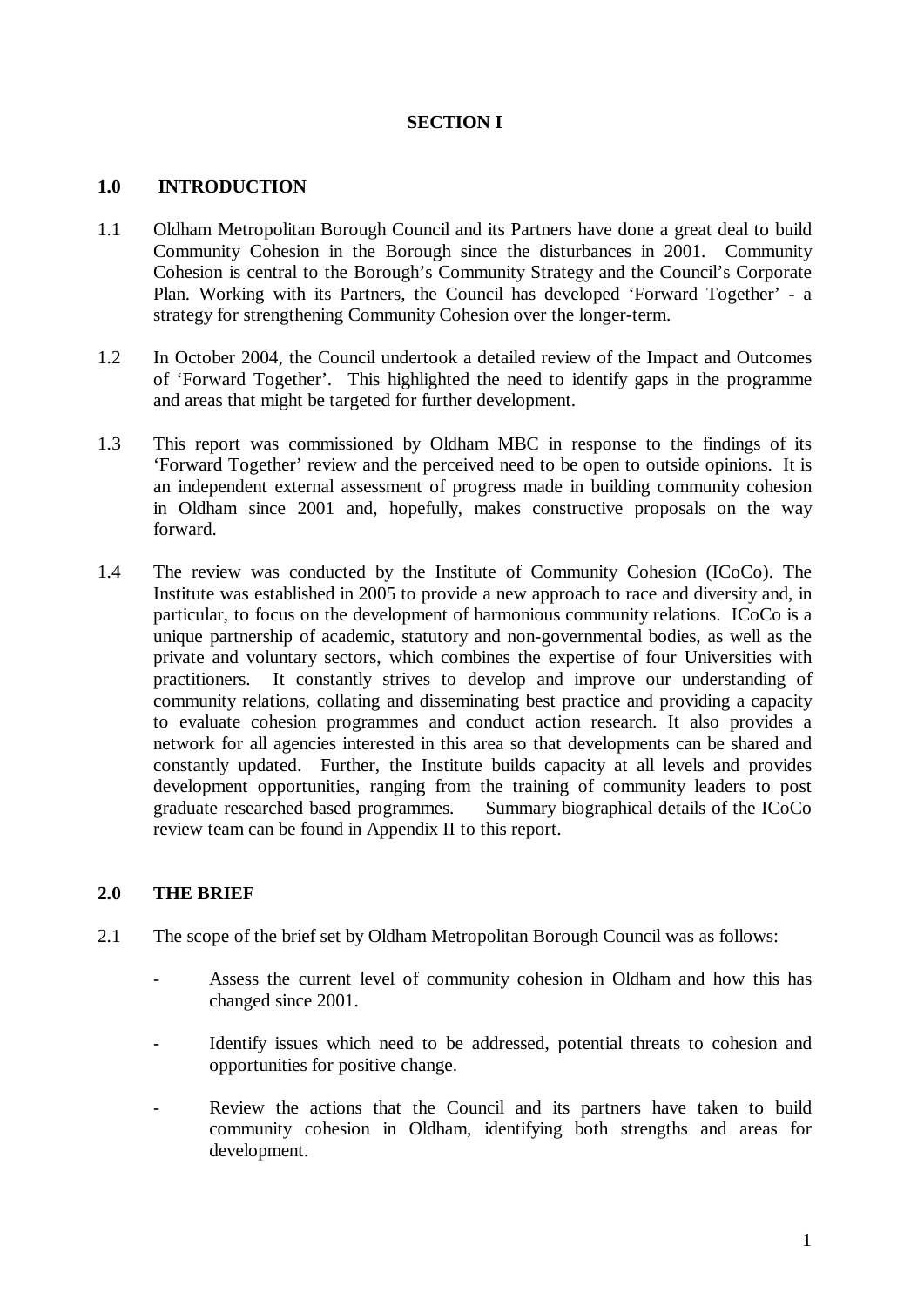**-** Drawing upon knowledge of best practice elsewhere and the assessment of circumstances in Oldham, make recommendations for the content of an updated Community Cohesion Strategy and Action Plan covering the next three to five years.

#### **3.0 METHODOLOGY**

3.1 In seeking to meet the objectives of the brief, our approach was as follows:

#### (a) **Desktop Review**

 A desktop review of the extent to which the strategic policies of Oldham MBC and its key Partners contribute to building community cohesion in the Borough. No review could hope to look in detail at all of the activities undertaken over the past five years. Thus a second objective of our initial desktop exercise was to identify key lines of enquiry to be followed up later in the review. The key lines of enquiry were:

- Community Cohesion vision and values
- Partnership arrangements and working
- Civic and community leadership
- Economic development and regeneration
- Housing
- Education and learning
- Policing
- Community attitudes and engagement

These headings form the structure of our report and are the key issues on which progress is assessed. In addition, we also thought it important to focus on the contribution of women and young people across all of our key lines of enquiry.

#### (b) **Interviews and Focus Groups**

 In order to obtain the views and perceptions of a wide range of policy makers, stakeholders and community groups, one-to-one interviews were conducted with:

- Leading Councillors and board members of the Oldham Partnership.
- Senior and specialist council officers.
- Members of the Community Cohesion Advisory Group.
- Senior officers in public sector partner organisations including the Police, Primary Care Trust, Government Office North West, Further Education Colleges, First Choice Homes and the Housing Market Renewal Partnership.
- Senior officers in key private sector partner organisations including the Greater Manchester Chamber of Commerce, the local press, local firms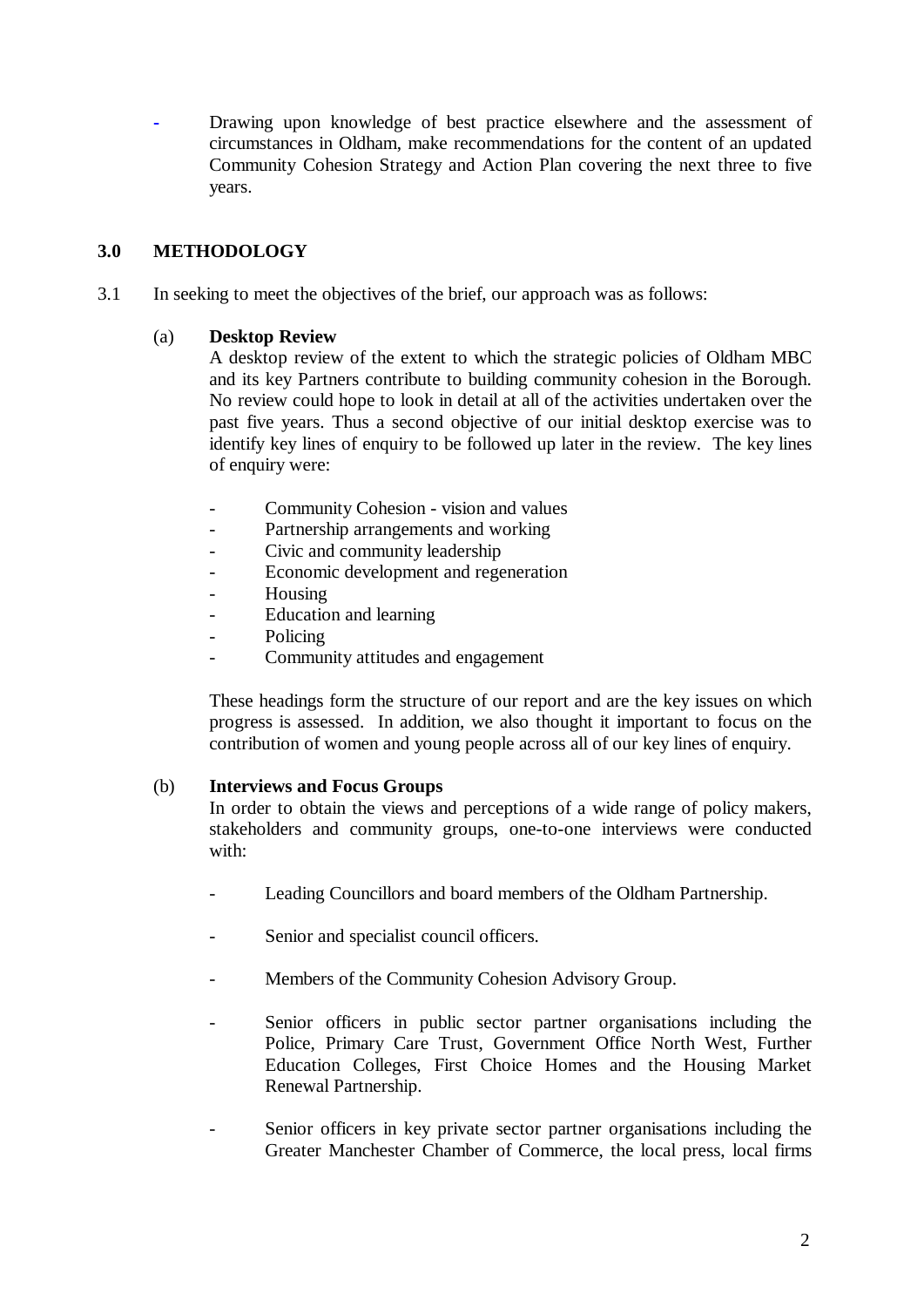represented on the Oldham Economic Partnership and the Asian Business Association.

Leading members of umbrella organisations within the Voluntary, Community and Faith Sectors including the Oldham Race Equality Partnership, Voluntary Action Oldham and the Black and Minority Ethnic Network.

We also wanted to canvass the opinions and views of all of Oldham's main communities. Consequently, focus groups, interviews and informal discussions were held with:

Participants involved with the Peacemaker Project, Asian Women, the African Caribbean Community, the Asian Business Forum, young white and adult residents at various locations, the Derker Community Action Group, the Black and Minority Ethnic Network, the Ethnic Minority Advisory Panel and students at Oldham  $6<sup>th</sup>$  Form College.

#### (c) **Best Practice Search**

Our best practice search identified a number of other local authority areas, organisations and sources that could help inform Oldham's approach to community cohesion in the future. Instances of these are scattered throughout the report. However, it also needs to be said that we found numerous examples of best practice in Oldham from which others may learn. These have also been identified in various sections of this report.

#### (d) **Peer Challenge**

 Finally, it was thought that the views and observations of a Peer Challenge Team from other parts of the country would contribute to the overall findings and recommendations of our review by acting as a 'critical friend'. The Peer Challenge Team comprised:

- \* Councillor Tony O'Neill Conservative, Coventry City Council.
- \* Councillor Richard Kemp Liberal Democrat, Liverpool City Council.
- \* Councillor Ross Willmott Labour, Leicester City Council.
- \* Robin Tuddenham Head of Community Safety, Waltham Forest MBC.
- \* Sabin Malik Community Cohesion Officer, Hounslow Council.<br>\* Deliit Keur, Project Menager, Institute of Community Cohesion
- Daljit Kaur Project Manager, Institute of Community Cohesion.

 Over a three-day period between 14th and 16th December 2005, the Peer Challenge Team undertook a series of interviews with elected Members and Chief and Senior Officers of Oldham MBC. They also conducted interviews with key stakeholders and partnership organisations. The Peer Challenge Team focussed their inquiries on leadership, governance, scrutiny and wider community engagement. Findings of the Peer Challenge Team were fed back to the Leader and Chief Executive of Oldham MBC and are included in this report.

3.2 A full listing of documents consulted, interviewees and focus groups contributing to this Review can be found in Appendix I to this Report.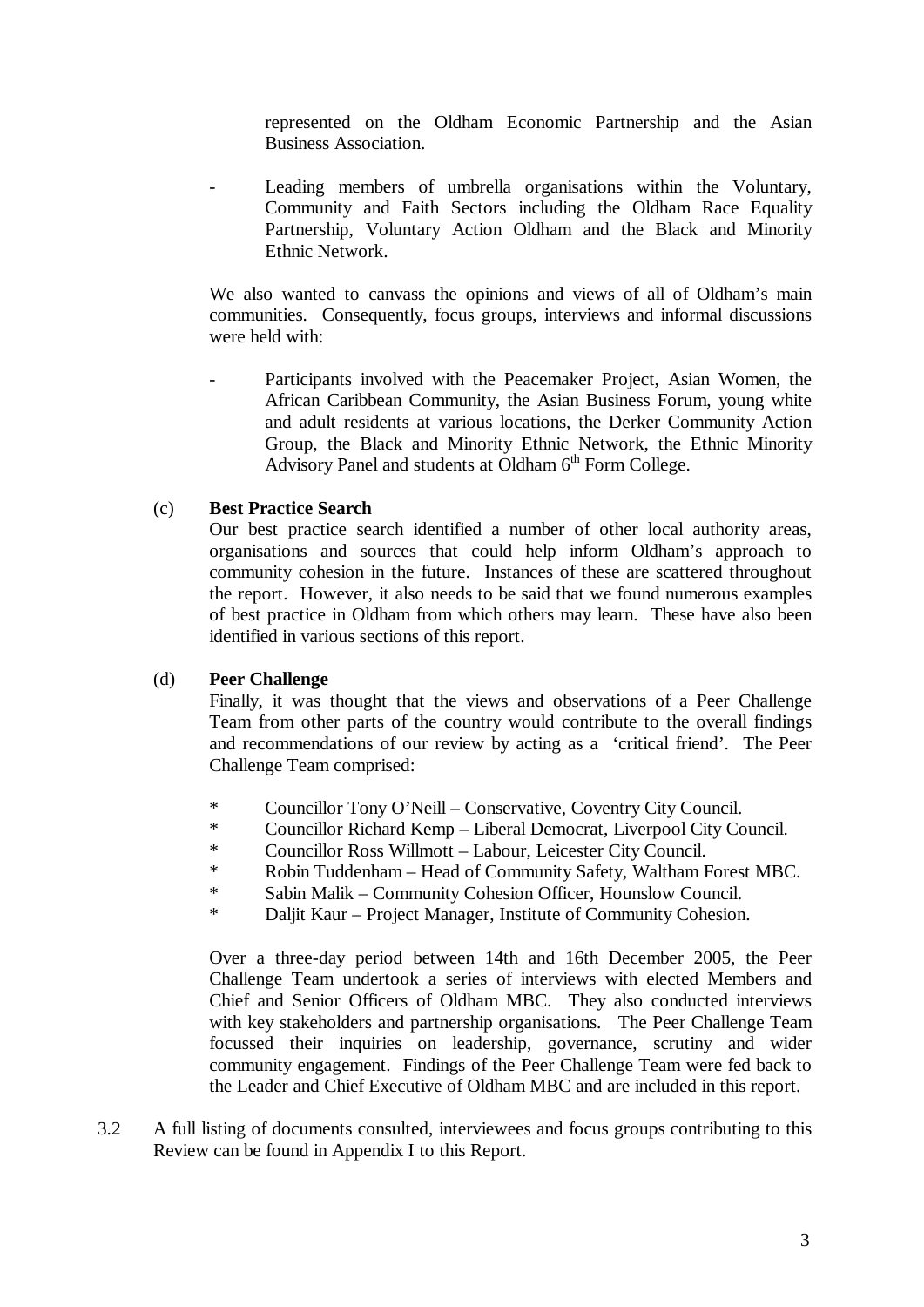#### **SECTION II**

#### **1.0 EXECUTIVE SUMMARY**

- 1.1 Both the Review and Peer Challenge Teams were impressed by the effort, thought and resources invested by Oldham MBC, the Oldham Partnership and other stakeholders in responding to the many challenges identified in reports on the causes of the disturbances that took place in Oldham and other northern towns in 2001.
- 1.2 Given the sheer scale of Oldham's problems communities leading parallel lives delineated by high levels of segregation in housing and schools, reinforced by differences in language, culture and religion – any assessment of progress has to be realistic about what could be achieved in just five years. Indeed, many of those we interviewed were anxious to communicate their frustration with what they perceived as a lack of progress on the ground. Nevertheless, we found that few cities, towns or districts in other parts of the country have done as much as Oldham in seeking to build community cohesion. In short, Oldham has every right to be proud of its record to date and now needs to unlock and make its learning available to other communities.
- 1.3 As requested, we have reviewed the key actions taken by the Oldham Partnership and the Council to promote community cohesion, focusing on overall vision and values, civic leadership and partnership, housing, education, economic development, policing and community engagement.
- 1.4 Detailed findings and recommendations under each of these headings are to be found in later sections of this report, with a complete listing of recommendations on the 'Way Forward' at the end.
- 1.5 In general, we found that a great deal has and is being done. However, there are still gaps and specific areas in which policy and practice could be strengthened and improved.
- 1.6 Certainly, the charge made by one major report in 2001, that the disturbances signified a failure in Oldham's 'political and corporate governance', could not now be sustained. This apart, we found that the Oldham Partnership and the Council tended to be cautious in their approach to tackling segregated communities, ever minded of the potential 'political cost' of more radical initiatives being exploited by far-right groups. This dilemma is not unique to Oldham. It is replicated in other northern towns and in other parts of the country.
- 1.7 More will be said on Oldham's many initiatives later in this executive summary. However, our headline assessment is that the onus for change in building cohesive and integrated communities for the future should now pass to Oldham's many communities.
- 1.8 Both the Review and Peer Challenge Teams were struck by the extent to which divisions within and polarisation between Oldham's many communities continue to be a feature of social relations, and the seeming reluctance of many sections of the community to embrace positive change.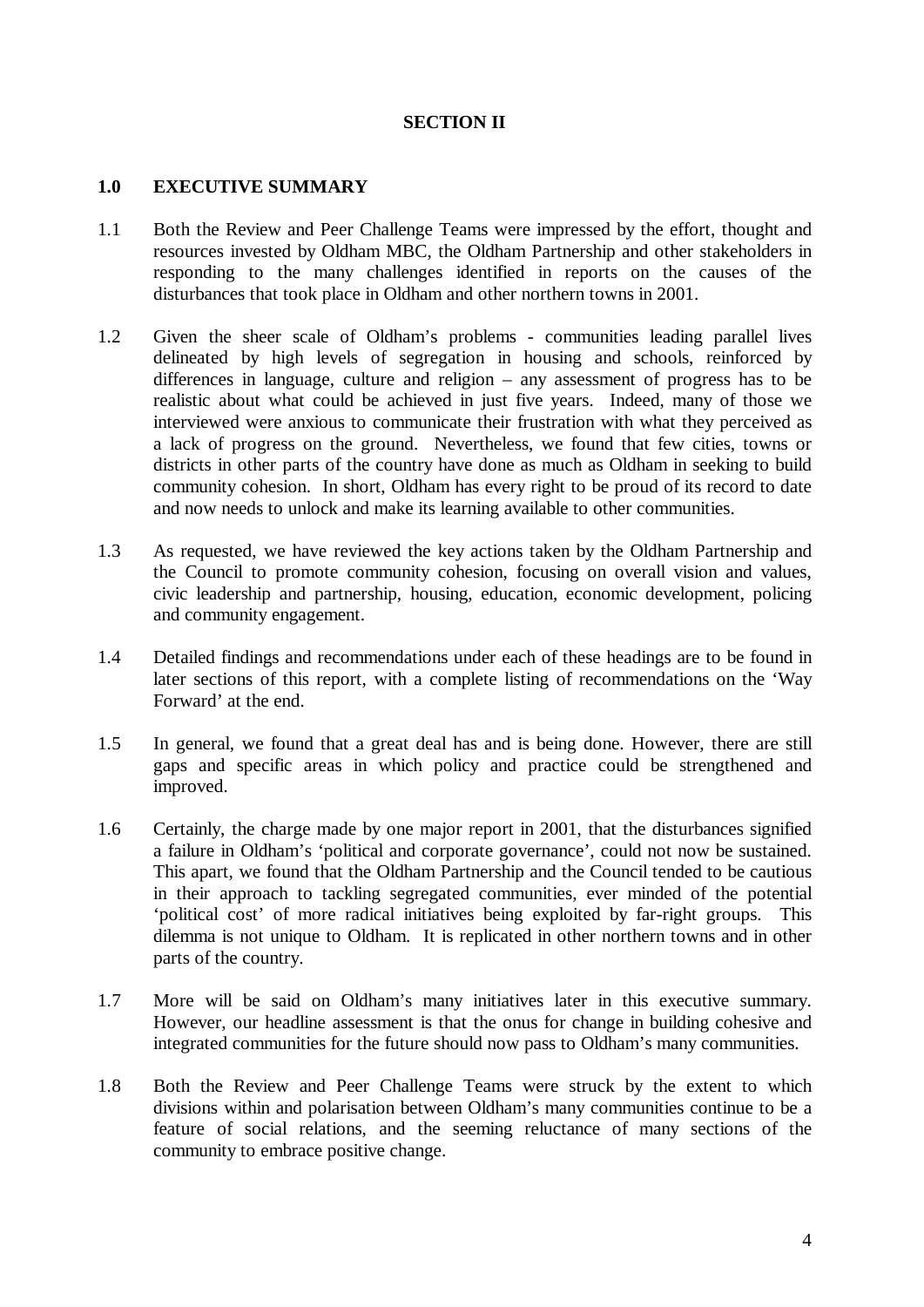- 1.9 We can understand and to some extent respect that reluctance. Change is always difficult, especially when it appears to threaten established ways of life in an uncertain future. But the irony is that Oldham has a great deal to look forward to and there are many aspects of the changes facing Oldham that will stand it in good stead and provide a solid social and economic base for future developments.
- 1.10 However, the community must itself accept responsibility and be prepared to embrace and lead change. Reluctance to change appears to run across sections of all communities. For example, among those we interviewed were a young Muslim mother who was discouraged from mixing with her non-Muslim Indian neighbour, and a white man who did not want to mix with Asian students at his college because he felt they had nothing in common with each other.
- 1.11 Such attitudes are completely untenable as a basis upon which to build cohesive communities. Nobody is suggesting enforced mixing. But all of our team were struck by continuing entrenched divisions, which was as much in the minds of people as in neighbourhood structures and that this was at odds with experience in other parts of the country.
- 1.12 We believe that Oldham has an opportunity to engage with its various communities in new ways and to promote different concepts of 'community leadership'. We believe that community cohesion must now really engage with longstanding white communities as much as with different minority ethnic groups. This will mean investing in leadership and ensuring that all are represented on partnership and decision taking bodies. Further, we think that there is a real opportunity to enable women to play a far greater role in building cohesion and to capitalise upon their higher level of engagement in everyday community activities. We would also stress the need to engage with young people. We would like to see the development of these proposals on a comprehensive and sustained basis. The new programme must also convey a compelling vision of a united Oldham, which should - of course - attempt to pervade all levels and interests in the community.
- 1.13 Whilst we have highlighted the role of the community, as indicated above, we also believe that the Council, Oldham Partnership and other stakeholders could do more and that there are specific aspects of performance, which we feel could and should be improved. While there are many performance measures relating to community cohesion and equality within the Community Strategy and the Council's Corporate Plan, we feel that these could be more clearly presented and more stretching in their ambition.
- 1.14 We were particularly struck by the commitment and determination of the Leader of the Council and the Chief Executive. One of our team described this as 'heroic leadership' – personal and professional - in which they lead from the front. However, we were concerned that this form of leadership has created a dependency culture where others do not feel empowered to take things forward themselves. This must change. All sections of the statutory, voluntary and business sector must be much more active and prepared to champion change for themselves. We also believe that the community must provide leadership. Nevertheless, we recognise that clear commitment at the top has certainly helped to promote Oldham as a cohesive community and that there are signs that this is becoming a reality.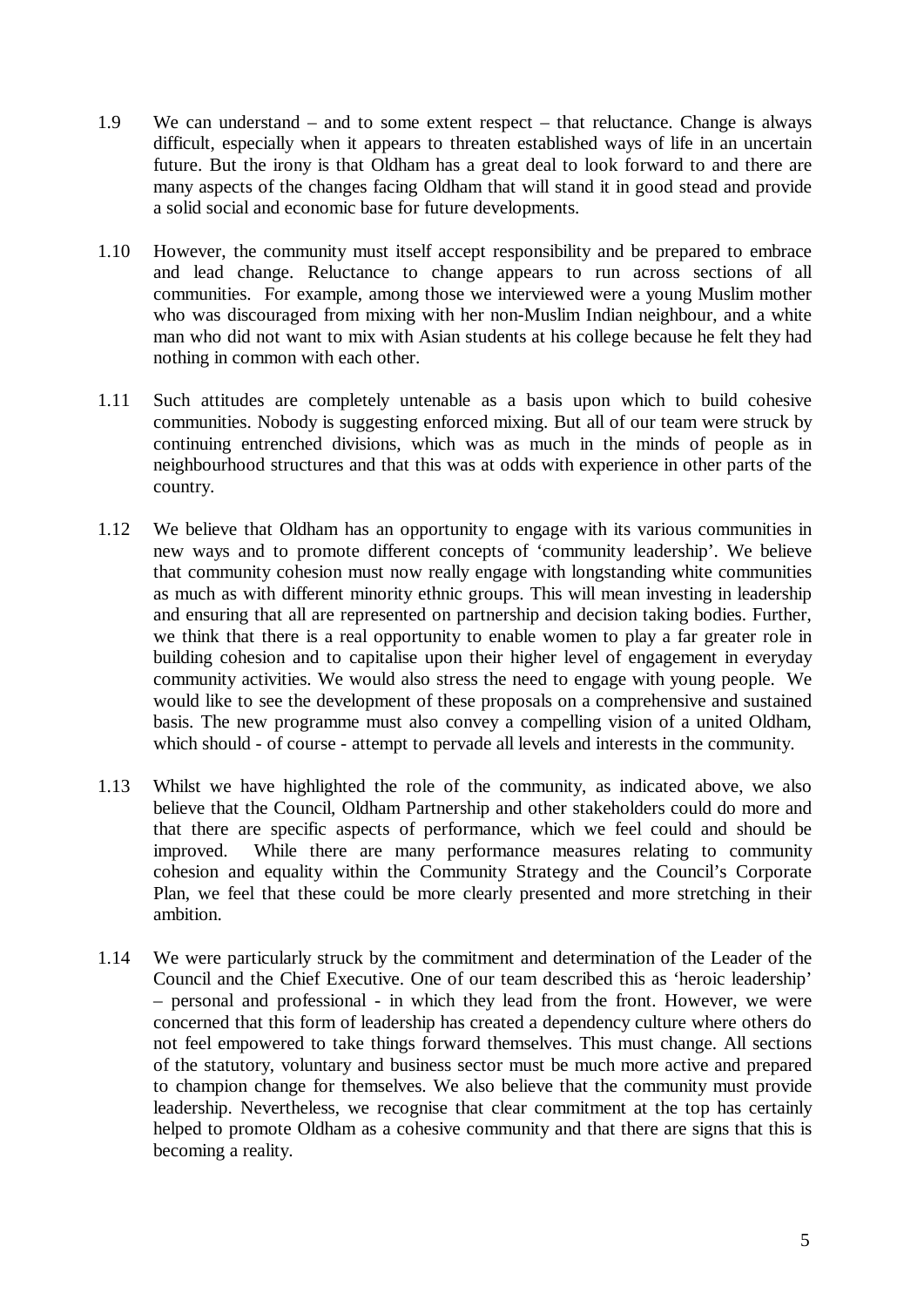- 1.15 We have seen a number of really exciting initiatives and would wish to give real credit to them. They are as good, if not better, than any we have seen elsewhere. Some, like the PeaceMaker initiative are receiving national recognition, whilst others, like the cross-cultural work in schools, are setting best practice standards. But more could be done in bringing these initiatives together in a coherent and comprehensive strategy for the future focussed on strategic priorities understood by the community and having real resonance with their experience.
- 1.16 We were also concerned with the plethora of partnerships, which were not arranged in a convincing pattern and did not appear to always hang together or to be mutually supporting and effective. We would have expected to see more by way of a committed private sector presence and a more organised voluntary sector process. We therefore welcome the reorganisation of current partnership structures linked to the five blocks of the new Local Area Agreement.
- 1.17 In terms of regeneration, Oldham is on the cusp of real change. 'Oldham Beyond' a fifteen-year strategy for the renaissance of the Borough - is visionary and some elements are already being implemented. The relationship between Oldham and the rest of the Region - especially Greater Manchester - is clearly critical and we believe that this needs to be developed further, driven by the new Economic Development Strategy. In addition, the Council and its partners need to recognise that they have a real 'diversity advantage' in the growing number of young minority ethnic people that can provide an attractive and vibrant labour force to enable businesses to grow and develop. Many partnerships in other part of the country are already doing this, for example Birmingham and Leicester.
- 1.18 'Oldham Beyond' cannot hope to be successful, however, if divisions remain entrenched and community relations suffer from a real lack of trust. Investment on the scale required, will not take place in a community that lacks pride, confidence and the will to transcend the shadow of the 2001 disturbances.
- 1.19 Oldham is not one place. Its districts are far more significant than in many other local authority areas. We believe that this is a strength and not a weakness, providing that Oldham can really share a common vision, as well as promote the diversity of its different areas and communities. We do not believe that a common vision is sufficiently pervasive at present and there needs to be clarity about how community cohesion is promoted within and across communities and districts.
- 1.20 This is not just about changing attitudes and inequalities must be tackled with greater vigour. No town or area can be really cohesive if part of the community feels that it is significantly more disadvantaged than others. In addition, some real structural issues must be faced and it is now essential to begin to break down the segregation in neighbourhoods, especially in terms of housing and education, by giving individuals and families real choices and to at least ensure that clusters and patterns of segregation do not become even more entrenched. The Housing Market Renewal programme provides many opportunities in this respect, but is not in itself a sufficient vehicle for change and certainly not at the level required. A clear programme for mixed communities needs to be developed, based on real choices, a compelling vision of what Oldham will look like in fifteen to twenty years time and an articulation of how to get there. This will take time to be put in place and needs to be done incrementally and in a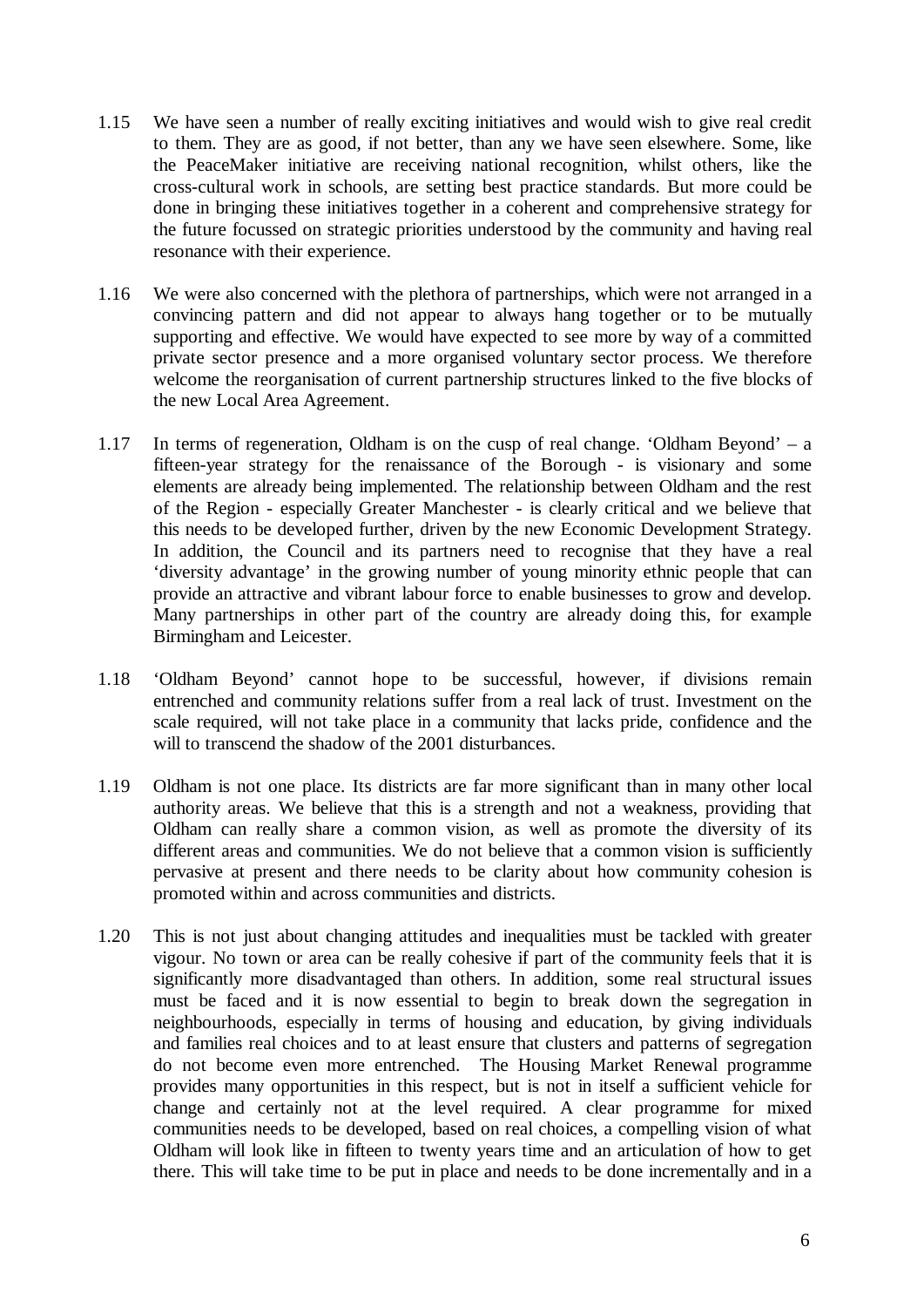way in which communities can relate to and accept. It will also be necessary to tackle inequalities in Oldham and these are not to be found only in minority communities.

- 1.20 But the most immediate impediment to change is the mindset of deeply entrenched communities. However, we recognise that attitudes are changing with a marked reduction in negative views on diversity and community cohesion compared with two years ago. Looking to the future, an imaginative and sustained communications strategy has to be part of the process of promoting more positive attitudes and engaging and mobilising communities.
- 1.21 Oldham today has to a significant extent been defined by the disturbances of 2001. Many young people told us that when they went to other towns or cities and said that they were from Oldham, the immediate response was 'that's where the riots were!' To be fair, the Council and the Oldham Partnership have done a great deal to repair the damage, but must now promote itself more pro-actively as a place that is moving on, facing the future with confidence, backed up by a vision and strategy to deliver real and lasting change.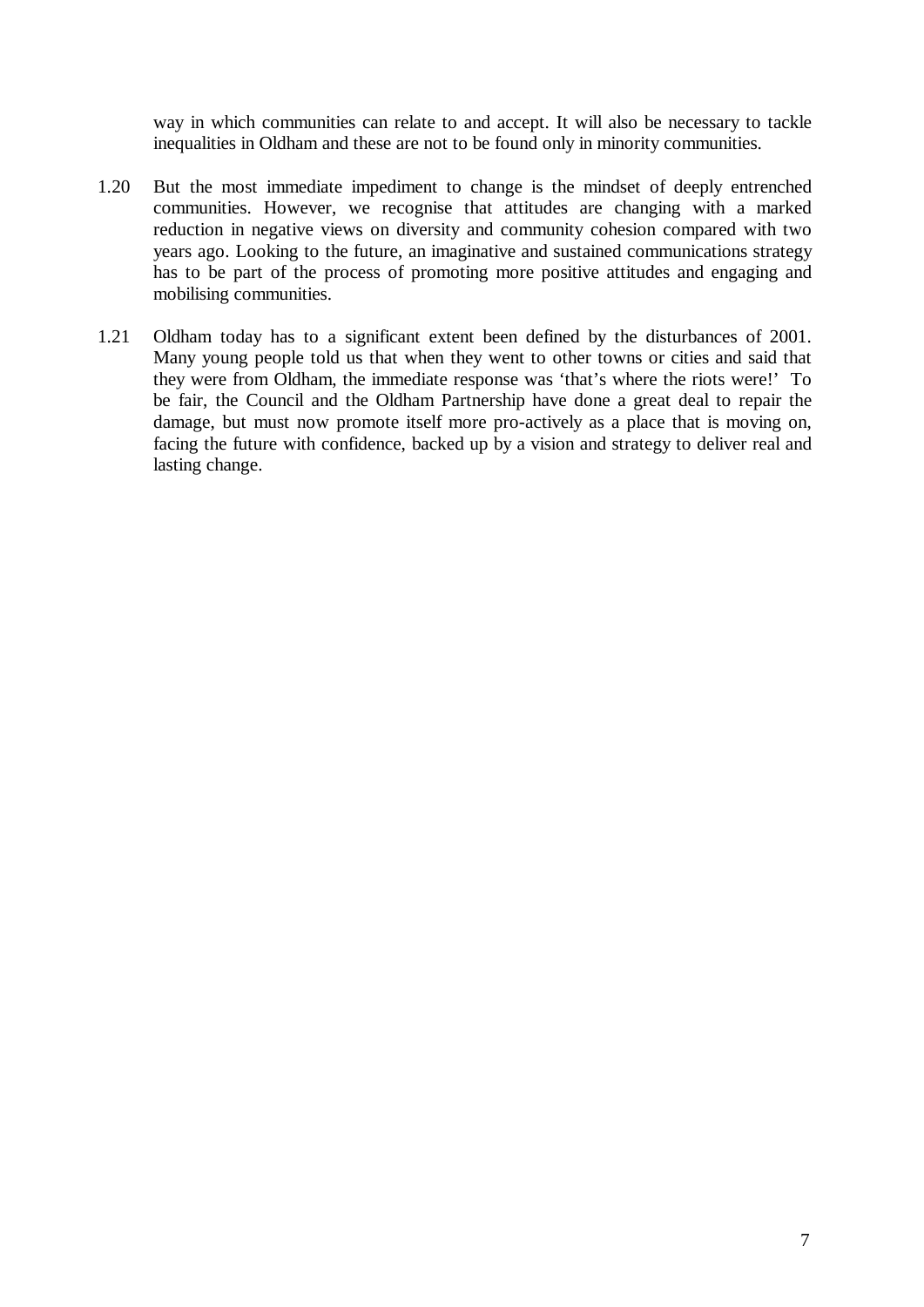#### **2.0 KEY RECOMMENDATIONS**

- 2.1 The principal recommendations arising from our review and the Peer Challenge are as follows:
	- (1) Based on its current vision, values and wide range of activities promoting community cohesion, Oldham now needs to modify its community cohesion strategy and programme - particularly with a view to setting clear strategic objectives, priorities and targets. There should be a clear indication of what is critical to success and a set of core initiatives around which the new programme is built.
	- (2) If there is one area we would highlight above all others in building community cohesion for the future, it is involving, engaging and mobilising Oldham's communities to take greater responsibility for change. As an initial event, we would propose a borough wide conference with the objective of 'Challenging Local Communities to Change Oldham'. This might be preceded by a series of local debates in the wards of each Area Committee. The immediate purpose would be to determine how local people, schools, the voluntary, community, faith and other sectors could contribute to building bridges between communities both at local and borough levels. But the larger goal would be Oldham's communities owning the outcomes of local and borough wide debates. Nor should the challenge be restricted to tackling issues across the divide between white and minority ethnic communities. Black and Minority Ethnic participants will have a key role to play in tackling divisions between their own communities. Building bridges between Oldham's urban and rural communities should also not be overlooked and particular emphasis will need to be placed on involving women and youth from all communities.
	- (3) Challenging Oldham's communities would be a new shift of emphasis in building cohesion – a new 'bottom-up' approach with far more importance attributed to local communities taking responsibility for shaping and driving change in their localities. Area Committees could have a vital role to play in this process by co-ordinating local debates on community cohesion, turning the local vision into a plan and overseeing its implementation.
	- (4) Backing up and reinforcing this new approach, consideration should be given to developing a common leadership programme in which participants from local government, the public, private, voluntary, community and faith sectors come together. As with our proposal regarding the Challenging Oldham's Communities conference, particular emphasis should be given to involving more women and young people, with the clear objectives of widening and empowering the present leadership and also developing the next generation of leaders.
	- (5) In addition to and also central to the new approach, Oldham MBC and its partners should review the contribution of their current communications strategy to promoting community cohesion. This is not to say that work is not already being done in this respect, principally through 'Forward Together' Newsletters. But many of those we spoke to in focus groups and informal discussions were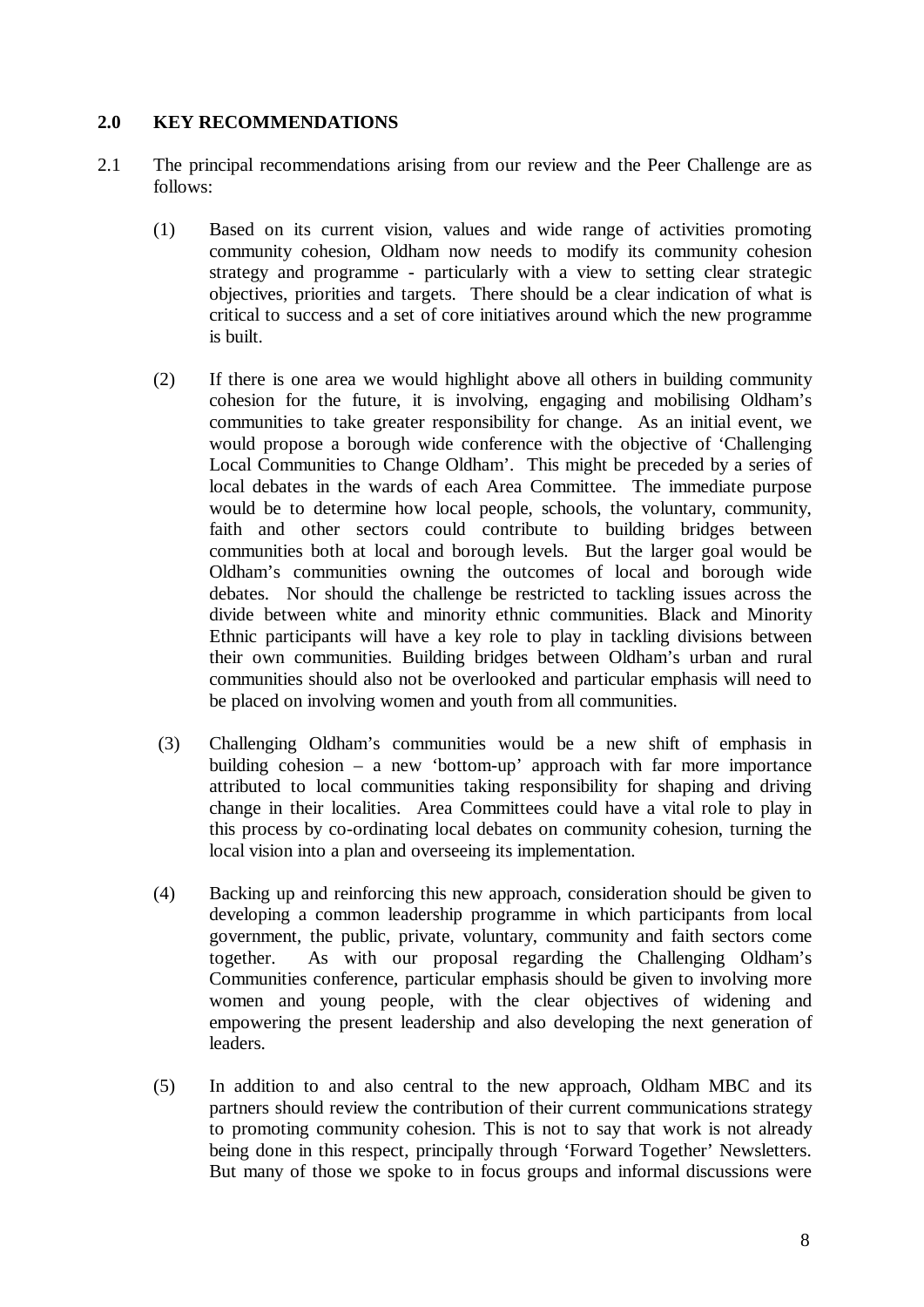not aware of Oldham's overall vision or what the Oldham Partnership was trying to achieve. The primary purpose of the review would be to determine how the wider public could be better informed and key messages communicated. But attention should also be given to challenging people to think about community cohesion and to promoting pride and confidence in a positive vision for Oldham's future – locally and borough-wide. Consideration should be given to branding community cohesion literature and initiatives with an easily identifiable logo or symbol that could be used by the Council, the Oldham Partnership and other stakeholders. Perhaps schools and colleges might be challenged to design this logo through a borough wide competition.

- (6) In developing a comprehensive economic development strategy for the Borough, Oldham MBC and the Economic Partnership will need to demonstrate how they intend to tackle race equality and the gap between Oldham's least and most deprived wards. This is all the more pressing given projected changes in the composition of Oldham's population and workforce over the next two decades. Rather than a negative, a diverse, cosmopolitan and cohesive community can be a positive factor in attracting inward investment to the benefit of all. Oldham needs to determine how the composition and characteristics of its population and workforce can be turned into a competitive advantage.
- (7) Oldham's approach to tackling ingrained segregation in housing needs to go beyond the Housing Market Renewal project. A long-term strategy should be developed founded on a positive and compelling vision for the future of Oldham with more integrated communities. This must cover all housing areas and will require widening the involvement of Registered Social Landlords (RSLs), private sector landlords and local estate agents. But RSLs also have a key contribution to make in being far more active in developing imaginative community cohesion programmes in their own housing areas. Rather than reacting to population change, Oldham's approach will need to be pro-active – particularly in winning the confidence of local communities.
- (8) A similarly long-term, but determined approach which goes beyond twinning and related activities - needs to be taken in tackling continuing segregation in schools. Oldham's proposed new schools will have a key role to play in this respect by attracting pupils from all communities. Much is to be learned from Oldham Sixth Form College in getting pupils to better relate to each other during school hours. In addition, a great deal more needs to be done in engaging and involving parents from all communities in school based initiatives such as the Link Schools Project. Consideration should also be given to other ways of building bridges between schools including more teacher swaps, pupils of different schools coming together across a wider range of subjects and more inter-school sport and leisure activities.
- (9) Oldham's local Police Force now needs to develop an overall rationale and approach to winning the confidence of all communities. This will be particularly important if the Police is to make significant progress in tackling Oldham's youth gangs and drugs problem.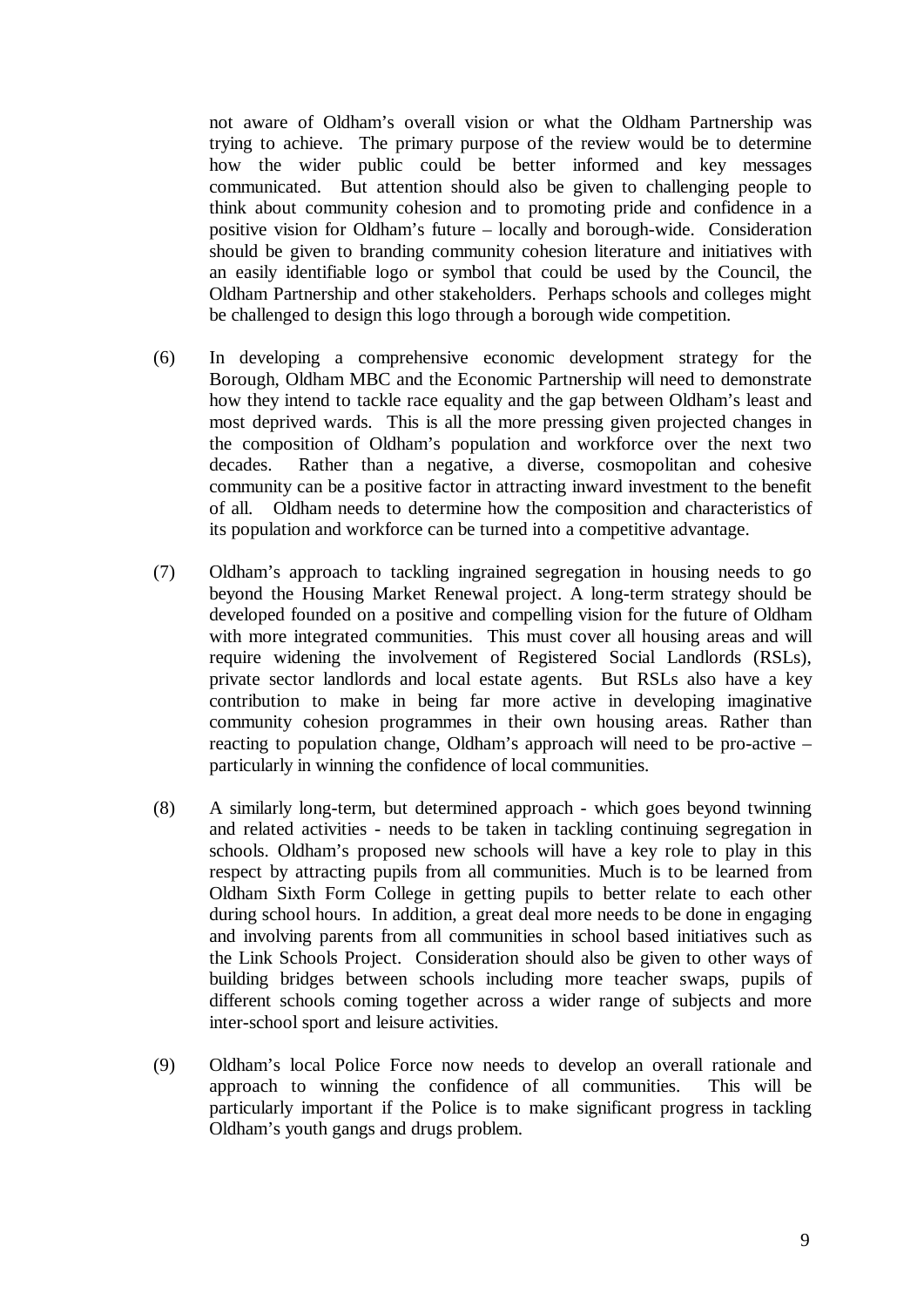- (10) All of Oldham's public sector partners need to make a sustained effort to improve representation of all disadvantaged groups in their workforce – particularly at senior and management levels.
- (11) Finally**,** the Oldham Partnership will need to sustain its efforts in developing a framework for evaluating community cohesion projects and programmes with particular emphasis on capturing local learning and rolling out best practice across departments, partner organisations and localities. At a strategic level, there is also a need for a more robust performance management framework assessing overall progress against objectives, milestones and targets. Many local authorities and partnerships have developed long-term relationships with local Universities to help tackle these issues.
- 2.2 Oldham is at the cusp of real change and now needs to demonstrate sustained progress in tackling what are extremely difficult issues. In place of a borough associated with riot and ethnic strife, Oldham needs to further transform itself into the borough that defeated segregation and ethnic conflict - a beacon for best practice in building cohesion across all its communities. If this new Oldham is to become a reality, accelerating the pace of change is critical. Oldham will experience dramatic changes in the composition of its population over the next two decades, with its white population declining and its BME population increasing. All – the Council, the Oldham Partnership, the local media and local communities – will need to make a concerted effort to ensure that the pace of change in building community cohesion is not overtaken by the potential for conflict.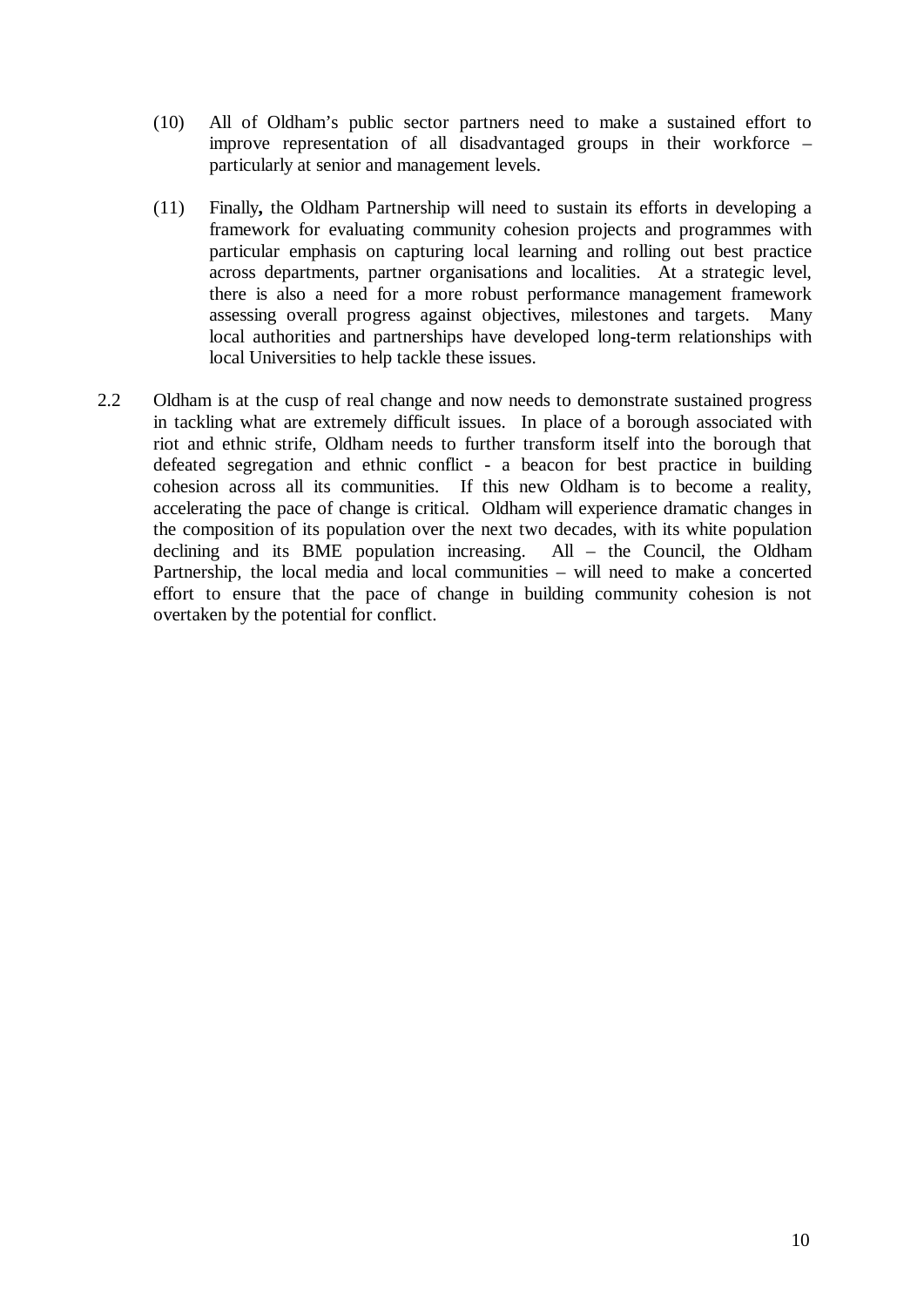#### **SECTION III**

#### **1.0 BACKGROUND**

- 1.1 A great deal has already been written on the disturbances in 2001. In the immediate aftermath, the Home Office recommended that Oldham MBC, the Greater Manchester Police and Police Authority jointly commission an Independent Review of what had happened in Oldham and what needed to be put right.<sup>1</sup>
- 1.2 At national level, the Home Secretary established a Review Team to seek the views of local residents and community leaders - in those towns affected by the riots but also in other parts of England - on issues that needed to be addressed to bring about social  $\overline{\text{cohesion.}}^2$  In addition, an inter-departmental Ministerial Group on Public Order and Community Cohesion was also established and asked to report to the Minister on what Government could do to minimise the risk of further disorder and to help build stronger, more cohesive communities. $3$
- 1.3 These were by no means the only inquiries into the 2001 disturbances. Local inquiries were undertaken in both Burnley<sup>4</sup> and Bradford.<sup>5</sup> Moreover, the Commission for Racial Equality undertook a detailed investigation of segregation in the North West of  $Eneland.<sup>6</sup>$
- 1.4 The findings and recommendations of these reports are too numerous to recount here. However, almost all identified a common underlying theme: 'The physical segregation in our towns and cities and the depths of polarisation to which this led between communities. Whether in respect of separate educational arrangements, community and voluntary bodies, employment, places of worship, language, social and cultural networks, many communities were operating on the basis of a series of parallel lives. Often, these lives did not seem to touch at any point, let alone overlap or promote meaningful interchanges'. (Report of the Independent Review Team)
- 1.5 The scale of the problem of segregated and polarised communities if anything was more pronounced in Oldham than in many other towns and cities. Nevertheless, it is fair to say, that Oldham has both recognised and risen to the challenge.
- 1.6 In response to the findings and recommendations of particularly the Ritchie and Cantle Reports, community cohesion has been made a key priority of the Oldham Local Strategic Partnership and Oldham MBC.
- 1.7 The Council and the Oldham Partnership have developed and adopted a clear statement setting out their vision and values in respect of community cohesion – 'Forward

 $\frac{1}{1}$  $\frac{1}{2}$  Oldham Independent Review – One Oldham One Future. December 2001.

Community Cohesion. Report of the Independent Review Team. Chaired by Ted Cantle. Home Office  $2002.$ 

Building Community Cohesion: A Report of the Ministerial Group on Public Order and Community Cohesion. Chaired by John Denham. Home Office 2002.

Lord Clarke – Burnley Task Force. 2001.

<sup>5</sup> Community Pride not Prejudice – Making Diversity Work in Bradford, Sir Herman Ouseley, July 2001.

<sup>6</sup> Racial Segregation in the North of England and its implications for a Multi-Racial Society. CRE 2002.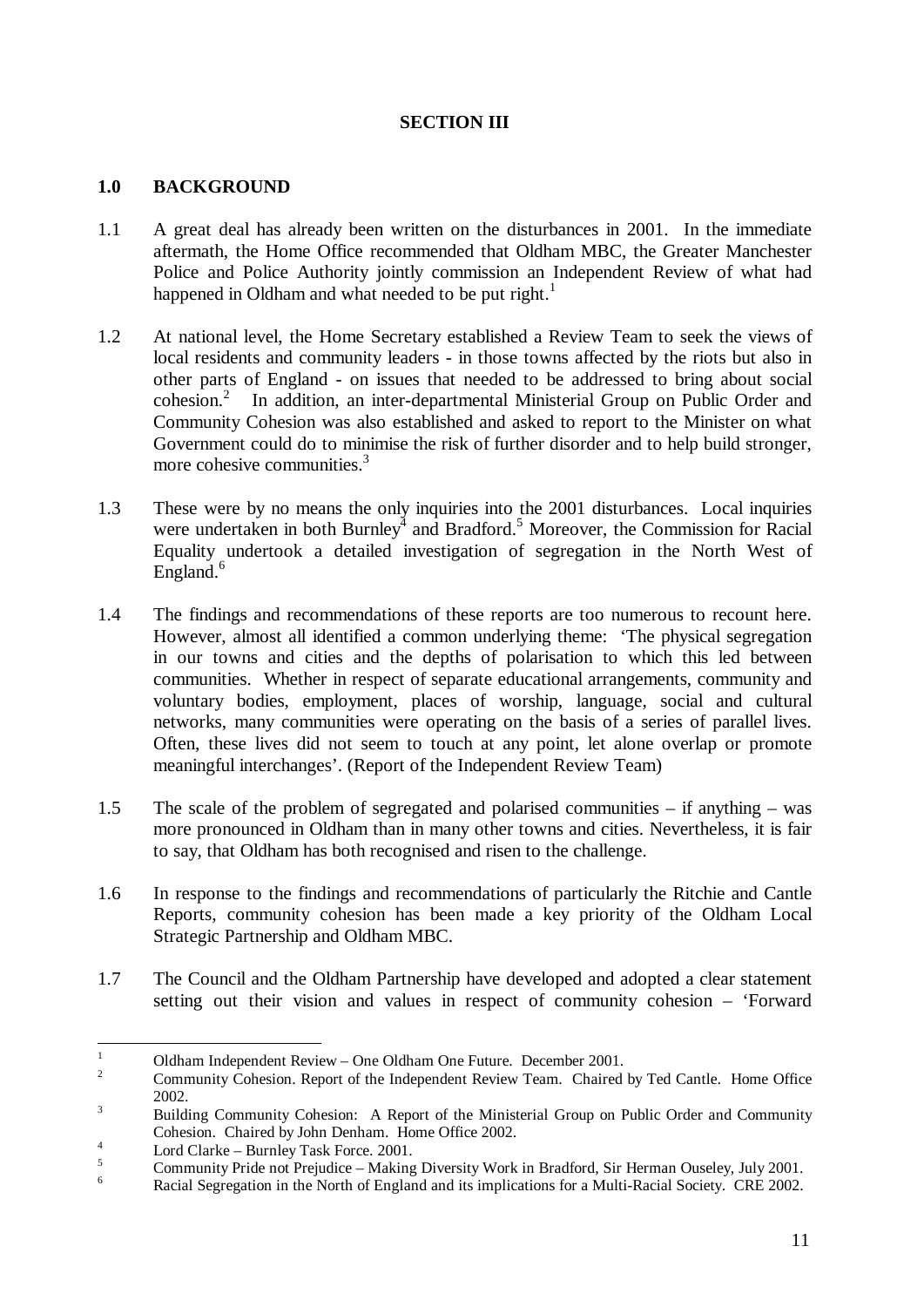Together.<sup>7</sup> This is reflected in the Community Strategy<sup>8</sup> for the Borough and in the Council's Corporate Plan.<sup>9</sup>

- 1.8 A Community Cohesion Partnership (now the Community Cohesion Advisory Group) was established to drive and co-ordinate progress. Within Oldham MBC, the Leader of the Council and the Chief Executive have taken responsibility for leading the Council's contribution on this issue.
- 1.9 There is good evidence to indicate that key departments within the Council are implementing the Council's Vision and Values on Community Cohesion. Instances of these will be explored further in the body of this report.
- 1.10 There is also good evidence to indicate that key Partners within the Oldham Partnership are also implementing the shared vision and values within their own organisations e.g. the Greater Manchester Police and the Oldham Primary Care Trust.<sup>10</sup>
- 1.11 Oldham has demonstrated a willingness to bring in external skills and expertise to help tackle issues central to building community cohesion for the future. For example, the development of 'Oldham Beyond', which sets out a Vision and Strategy for the renaissance of the whole Borough - with masterplans for Oldham Town Centre, Werneth/Freehold and a network of key sites - was led by external consultants.<sup>11</sup> Similarly, a recent report on 'Population Forecasts for Oldham', which projects population change within the Borough to 2028.<sup>12</sup>
- 1.12 Oldham has also demonstrated a willingness to work with and learn from other bodies including cross-community projects in Northern Ireland, the Office of the Deputy Prime Minister, Home Office, Improvement and Development Agency (IDeA), Local Government Association, Institute of Community Cohesion, Rochdale MBC and other Councils.
- 1.13 Nor has the Council ignored local views and concerns in the development and implementation of its community cohesion vision and values. Between February and July 2005, the Leader of the Council and the Chief Executive undertook an extensive 'Listen and Learn' Programme involving eighteen different groups across the Borough. $13$
- 1.14 Moreover, the Council has recently conducted an extensive review of the 'Impact and Outcomes of its Community Cohesion Strategy – Forward Together'.<sup>14</sup>

<sup>-&</sup>lt;br>7 Forward Together. Formally adopted by full Council 14th April 2004.

<sup>8</sup> Oldham's Community Strategy – Planning for Sustainable Communities 2005-2020.

 $\overline{9}$  $^{9}$  Oldham Corporate Plan 2005-2008.

<sup>&</sup>lt;sup>10</sup> Cottoning On: Addressing Health Inequalities in Oldham. Oldham Primary Care Trust. November 2005.<br><sup>11</sup> Oldham Beyond: A Vision for the Borough of Oldham. April 2004. Oldham Beyond: The Heart of Oldham. A Masterplan for Oldham Town Centre, Werneth Freehold and Oldham Net. May 2004 -

 $\frac{12}{13}$  Draft Population Forecast for Oldham. September 2005. CCRS – University of Manchester.

 $13$  Draft 3 – Listen and Learn Programme. Oldham MBC February-July 2005.

<sup>14</sup> Forward Together: Building Community Cohesion in Oldham, Impact and Outcomes. Oldham MBC October 2004.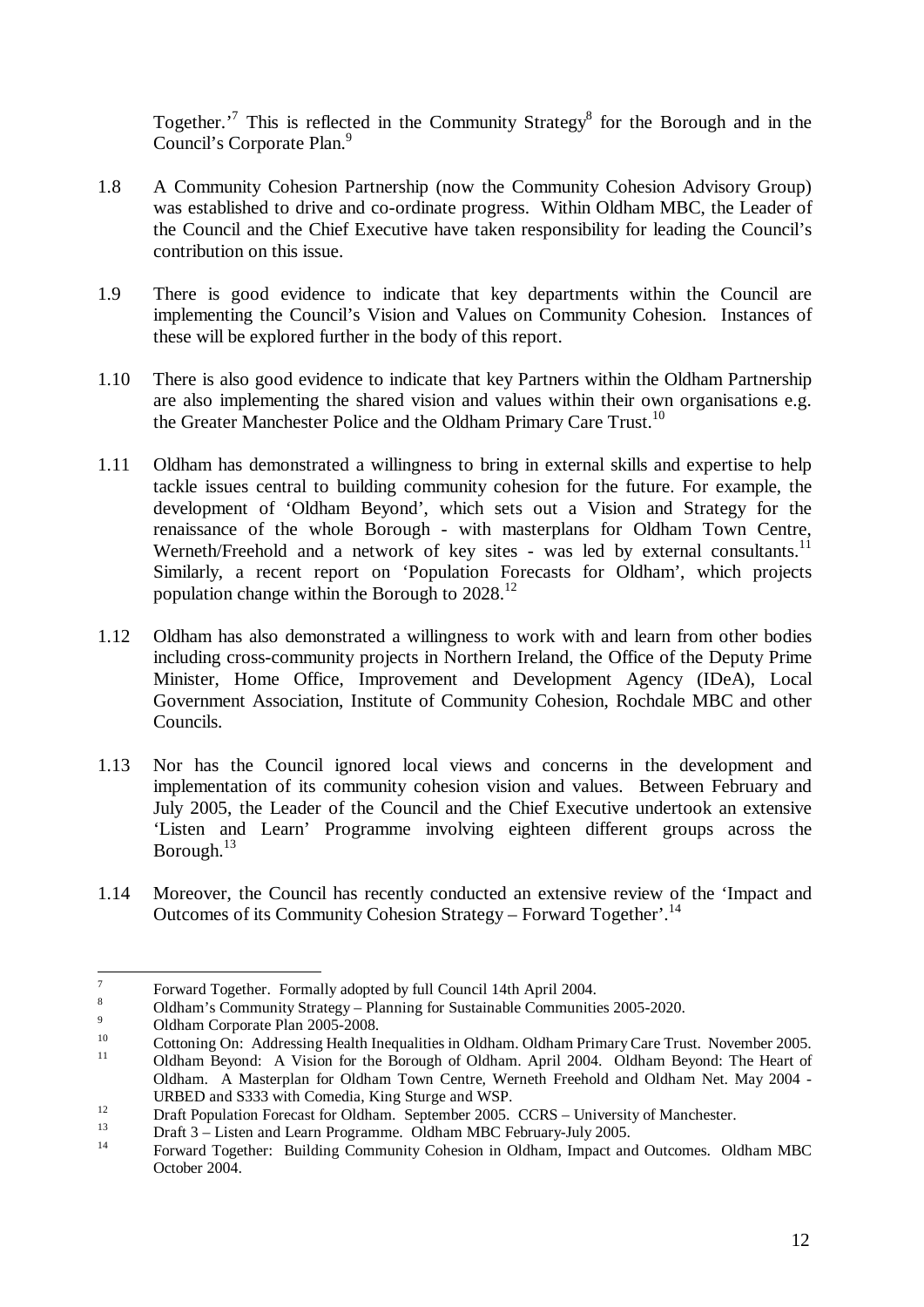1.15 This report takes into consideration the findings of the 'Listen and Learn' Programme as well as the Council's review of 'Forward Together'. It is intended to provide an independent external assessment of progress on building community cohesion in Oldham since the disturbances and to help indicate the way forward.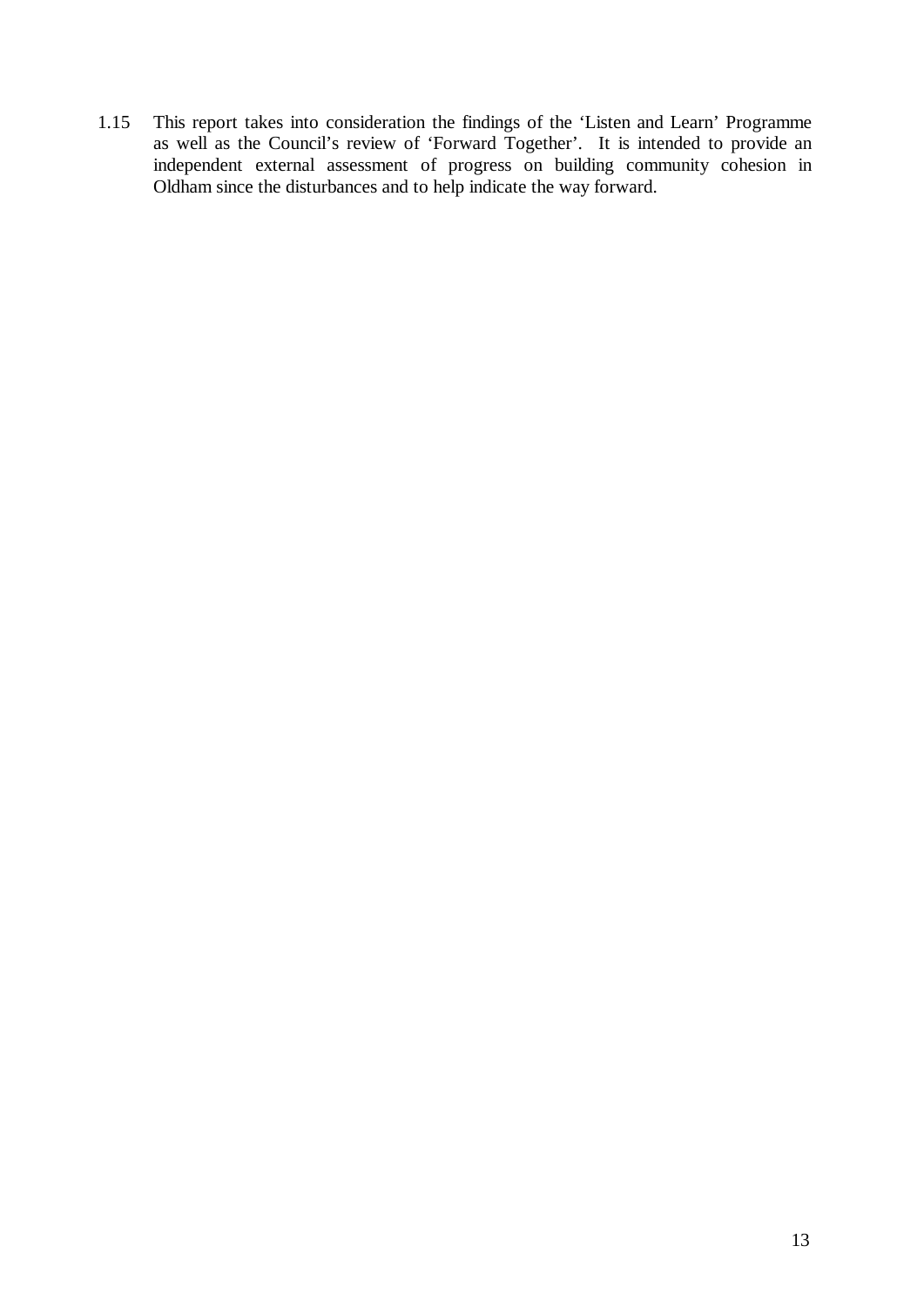#### **SECTION IV**

#### **1.0 COMMUNITY COHESION – VISION AND VALUES**

- 1.1 What is community cohesion? National Guidance issued by the Local Government Association (LGA) in 2002 notes that community cohesion '…goes beyond and incorporates the concept of race equality and social inclusion'. It defines a cohesive community as one where:
	- \* there is a common vision and a sense of belonging for all communities;
	- \* the diversity of people's different backgrounds and circumstances are appreciated and positively valued;
	- \* those from different backgrounds have similar life opportunities; and
	- \* strong and positive relationships are being developed between people from different backgrounds in the workplace, in schools and within neighbourhoods.'15
- 1.2 The guidelines stress that it will be for each authority based on a baseline assessment of its circumstances - to determine what strategies and plans are necessary to promote community cohesion within their areas. It also stresses the new positive duty placed upon authorities to promote race equality. That is to have due regard in everything they do, to:
	- \* tackle racial discrimination;
	- promote equality of opportunity; and
	- \* promote good relations between people from different racial groups.<sup>16</sup>
- 1.3 The definition of community cohesion agreed by the Council and the Oldham Partnership following consultation is consistent with LGA guidelines. It defines a cohesive community as a community:
	- \* to which people are proud to say they belong;
	- \* where people from different ethnic, religious and social backgrounds and with different incomes live side-by-side in peace and safety;
	- \* which is not disfigured by racism or other forms of prejudice, and where people treat each other with courtesy and respect;
	- \* where people support each other when they are in need, and where conflicts can be resolved rather than festering or growing;
	- \* where people receive, and feel they receive, fair treatment from organisations providing services, facilities and employment opportunities; and

 $15$ <sup>15</sup> Guidance on Community Cohesion. LGA 2002

Race Relations (Amendment) Act 2000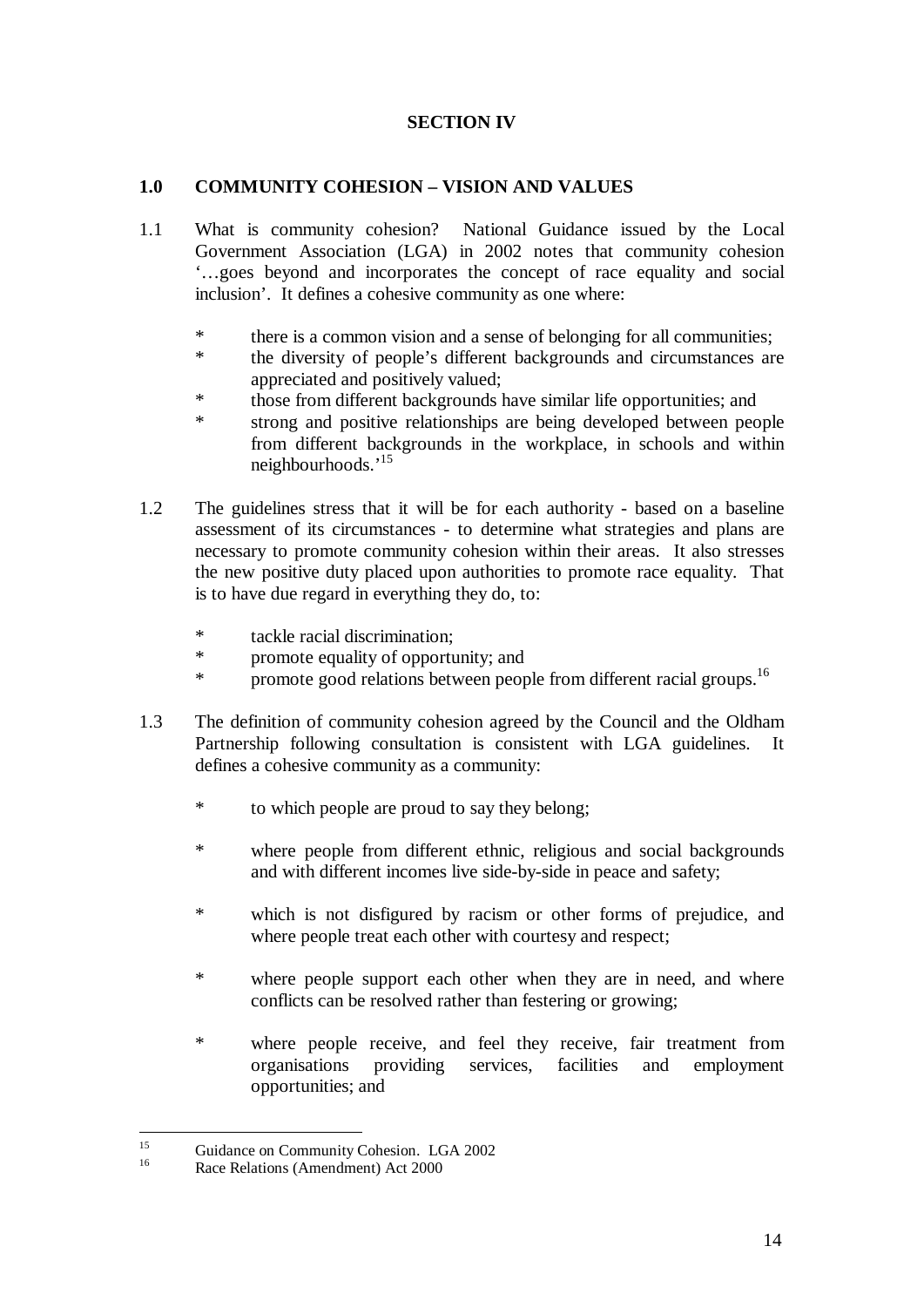- \* people are able to contribute to decisions which affect their lives, and to participate fully in the economic, social and cultural life of the community.
- 1.4 There is also a commitment to 'Work together to reduce inequalities with the aim of ensuring that everyone in the Borough enjoys a decent quality of life.' Within the Council this is backed up by a Corporate Equality Policy and a Race Equality Statement and Scheme – a requirement under the Race Relations (Amendment) Act 2000.
- 1.5 The Community Cohesion Strategy for the borough 'Forward Together' identifies seven challenges for the borough:
	- \* Building good community relations;
	- \* Targeting resources to reduce inequality;
	- \* Cultural sensitivity meeting the needs of individuals and communities;
	- \* Community engagement;
	- \* Creating understanding and respect and challenging racism and all forms of discrimination and prejudice;
	- \* Creating a balanced workforce which is representative of the communities of the Borough;
	- \* Enhancing the best practice in civic leadership.
- 1.6 A wide range of initiatives has been taken to tackle these challenges and these will be addressed in subsequent sections of this report.
- 1.7 However, the number one challenge for the Borough, identified in most of the reports following the disturbances, is the degree to which communities remain divided.
- 1.8 The Borough of Oldham remains highly segregated residentially. According to the 2001 Census, 13.9% of the population are of Black and Minority Ethnic (BME) heritage. The overwhelming majority of this population is concentrated in just four of the Borough's twenty wards - i.e. those immediately surrounding Oldham Town Centre, namely, Coldhurst, Werneth, Alexandra and St. Mary's. Co-terminus with this spatial distribution is BME concentration – to different degrees - in primary and secondary schools. These divisions reinforce differences in culture and religion and are part of the process by which communities may be said to lead separate and parallel lives in other areas such as social, leisure and community activities. These divisions are deep seated and unlikely to change - in any fundamental sense - over the short to medium term.
- 1.9 It is reassuring that the scale of the problem of segregated communities is recognised in the recent review of Oldham's 'Forward Together' community cohesion strategy.<sup>17</sup>

 $17\text{ }$ 17 Forward Together – Building Community Cohesion in Oldham: Impact and Outcomes. Oldham MBC October 2004.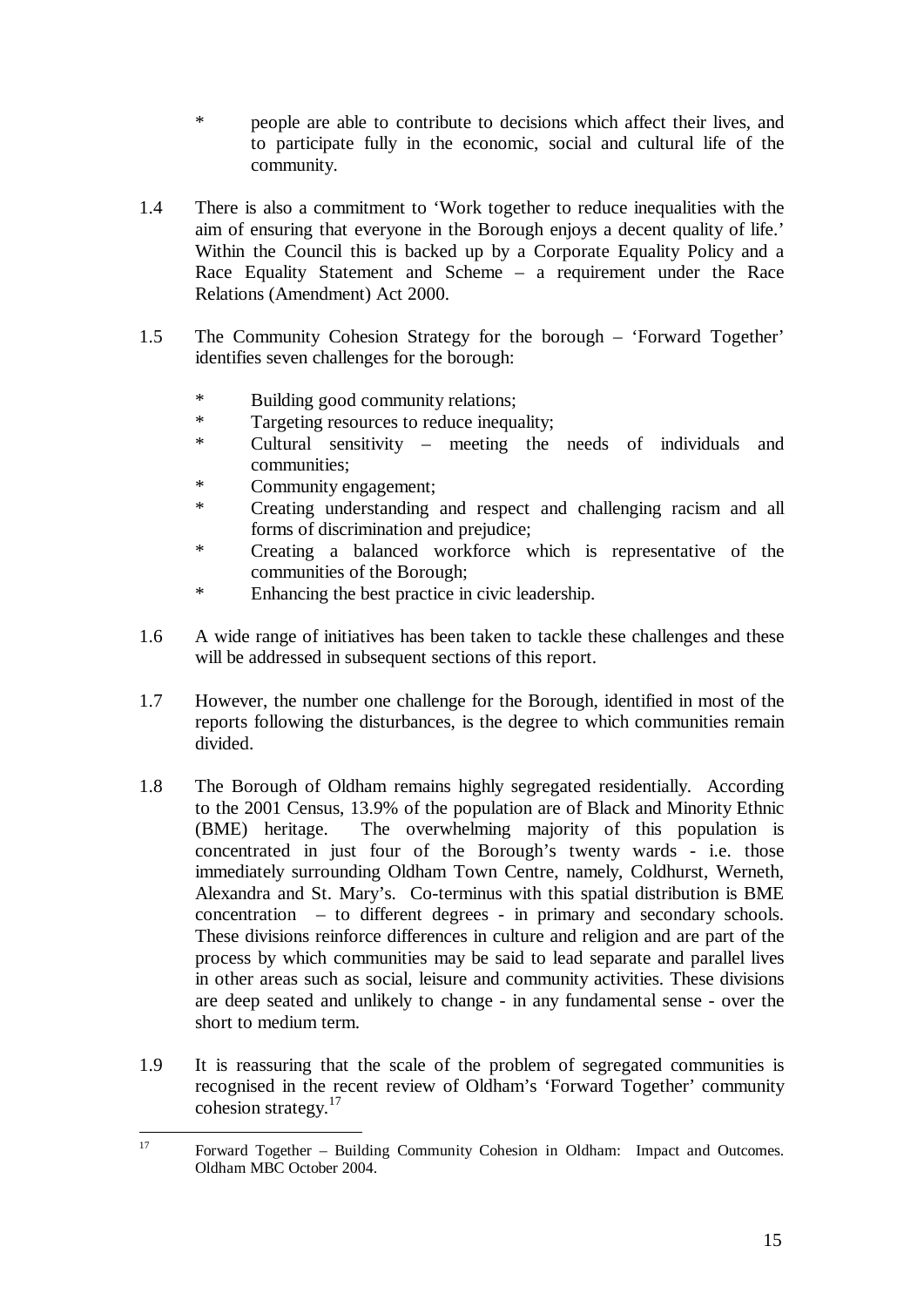- 2.0 However, central to the way in which Oldham has and intends to continue tackling segregated communities is the commitment to 'Integration and Choice'. More specifically, 'Forward Together' is committed to "Support the development of an integrated society by encouraging people from different social and cultural backgrounds to choose to live, work, study and enjoy life together, while respecting their freedom to choose whether they do so."
- 2.1. Given this approach, it is critical that Oldham's community cohesion strategy is able to deliver realistic choices for all its communities. It is equally important that the Council and its partners are able to promote a positive vision for the future of the Borough in which integrated communities are seen as a valued outcome.

#### **3.0 FINDINGS**

- 3.1 Our findings regarding Oldham's vision and values on community cohesion are as follows:
	- (a) Oldham MBC and its partners now have an overall vision and a clear sense of purpose and direction on what needs to be done to promote more cohesive communities within the Borough.
	- (b) There is genuine commitment amongst senior officers and elected Members within Oldham MBC and those involved in the Oldham Partnership to the Borough's vision and values.
	- (c) Under the six challenges for the Borough, we found a wide range of activities and projects tackling most of the key areas of concern identified by reports following the 2001 disturbances. Some of these projects have won wider and national acclaim as exemplars of good practice. At a national level, it would be difficult to find a single authority that could be said to be doing all that needs to be done on community cohesion. Nonetheless, in the range and scope of its activities, Oldham would compare with the best.
	- (d) Oldham has anticipated many of the key issues likely to have a major impact on building community cohesion for the future and has brought in external expertise to help.
	- (e) However, we also found that while activities intended to promote community cohesion were wide ranging, it was difficult to identify strategic priorities, clear long-term objectives, milestones and targets within what could be described as a single coherent community cohesion strategy and programme.
	- (f) We were not certain that Oldham's overall vision and values on community cohesion or the priority ascribed to the policy area was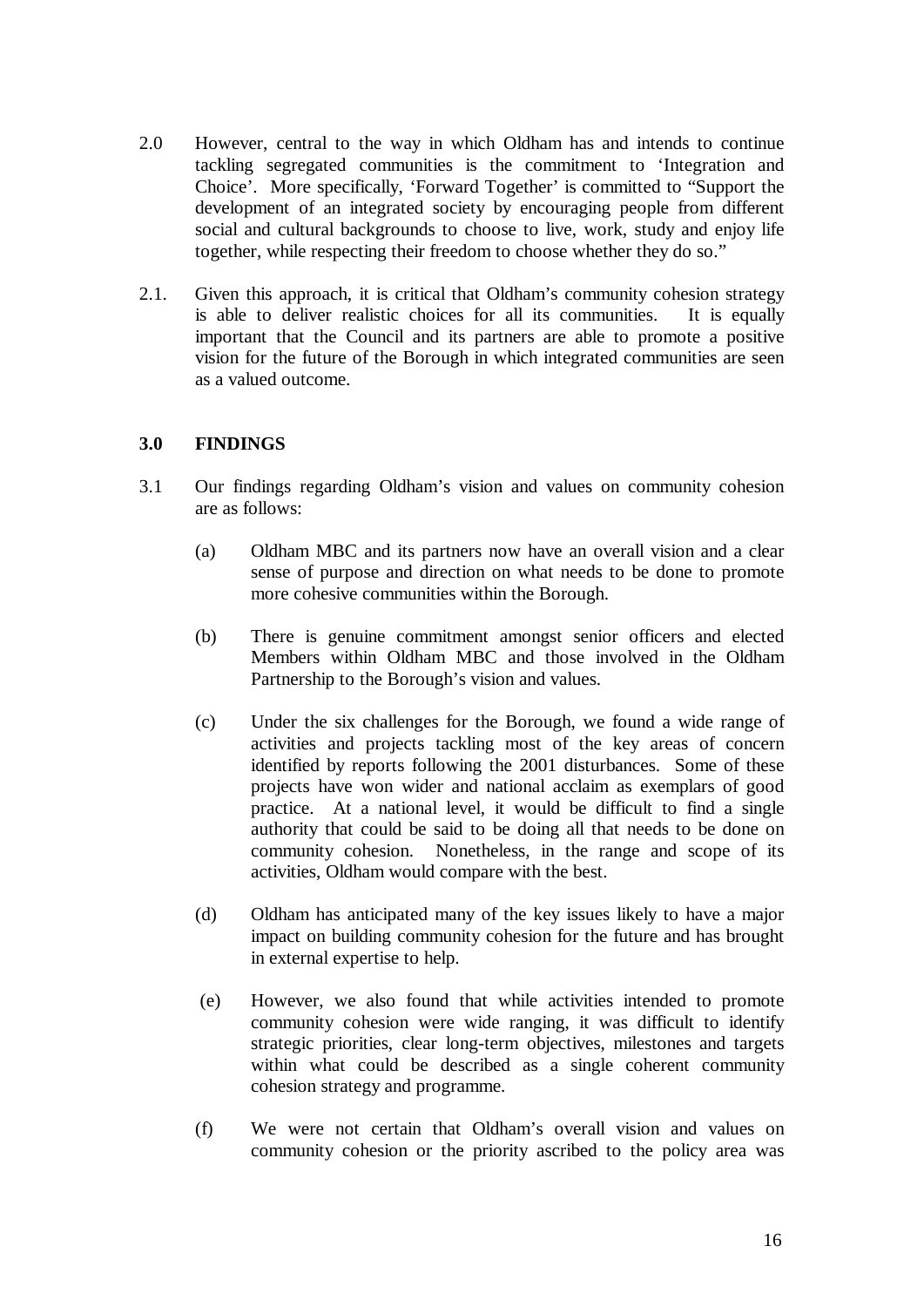well understood at middle management level or by front-line service teams in Oldham MBC and by implication its partner organisations.

- (g) One view advanced during interviews with voluntary and community sector representatives, was that equality – in particular race equality – has now become subordinate to community cohesion. Whilst we do not necessarily agree with this point of view, our review of the literature provided did indicate a degree of ambiguity between the two policy imperatives. In our opinion, community cohesion and equality are two sides of the same coin. One is unachievable without the other. Even the perception of ambiguity is unhelpful and likely to be counterproductive.
- (h) Oldham is committed to tackling segregated communities through a policy based on 'integration and choice'. We would certainly support this approach. Nevertheless, we believe that a key message that needs to be communicated by Oldham MBC and its partners, is that segregated and divided communities – whether enforced or selfimposed - are untenable as a basis for valuing and respecting diversity, creating a common sense of belonging, tackling inequality and attracting investment for the future. For example, the overall vision for the future outlined in Kirklees community strategy is entitled 'Harnessing the strengths of diversity'. This is seen as one of Kirklees 'greatest strengths', but can only be successfully harnessed through a 'joint response to the challenges of the next ten years'. Central amongst these challenges is minimising disadvantage and 'building united communities'.
- (i) Oldham's problem of segregated communities is deep seated and notwithstanding the efforts of the Oldham Partnership and the Council, is unlikely to change in the short to medium term. We found in our interviews - particularly with community and voluntary sector groups a general frustration with the pace of progress on the ground. There is a pressing need to better inform the wider public of Oldham's achievements and to cultivate realistic expectations with particular stress on the unavoidable message that all in Oldham are in this for the long-term.

#### **4.0 RECOMMENDATIONS**

(1) Based on its current vision, values and wide range of activities promoting community cohesion, Oldham now needs to modify its community cohesion strategy and programme - particularly with a view to setting clear strategic objectives, priorities and targets. There should be a clear indication of what is critical to success and a set of core initiatives around which the new programme is built.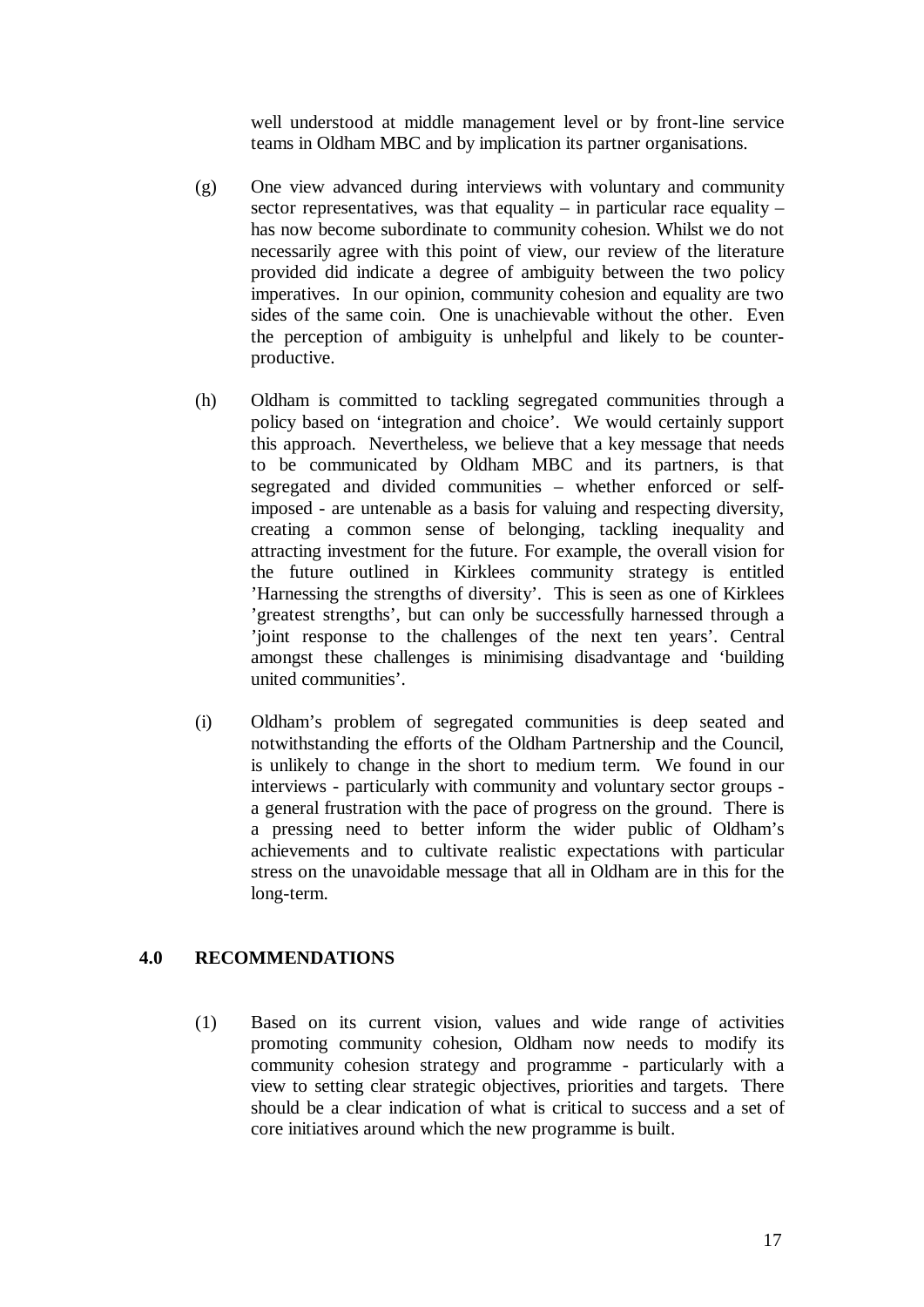- (2) Greater stress needs to be given to tackling inequality within the Borough as a whole whether based on neighbourhoods or ethnicity. It has to be accepted by all that community cohesion initiatives will not succeed while stark inequalities across and between communities remain. However, it is to be noted that community cohesion is an overarching theme in Oldham's round two Local Area Agreement, a major focus of which is reducing inequalities.
- (3) Oldham's commitment to tackling the Borough's problems of segregated communities through an approach based on 'integration and choice' is to be commended. However, this approach needs to go hand in hand with a clear and constant message that segregated communities are an untenable basis upon which to build social cohesion and is likely to be detrimental to the image, quality of life and prosperity of the Borough – particularly when compared to other nearby northern towns. Oldham's approach could also be strengthened by a clear and positive vision of a future for the Borough with more integrated communities. Moreover, the Oldham Partnership and the Council must seek to ensure that real choices exist for individuals and families making decisions in respect of housing and education.
- (4) A major factor in building community cohesion in Oldham over the next two decades will be projected population change within the borough and in particular the relative growth in the Pakistani and Bangladeshi heritage population. The potential risk is that the pace of change in building community cohesion and regenerating the borough may be overtaken by the potential for population change to generate division and conflict. Oldham will need to demonstrate that its vision and strategy for a positive future is at ease with and indeed built on projected changes in the make up of its population.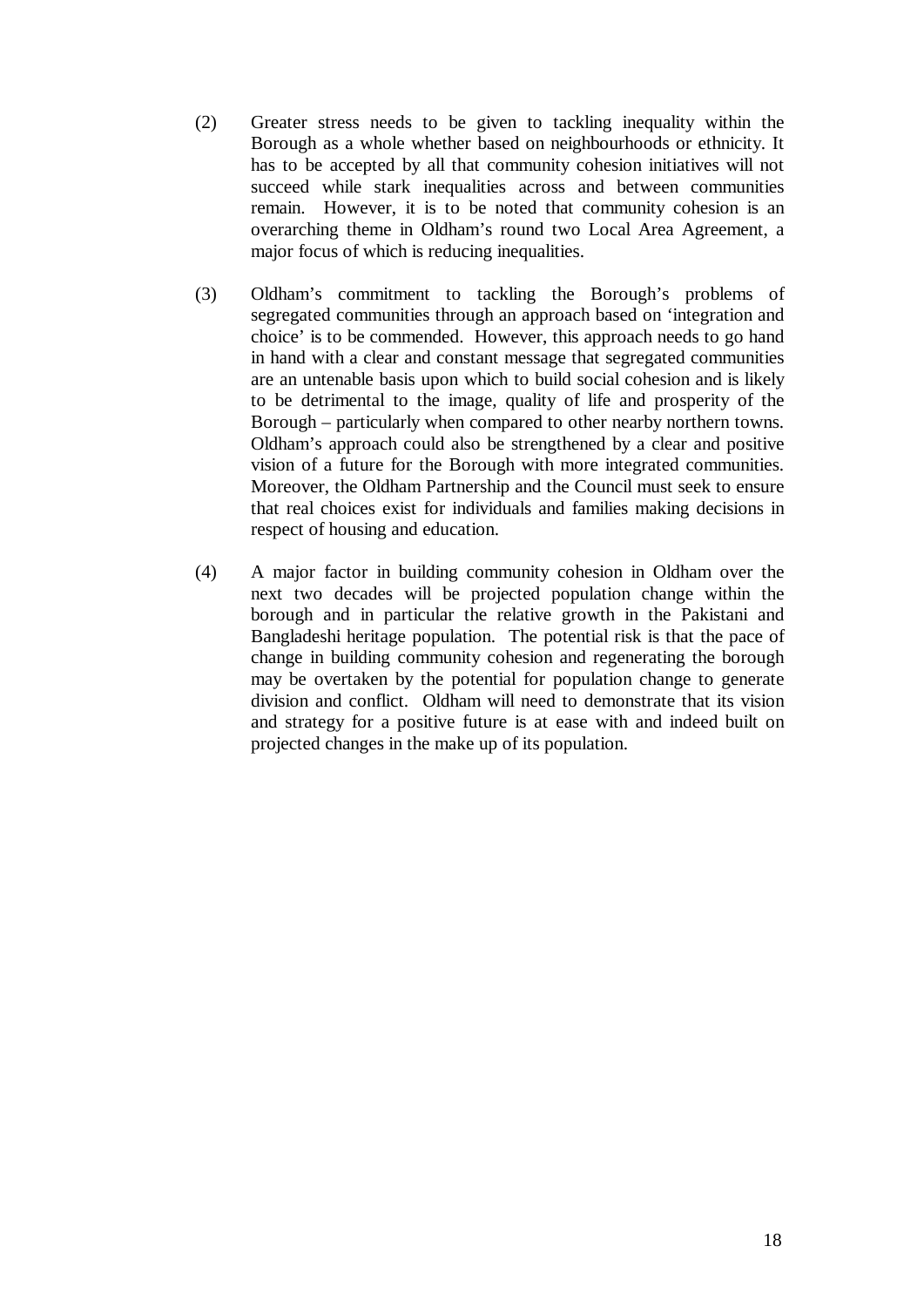#### **SECTION V**

#### **1.0 PARTNERSHIP ARRANGEMENTS AND WORKING**

- 1.1 One of the most important conclusions of the Ritchie Report was that there '…has been a lack of opportunity for people to meet and talk across the community divides. As a panel, we have probably done more listening to people views about community relations within Oldham than has been done in a long time'. $18$
- 1.2 Since the disturbances in 2001, Oldham has put in place a comprehensive Partnership structure bringing together the public, private, voluntary, community and faith sectors.
- 1.3 The Oldham Partnership was formed and accredited in 2002. It is at the centre of a network of Thematic Partnerships – each representing a key theme in the borough's Community Strategy. These themes are Oldham Against Crime, Health and Social Care, Economic Development, Local Learning, Culture, the Environment, Children and Young People, the Voluntary, Community and Faith sectors and Local Housing.<sup>19</sup> The former Community Cohesion Partnership was recently reconstituted as a Community Cohesion Advisory Group.
- 1.4 This network is led by an Executive Group responsible for decision-making and a Steering Group responsible for the co-ordination, management and monitoring of partnership work.
- 1.5 The Partnership is linked to Community Empowerment and Area Networks. There is also a series of People's Panels linked to Thematic Partnerships and providing a forum for Voluntary, Community and Faith Groups to debate issues.
- 1.6 The Community Cohesion Partnership was established in January 2002 to work with Oldham MBC in leading and co-ordinating actions to build community cohesion. It was responsible for producing the 'Forward Together' Community Cohesion strategy. In reconstituting as an Advisory Group it has clarified that its role is to assess progress, develop policy and advise and influence the Oldham Partnership, rather than itself delivering a programme of community cohesion activity Its membership includes representatives from Oldham MBC, many of the thematic partnerships, the Oldham Race Equality Partnership, Voluntary Action Oldham, the BME Network and the Inter-Faith Forum.
- 1.7 However, each Thematic Partnership is also responsible for building community cohesion in its own domain. Part of the role of the Community Cohesion Advisory Group is to liase with Thematic Partnerships and take a

<sup>18</sup> <sup>18</sup> Oldham Independent Review – One Oldham One Future. December 2001

<sup>19</sup> A Guide to the Oldham Partnership. June 2005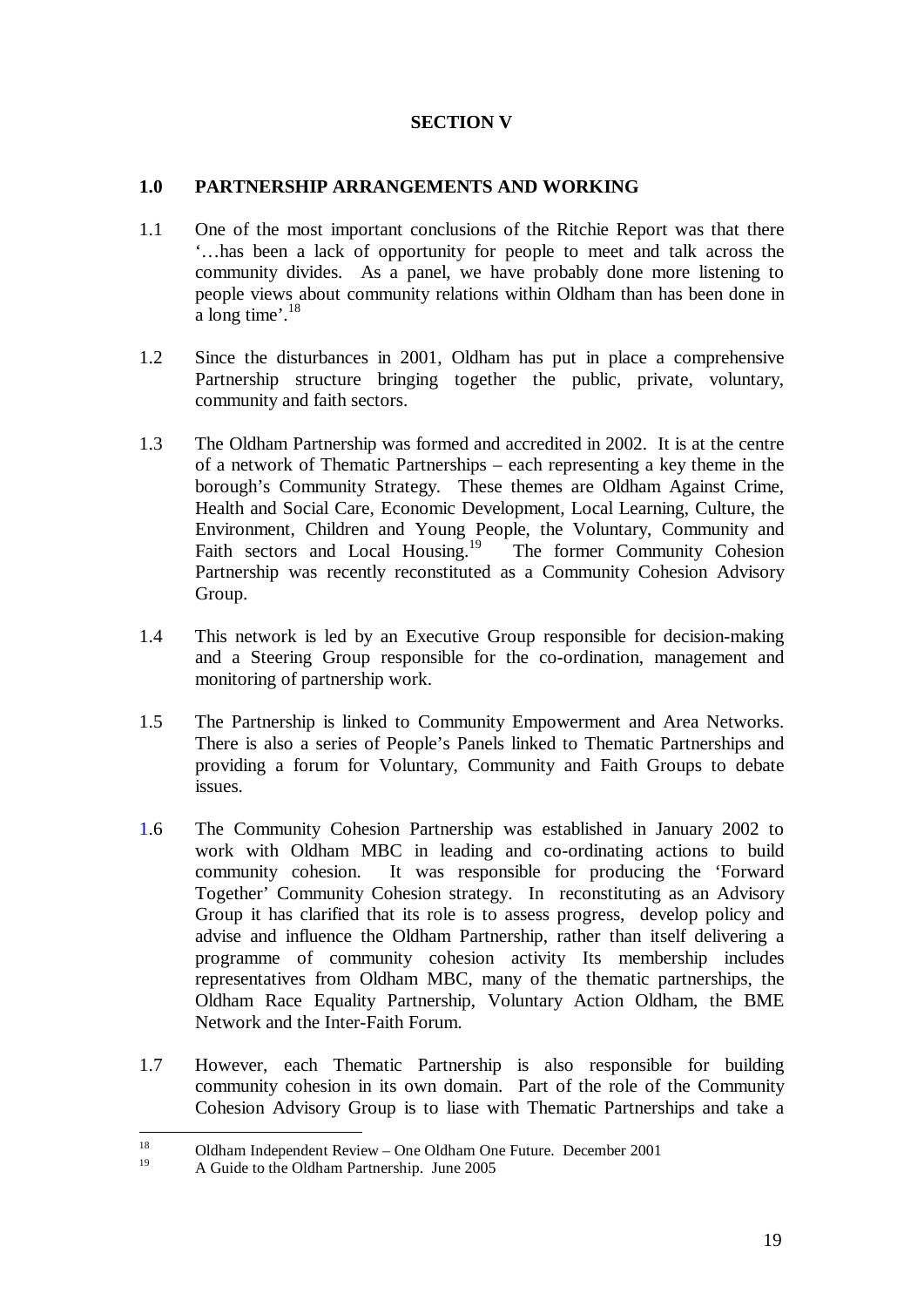wider view. It also takes a lead responsibility for promoting and raising awareness on the need for local people and organisations to contribute.

#### **2.0 FINDINGS**

- (a) Oldham MBC has radically changed it's attitude and approach to working in partnership.
- (b) Where in 2001 Ritchie found few opportunities for people to meet and talk across the community divide, there is now a comprehensive partnership network where community leaders and representatives of the Voluntary, Community and Inter-Faith Sectors not only meet, but contribute to the policy making process, working alongside senior officers and representatives of the Primary Care Trust, the Police and the business sector. Indeed, the Oldham Partnership won the Local Government Chronicle 2006 Partnership Award for Sustainable Communities and was acclaimed by the judges for its work in helping communities to get involved in decision-making.
- (c) We found genuine commitment within the network of Partnerships for achieving Oldham's vision for community cohesion. Partner representatives felt they were being involved.
- (d) However, many of those we interviewed expressed concern that Oldham's Partnership structure was now far too complicated and may not be sustainable over the longer-term. It is to be noted that at the time of our review, the Oldham Partnership was looking at the possibility of reducing the number of, and realigning its Thematic Partnerships with key themes in its emerging Local Area Agreement. One consequence of this was the Community Cohesion Partnership changing to an Advisory Group.
- (e) Many of those involved did not understand how the network of Thematic Partnerships fitted together or which committee or partnership had overall and final responsibility for community cohesion. Hopefully, this has now been clarified with the Community Cohesion Partnership being reconstituted as an Advisory Group concerned with developing policy and assessing progress rather than programme delivery, and with overall responsibility for community cohesion being vested in the Oldham Partnership Executive Group.
- (f) Representatives sitting on different bodies often felt over- stretched and that there was duplication between the work of different Thematic Partnerships.
- (g) Some Thematic Partnerships are perceived as more effective than others e.g. the Local Learning and Oldham Against Crime. Others were perceived as working in silos e.g. the Economic Partnership.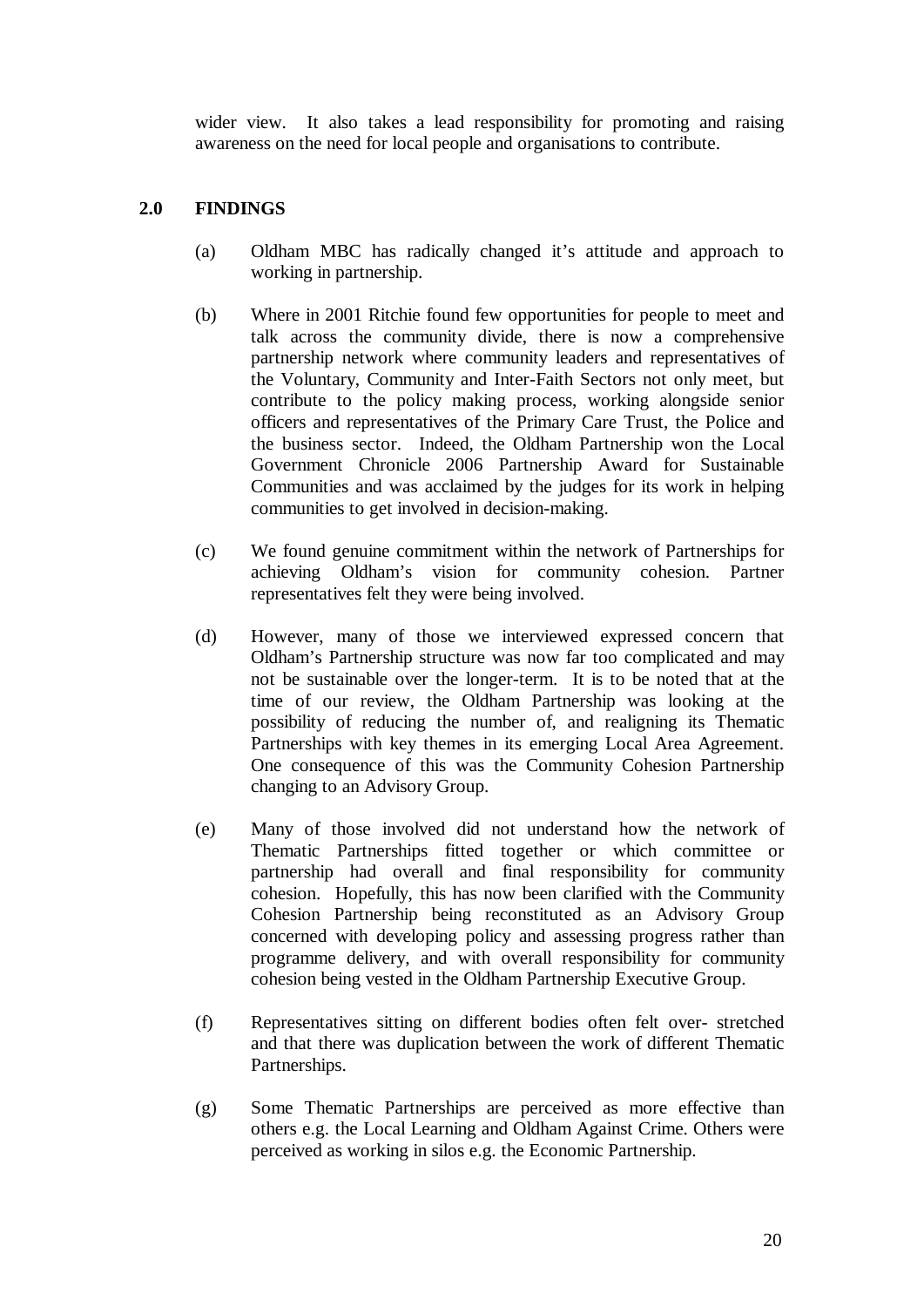#### **CASE STUDY: EVIDENCE OF ACHIEVEMENT IN MEETING COMMUNITY NEEDS**

The progress made by Oldham Council and the Oldham Partnership in better meeting the needs of local people is evidenced by a number of recent awards and achievements:

- The Oldham Partnership won the national Local Government Chronicle **2006 Partnership Award for Sustainable Communities.** The judges said that the Oldham Partnership *"was a great example of training and capacity building to help communities get involved in decision-making. It showed a level of evidence of partnership training that set it out from the competition."*
- Oldham Council's achievements were also recently recognised at the **Greater Manchester Employer Coalition Awards**. The Council was overall winner in the Large Employer of the Year category, which recognises employers of more than 250 people who champion diversity and equality. It was also a finalist in the Lifelong Learning Employer of the Year, which is awarded to organisations which recognise that investing in staff learning and development gives a competitive edge and that their staff are their most valuable asset.
- The outcome of two recent assessments also provide evidence of the way in which the Council is improving its performance as an employer and service provider. Recently, the Council became the first organisation in the country to receive **Corporate Investors in People** under the new tougher version of the standard, and has been awarded all three IiP modules - Recruitment and Selection, Work Life Balance, and Leadership and Management Development.
- Also, at the end of March 2006 the Council achieved **Level 3 of the Equality Standard for Local Government**. The Standard, which runs from level 1 to level 5 (the highest) was developed by the Commission for Racial Equality, the Disability Rights Commission, the Equal Opportunities Commission, and the Employers' Organisation for local government, with the Audit Commission. It measures progress of all parts of the Council in building equalities into all aspects of service delivery and employment. Comparatively few local authorities have yet reached this level of performance on equalities.
	- (h) Many of those interviewed considered Thematic Partnerships as consultative rather than decision-making bodies, with key policies and initiatives being formulated by Oldham MBC.
	- (i) We found that the underlying relationship between the Oldham Partnership and Area Committees – potentially a key mechanism in delivering Oldham's Vision for building community cohesion - was not clear.
	- (j) We found little by way of Action Plans and measurable outcomes for community cohesion by which individual Partnerships could evaluate and assess progress.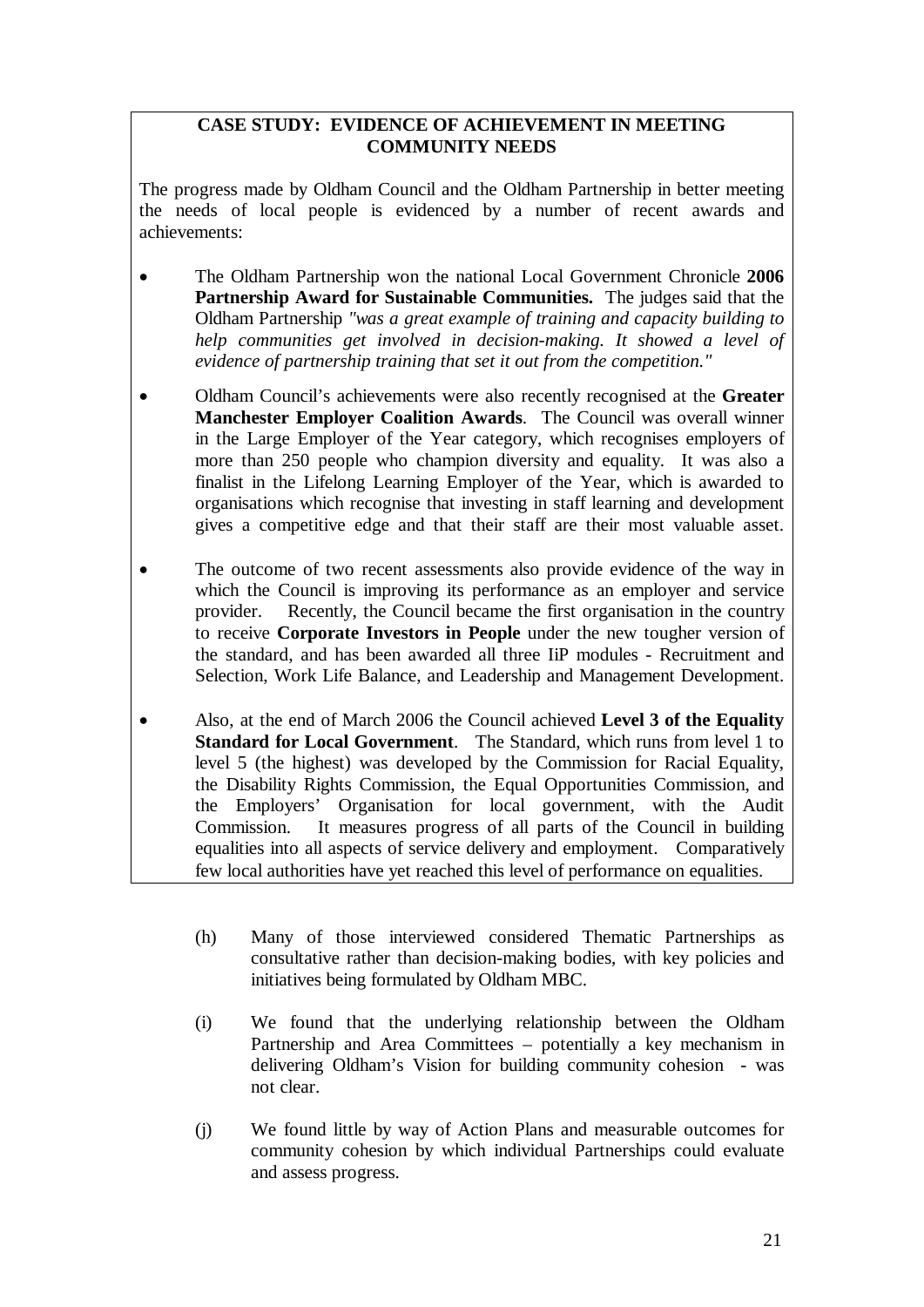(k) We also found little evidence of the impact of individual community cohesion projects and initiatives being assessed in a systematic way. It should be noted that steps were being taken to address this with the establishment of a cohesion evaluation project. However, work is still at an early stage.

#### **3.0 RECOMMENDATIONS**

- (1) We found that leadership was a key factor in the reported effectiveness of individual existing partnerships but so also was the degree of officer support. As part of the process of review and change within the Oldham Partnership, attention should be given to how individual Partnerships and Advisory Groups can be supported by partner officers and staff.
- (2) Attention should also be given to breaking down silos between Oldham's Thematic Partnerships.
- (3) Area Committees have the potential to make a major contribution to building community cohesion at local level in the future. It is important that a clear vision is developed for the role of Area Committees in this respect and that their relationship with the Council and the Oldham Partnership is clarified.
- (4) Finally**,** the Oldham Partnership will need to sustain its efforts in developing a framework for evaluating community cohesion projects and programmes with particular emphasis on capturing local learning and rolling out best practice across departments, partner organisations and localities. At a strategic level, there is also a need for a robust performance management framework assessing overall progress against objectives, milestones and targets in a modified community cohesion strategy. Many local authorities and partnerships have developed long-term relationships with local Universities to help tackle these issues.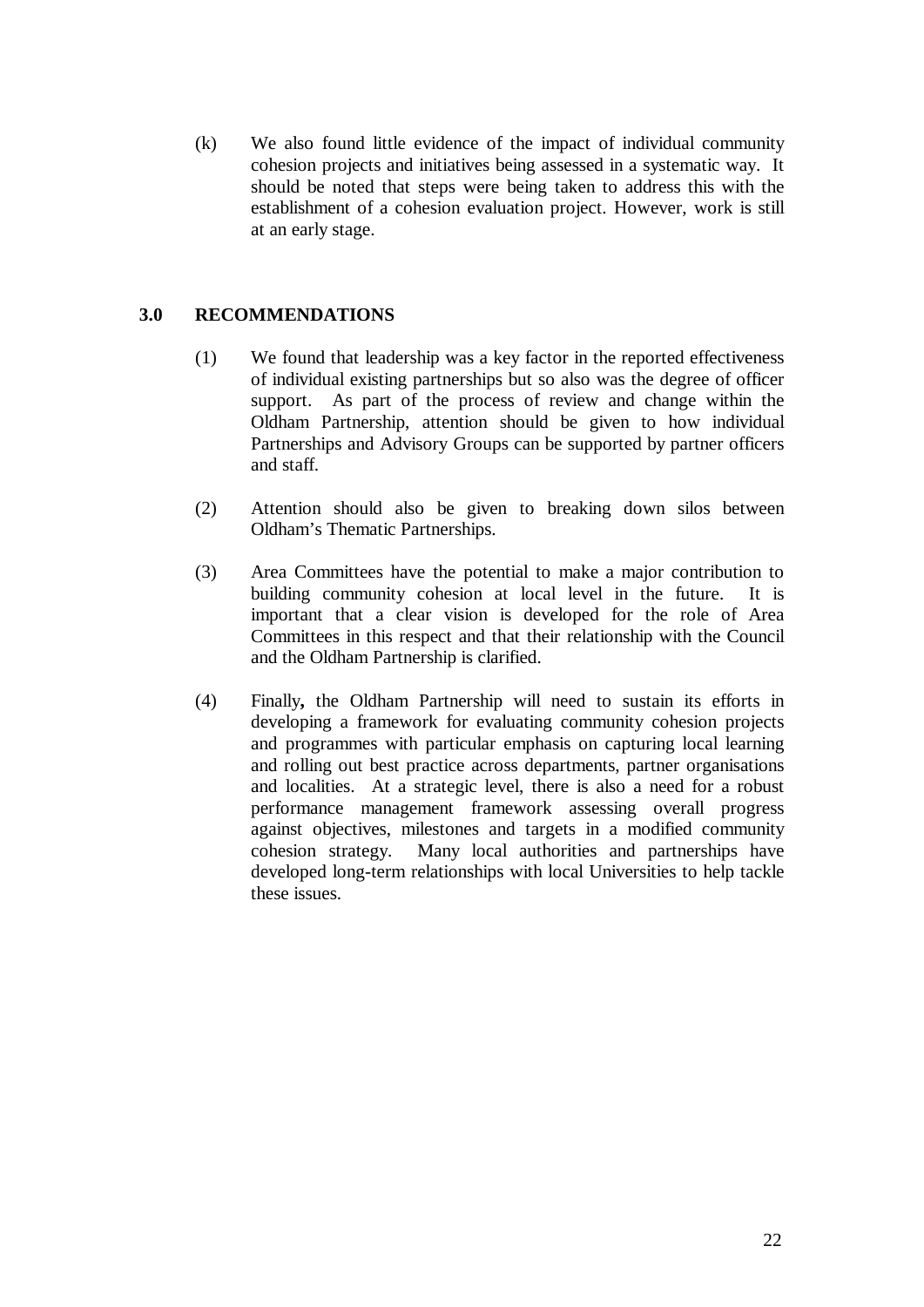#### **SECTION V1**

#### **1.0 CIVIC AND COMMUNITY LEADERSHIP**

- 1.1 Ritchie in his report of 2001 identified '…a major failure of political and corporate governance' as a significant factor in the lack of Community Cohesion in Oldham.20 The Cantle Report observed that a '.significant component in the breakdown of community cohesion appears to be the extent to which a clear and consistent message has been evident from the principal political and community leaders, at a local level over a substantial period of  $time<sup>21</sup>$
- 1.2 Oldham has come a long way in this respect since the disturbances. In Oldham MBC there is cross party support for the Oldham Partnership's vision for building community cohesion. The Leader of the Council holds the Cabinet portfolio for community cohesion and the Chief Executive is the lead officer. In order to keep community cohesion at the forefront of Council affairs, time is set-aside at the start of each meeting of the Full Council to discuss and consider presentations. There is a Community Strategy and Cohesion Overview and Scrutiny Commission responsible for evaluating progress and contributing to policy development. Moreover, no far right candidates have been elected in successive elections since 2001. This is not to say that the threat has disappeared. Far right political parties continue to be active within the Borough and have managed to retain a core vote.
- 1.3 There was also evidence of partner representatives undertaking leading roles within Oldham Thematic Partnership, particularly in the Local Learning, Voluntary, Community and Faith, and Economic Partnerships. The contribution of the Community Cohesion Partnership since its inception is particularly worthy of mention. Working with Oldham MBC it was instrumental in shaping the 'Forward Together' strategy for community cohesion, and commissioning the "Building Good Relations" project. Similarly, working with the Inter-Faith Forum, the BME Network and others, it has also played a key role in mobilising a positive response to incidents likely to cause tensions, for example, the 'Standing Together' event following the London bombings.
- 1.4 Both Oldham MBC and the Oldham Partnership have taken steps to promote a positive message on community cohesion through Newsletters, Council Publications, campaigns, conferences and events celebrating diversity.
- 1.5 Though not formally part of the Oldham Partnership, the Oldham Chronicle has gone to some lengths to develop a more balanced approach to reporting race and diversity issues since the disturbances.

 $20^{\circ}$ 

<sup>&</sup>lt;sup>20</sup> Oldham Independent Review – One Oldham One Future. December 2001<br><sup>21</sup> Community Cohesion. Report of the Independent Review Team. Chaired by Ted Cantle. Home Office 2002.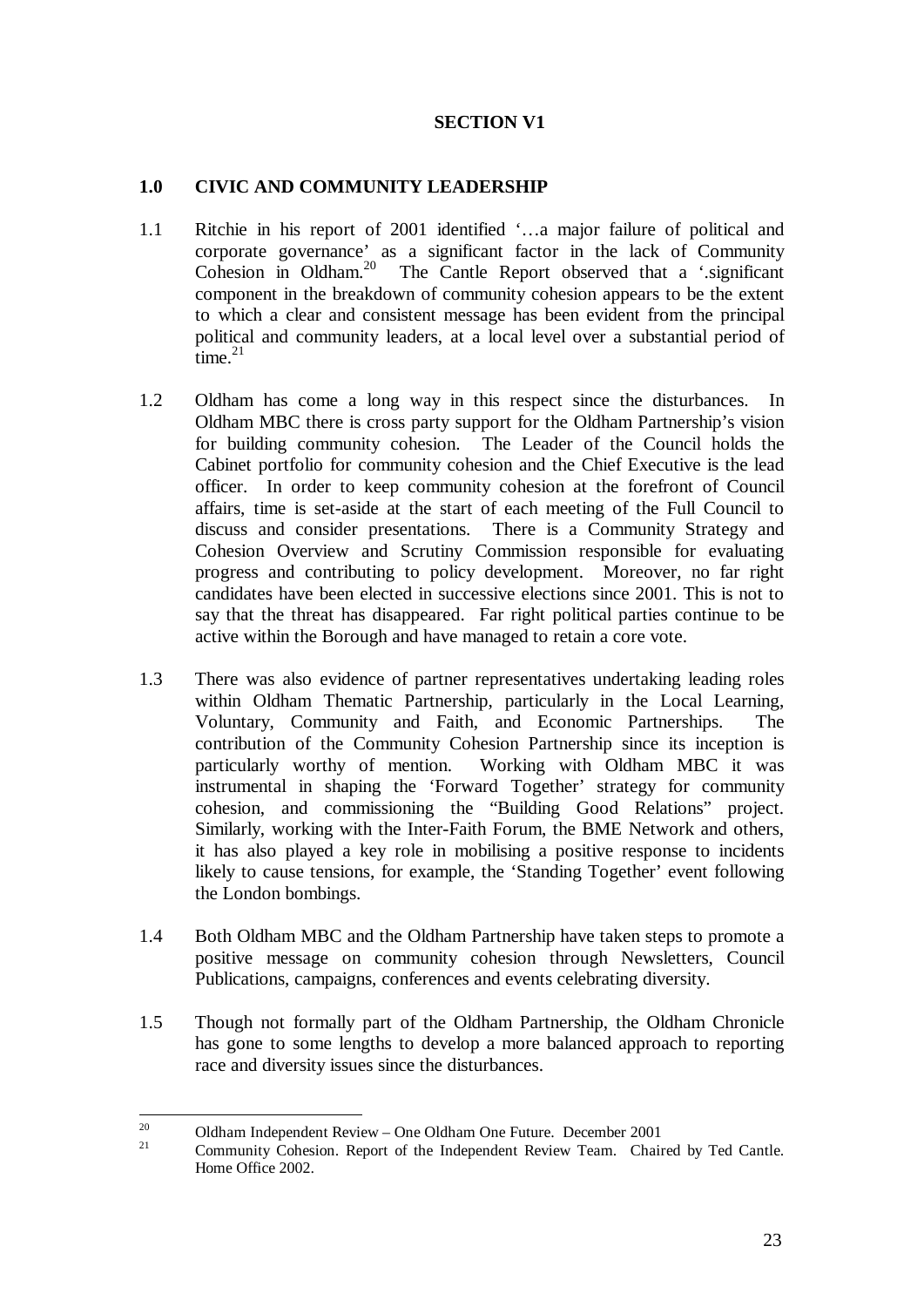1.6 Oldham has also begun to tackle the issue of building leadership around community cohesion through the second phase of the Building Good Relations Project facilitated by Mediation Northern Ireland.

#### **CASE STUDY: BUILDING GOOD RELATIONS PROGRAMME**

The Building Good Relations programme was initiated by the Council and the Community Cohesion Partnership in 2002. It arose from a recognition of the need to develop leadership on community cohesion, and to adopt a proactive and preventative approach to community relations problems. Working with Mediation Northern Ireland, the Oldham Partnership the programme concerned with three broad issues:

- Conflict prevention a greater capacity for the prevention of communal conflict.
- Conflict resolution a greater capacity to respond effectively to any future communal conflict.
- Building Good relations an ethos and approach shared amongst key practitioners who support the development of effective relationships among individuals and groups who are strategically significant for the social stability of Oldham.

Initially Mediation Northern Ireland were commissioned to deliver a series of development workshops , through which a group of around 35 people from the Council, partner organisations and local communities explored a range of difficult issues, including segregation and policing, under "Chatham House rules. Further work was then done with civic leaders – from the Council, partner organisations and people active in communities - to strengthen leadership on community cohesion.

Most recently, a group of 26 people, drawn from the Council and other statutory and voluntary organisations, have undertaken training in conflict awareness and intervention skills. This has provided a cadre of people with mediation skills, who can assist in preventing and managing conflict in Oldham – both in their own day-today work and as a resource for the Borough as a whole. Over time it is planned to enhance the capacity for preventing and resolving conflict, through both increasing the number of people with such skills, and developing the expertise and experience of this group.

#### **2.0 FINDINGS**

(a) We have been particularly struck by the commitment and determination of the Leader and Chief Executive of the Council. One of our team described this as 'heroic leadership'. Their leadership has certainly helped to promote Oldham as a cohesive community and there are signs that this is becoming a reality. However, we were concerned that others - both within the Council and amongst its partners – felt that they needed to do very little. In other words, that the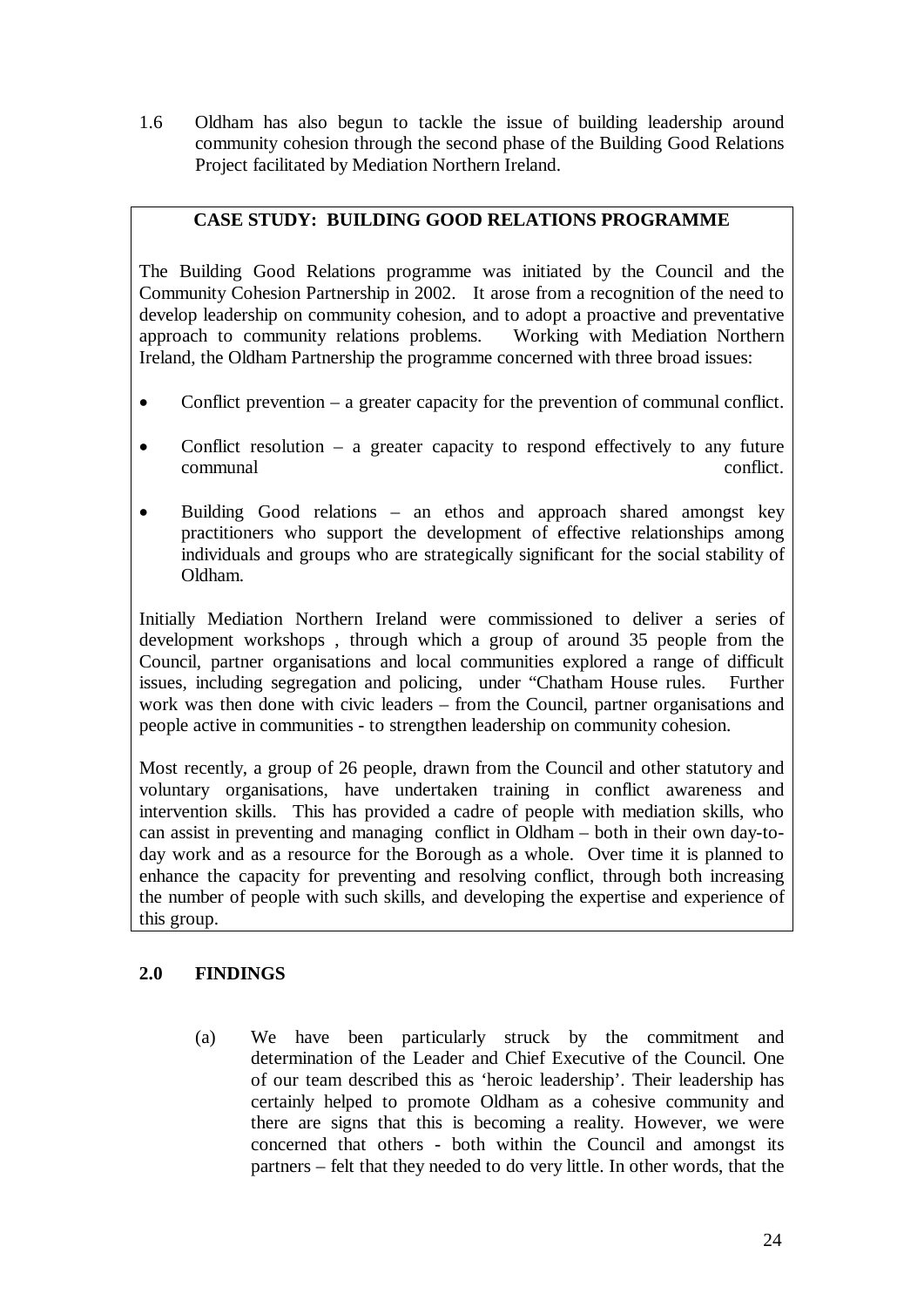leadership of the Leader and Chief Executive seemed to promote a dependency culture where others did not feel empowered to take things forward themselves. Clearly, this must change. All sections of the statutory, voluntary and business sector must be much more active and prepared to champion change for themselves – not only within the Oldham Partnership but also in their own organisations and sectors.

- (b) We were uncertain on whether the degree of commitment demonstrated by the Leader of the Council and the Chief Executive was in practice shared by all elected Members. There was also concern regarding the role and contribution of the Community Strategy and Cohesion Overview and Scrutiny Committee – in particular, whether it 'added value' by being proactive in influencing Cabinet policy on cohesion and the extent to which it actively monitored performance against milestones and targets.
- (c) Notwithstanding the progress made by the Council and the Oldham Partnership, it was felt by some we interviewed that their leadership was still uncomfortable discussing race issues and tended to be cautious in tackling some of the more deep-seated problems of segregation within the Borough. The explanation most commonly advanced was fear of a white backlash – in particular, that far-right groups might exploit a more radical approach.
- (d) We found that leaders of the Voluntary, Community and Inter-faith sectors were restricted to a small cadre of established representatives who often felt over-stretched and unable to cope with the volume of meetings, reports and requests for consultation. There is a pressing need to widen representation to include women and young people and to invest in the next generation of leadership – including community leaders from largely white estates and outlying areas - possibly through a common programme of residential and other training involving all sectors.

#### **3.0 RECOMMENDATIONS**

- (1) As part of the process of re-organising the Oldham Partnership more needs to done in empowering individual Thematic Partnerships to champion change for themselves.
- (2) The role and function of Oldham's MBC Community Strategy and Cohesion Overview and Scrutiny Committee should be reviewed to determine how it could best 'add value' to the policy debate and play a more decisive role in driving performance.
- (3) Consideration should be given to developing a common leadership programme in which participants from local government, the public, private, voluntary, community and faith sectors come together. Particular emphasis should be given to involving more women and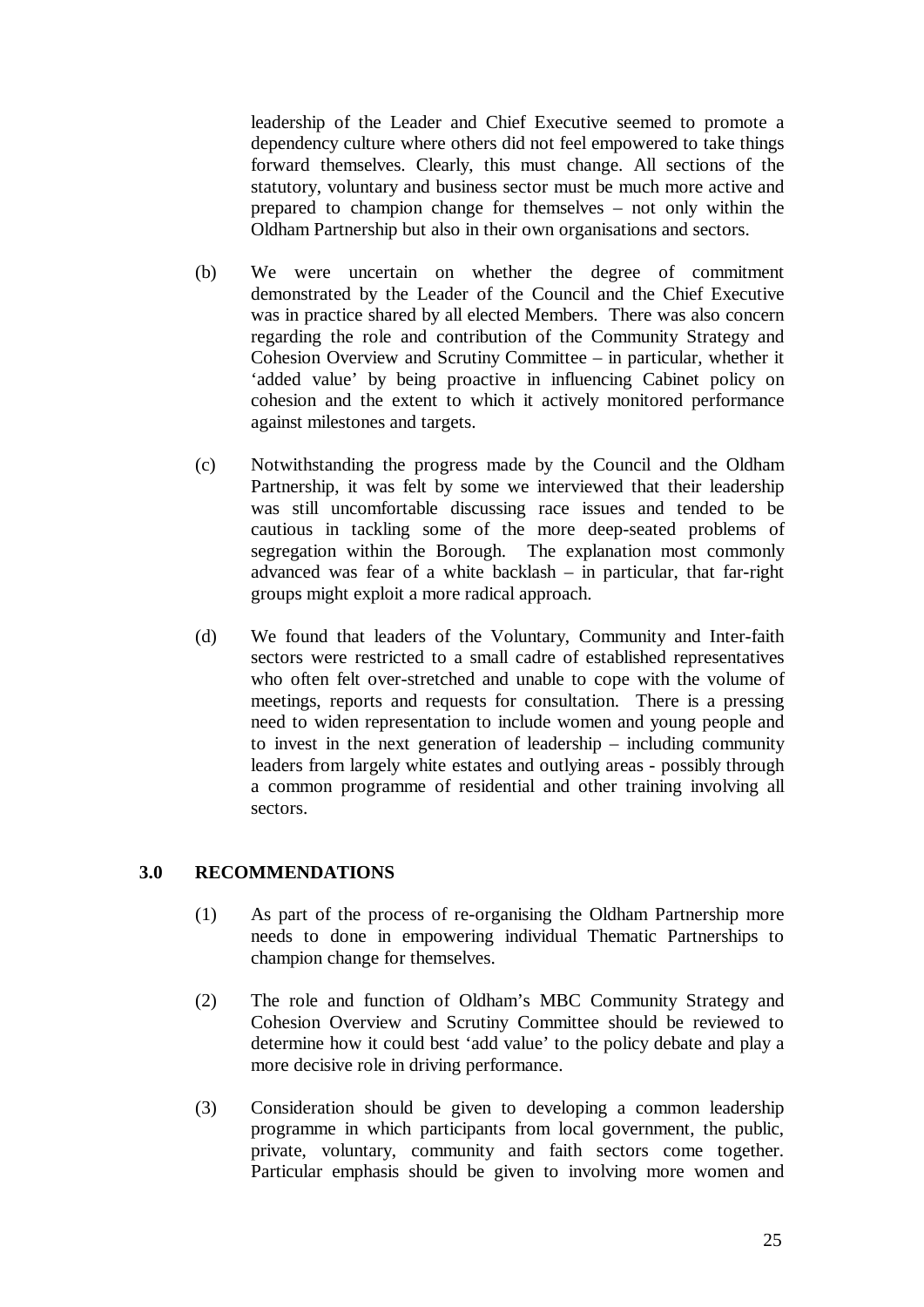young people with the clear objectives of widening and empowering the present leadership and also developing the next generation of leaders.

- (4) Elected Members should also receive training on how they might better contribute to building cohesive communities locally – through Area Committees - and in respect of their roles on Scrutiny Commissions.
- (5) The Voluntary, Community and Inter-Faith sectors and BME Network should be challenged to demonstrate how representation could be widened and mechanisms developed to capture the contribution of women and youth.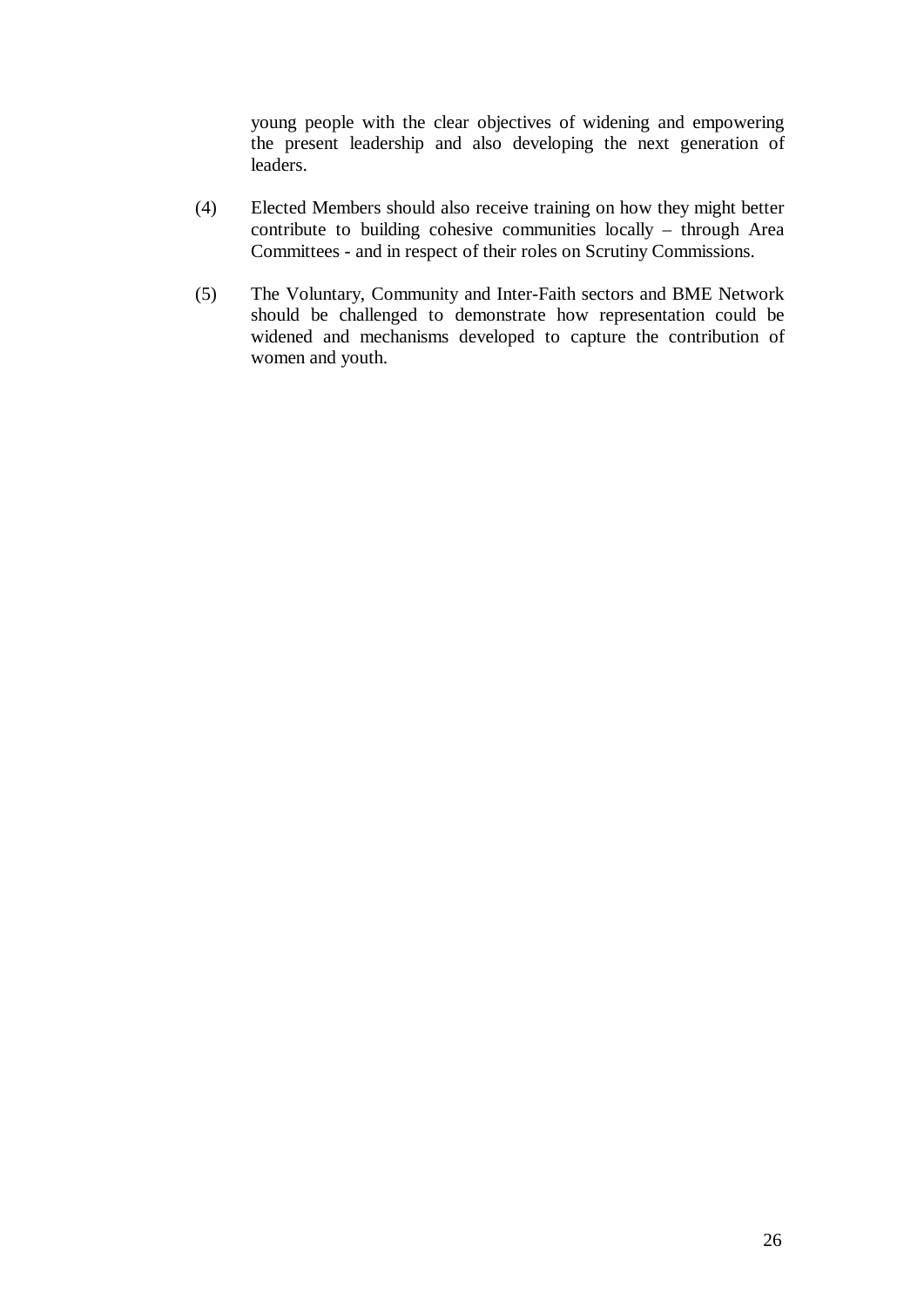#### **SECTION VII**

#### **1.0 ECONOMIC DEVELOPMENT AND REGENERATION**

- 1.1 Oldham has traditionally been a low wage, low skill economy. At the time of the disturbances, Oldham was the 38th most deprived of 354 local authorities areas in England, with seven wards in the 10% most deprived. While deprivation affects many within the borough, it impacts most severely on youth and the BME population.
- 1.2 In tackling deprivation, Oldham has been very successful in attracting UK and EU regeneration funding. Much of this funding is area based and a major concern at the time of the disturbances was the lack of an overall regeneration strategy for the borough in addition to the deep resentment felt by sections of the white community that only Asian areas ever benefited from regeneration funding.
- 1.3 Since the disturbances, Oldham MBC and its partners have invested in comprehensive baseline surveys and assessments more accurately mapping the borough's economy and key challenges for the future. Amongst the many findings – the following are particularly worthy of note:
	- \* With the decline and virtual disappearance of the textile industry, the borough has been successful in diversifying its manufacturing base, which still accounts for 23% of employment compared to 15% nationally.
	- \* In maintaining and even increasing overall employment, the borough has seen significant growth in construction, the service sector, food, publishing, electrical and medical equipment.
	- \* However, much of the growth experienced has not been at the value end of the sectors concerned and the Borough still has a concentration of employment in business areas forecast to decline nationally, many of which require few skills and pay low wages.<sup>22</sup>
- 1.4 With change and diversification, there is evidence that Oldham's economy and its local communities have benefited in recent years. Oldham has moved from the 38th most deprived local authority area in England in 2000 to the 43rd most deprived in 2004. In respect of the concentration of deprivation in particular wards, Oldham has moved from the 18th most deprived in the 2000 Indices of Deprivation to the 26th most deprived in 2004. Over the same period, unemployment rates have also declined, as has the gap between the Borough's most and least deprived wards.<sup>23</sup>

 $22$ Oldham Beyond – A Vision for the Borough of Oldham. A report by URBED, Comedia, S333, King Sturge and WSP. April 2004

<sup>&</sup>lt;sup>23</sup> Forward Together: Building Community Cohesion In Oldham. Impact & Outcomes. 2004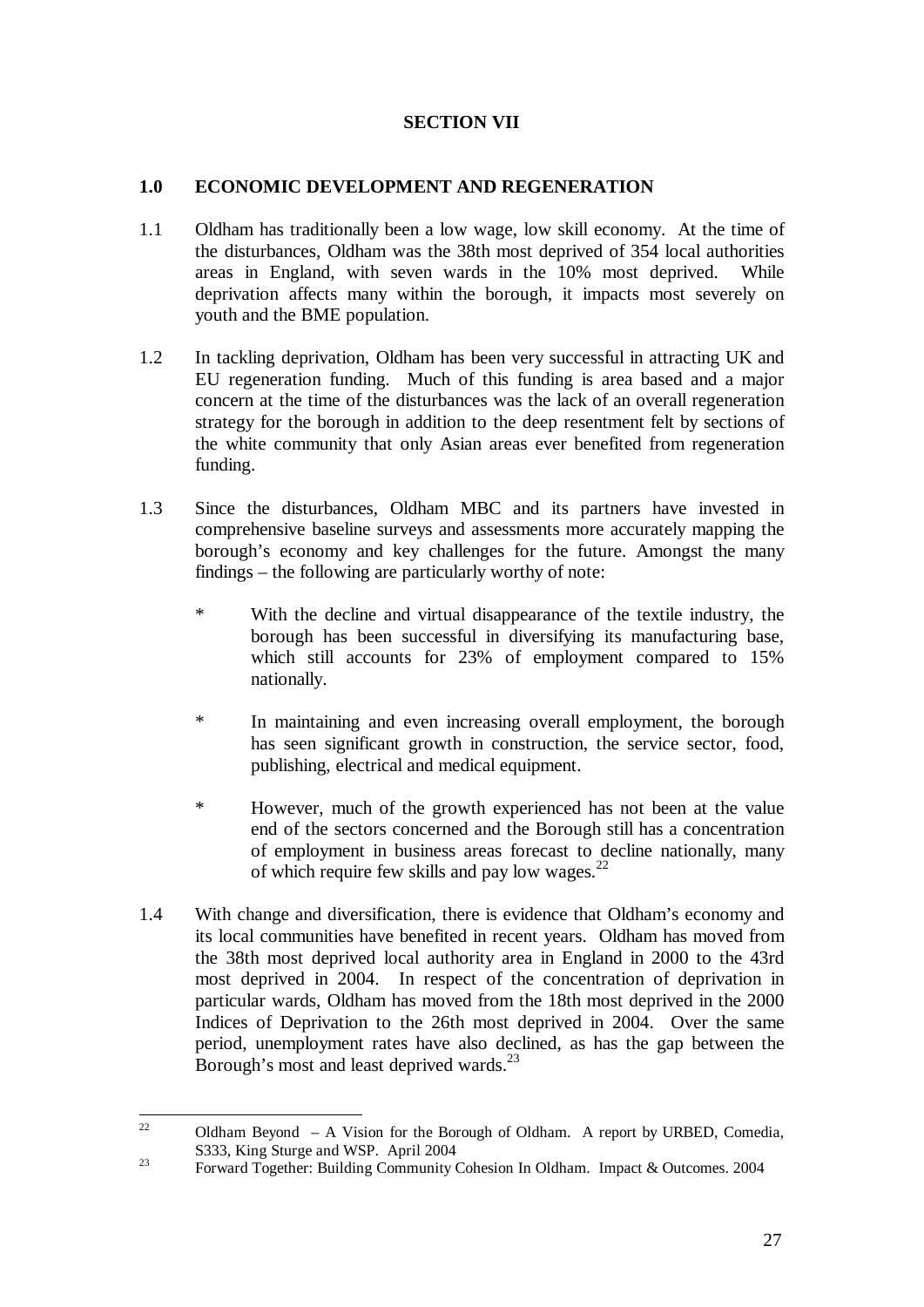#### **2.0 FINDINGS**

(a) We found that the Council and the Oldham Partnership have made a concerted and determined effort to tackle economic regeneration since the disturbances in 2001. In 'Oldham Beyond', the Oldham Partnership sets out a comprehensive and challenging fifteen-year vision for the renaissance of the Borough as:

*'A confident place, at ease with itself and celebrating in its diverse communities and landscapes – from the tight-knit terraced communities to the wild moors and valley villages to the east. A Borough that is proud of its industrial past but which has reinvented its economy by making the most of the creativity and drive of its young people. The world will see the borough as a place transformed and people will be attracted to live and work in the borough by the quality of life that it offers and by its reputation for tolerance and diversity.'* 

- (b) Six themes underpin this vision Wealth Creation, Liveability, A Learning Community, Common Ground, Sustainability and New Oldham. Some of the key proposals under these themes include.
	- \* Getting the basics right better street cleansing, improved services and support to existing business.
	- \* Promoting two major new business locations at the Hollinwood M62 and A62 Junction and the Mumps Enterprise area within Oldham Town Centre.
	- \* An inter-cultural borough through new ways of addressing ethnic diversity based on communities identifying differences on the one hand alongside what unites them on the other. The Housing Market Renewal process is expected to make a major contribution to this process in helping to breakdown ethnic segregation – particularly in Werneth/Freehold, but also by creating Zones of Exchange or common spaces where Asian and white communities can meet and trade.
	- **\*** An educated population based on the new University Centre but also by tackling educational achievement in secondary schools.
	- **\* A**ttracting people to settle in the borough and improving links with Manchester through the extension of Metrolink**,**
- (c) We found that there was widespread support for the vision and strategy set out in 'Oldham Beyond'.
- (d) In response to the misplaced historical resentment expressed by sectors of the white communities that only Asian areas benefited from regeneration funding, Oldham has adopted a new thematic and needs based approach to its regeneration programme, replacing its former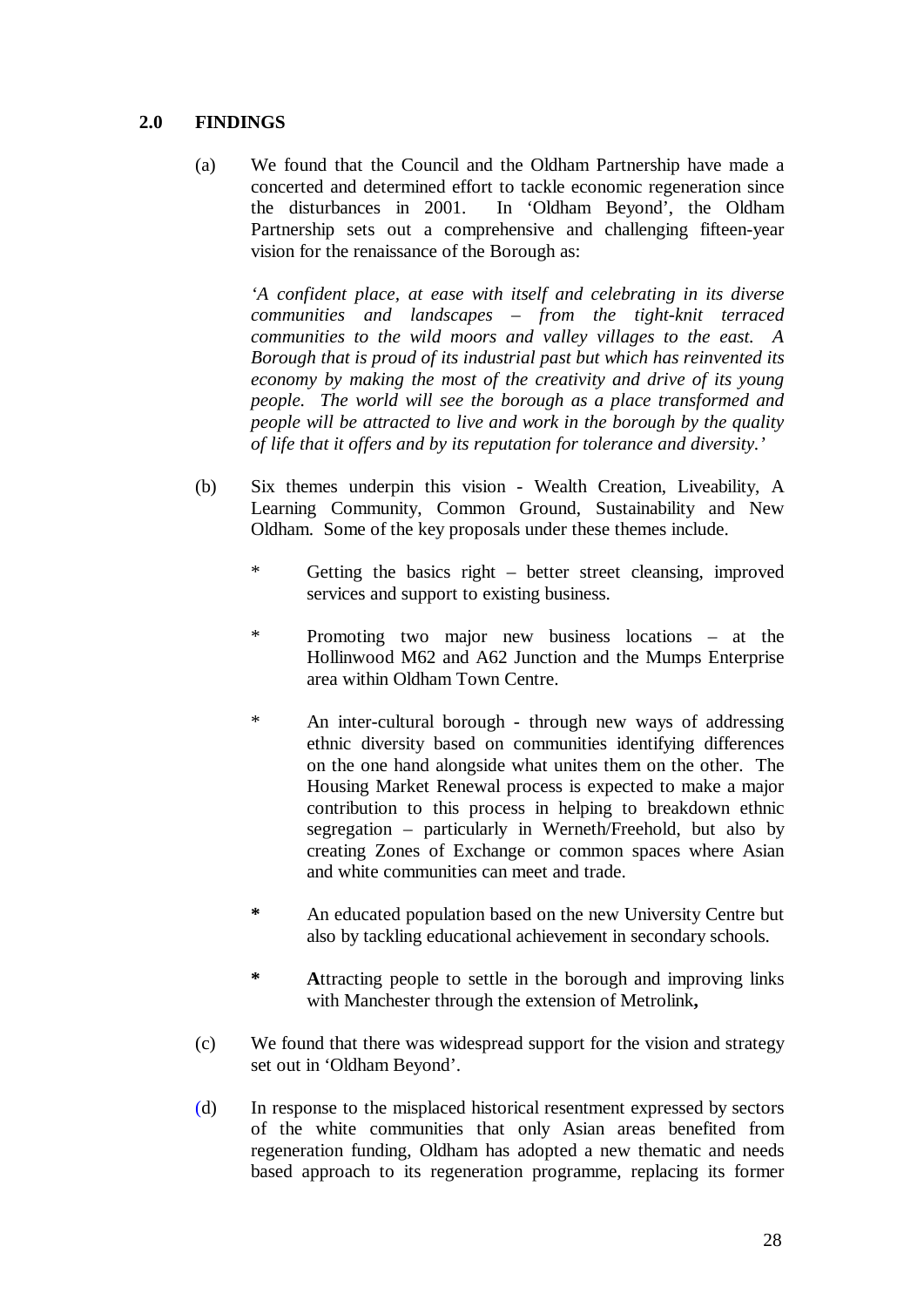area based approach. However, this change of emphasis was not as yet fully understood or accepted.

- (e) The Oldham Partnership continues to experience problems in engaging the Business Sector – particular the borough's large employers – in both the Economic and wider Partnership.
- (f) Concerns were expressed amongst those Partnership representatives we interviewed that the Economic Partnership tends to work in a silo and did not value sufficiently the potential contribution of the Voluntary and Community Sector.
- (g) While community cohesion is central to 'Oldham Beyond', there was little evidence of a rationale and programme indicating how all communities would benefit. In addition to youth across the Borough and the economic isolation of some white estates, the Asian workforce has not been as successful as others in penetrating some of the new growth sectors in the local economy. Birmingham, for example, sees the increasing diversity of its workforce as presenting 'opportunities and challenges to everyone in the city - for business as much as for public services'. Its community strategy goes on to state that 'for businesses, increasing diversity is creating new markets and bringing new perspectives; as employers recognise, it also presents challenges for example, for recruitment and employment practices. A range of initiatives, such as DiverCity, shows how employers are recognising these benefits and tackling these challenges'.
- (h) Not only is the ethnic composition of Oldham's population projected to change over the next two decades, so also is the composition of its workforce. The proportion of the population of working age who are white is projected to fall from 87% in 2001 to 73.5% by 2021. While the proportion of the BME population of working age are projected to rise from 11.5% in 2001 to 23.8%. The potential risk is population change overtaking the pace of change within the local economy and communities feeling increasingly left out of Oldham's renaissance.

#### **3.0 RECOMMENDATIONS**

(1) In developing a comprehensive economic development strategy for the borough, Oldham MBC and the Economic Partnership will need to demonstrate how they intend to tackle race equality and the gap between Oldham's least and most deprived wards. This is all the more pressing given projected changes in the composition of Oldham's population and workforce over the next two decades. Rather than a negative, a diverse, cosmopolitan and cohesive community can be a positive factor in attracting inward investment to the benefit of all. Oldham needs to determine how this can be turned into a competitive advantage.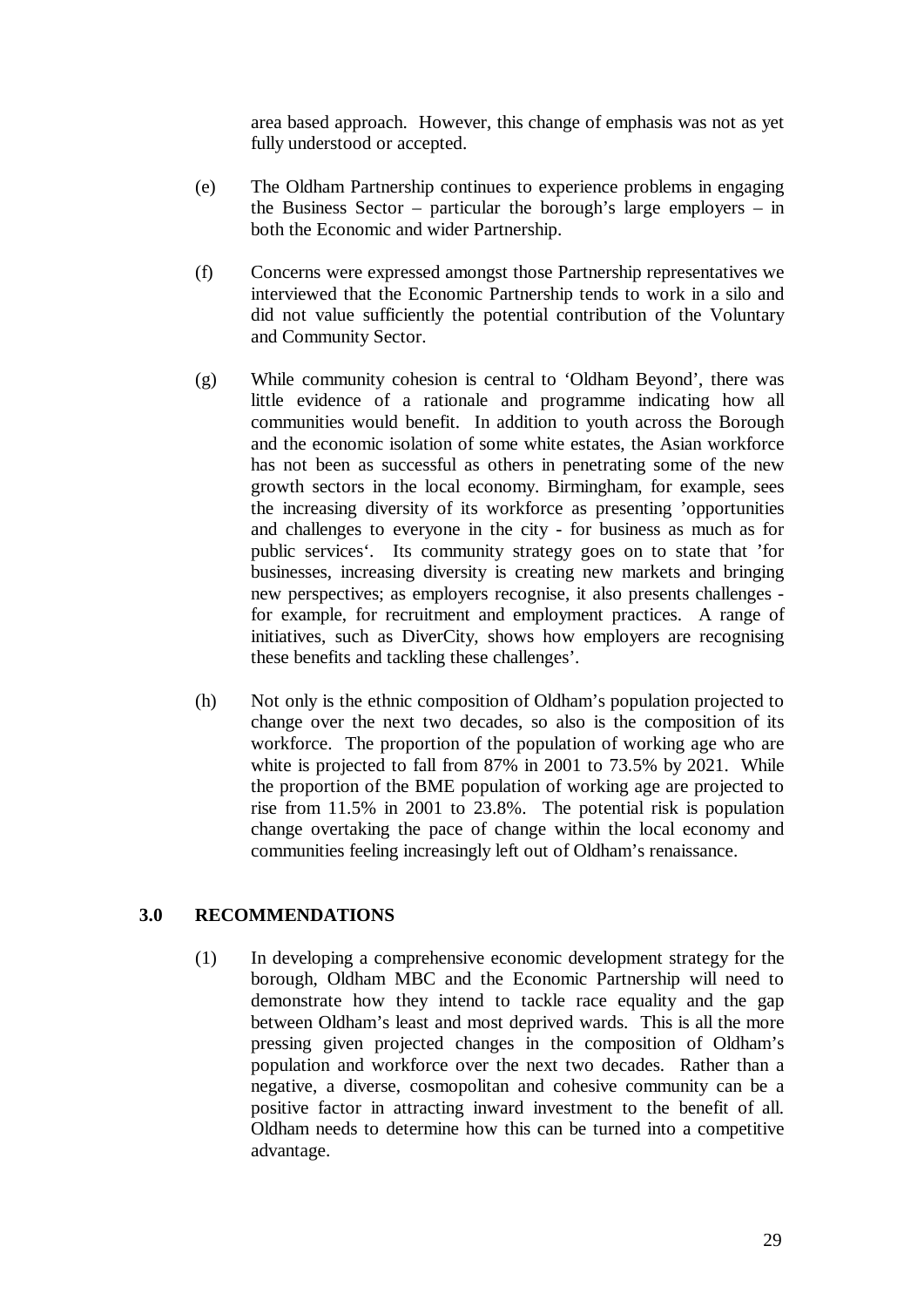- (2) Some of the main sectors in which the local economy has grown in recent years - e.g. construction – appear to have little appeal to the borough's Asian workforce. More needs to be done in encouraging and equipping the Asian working population – and in particular Asian women - to widen their employment opportunities.
- (3) Oldham MBC has made significant progress in increasing the diversity of its workforce since 2001.<sup>24</sup> Indeed, the Council recently achieved level three of the Equality Standard for Local Government. This needs to be sustained and replicated amongst partner organisations – particularly at senior and management levels.
- (4) At the time of our interviews steps were already being taken by the Economic Partnership to identify new ways of engaging with the wider business sector. Given the importance of this sector in breaking down long-standing employment and occupational barriers within the borough, we would urge a continued and sustained effort in this respect.
- (5) Much more needs to be done in communicating Oldham's' thematic and needs based approach to regeneration and how - in fact regeneration funds are allocated.
- (6) The Economic Partnership will need to address concerns with regards working more closely with other Partnerships and in particular how it could tap the potential contribution of the Voluntary, Community and Inter-Faith Sectors.
- (7) The Economic Partnership should consider how it could better promote Oldham's economic profile at Greater Manchester and regional level.

 $24$ 

The percentage of the Council workforce who are from Black & Minority Ethnic groups has risen from 2.6% in 2001 to 7% at the end of 2005/06.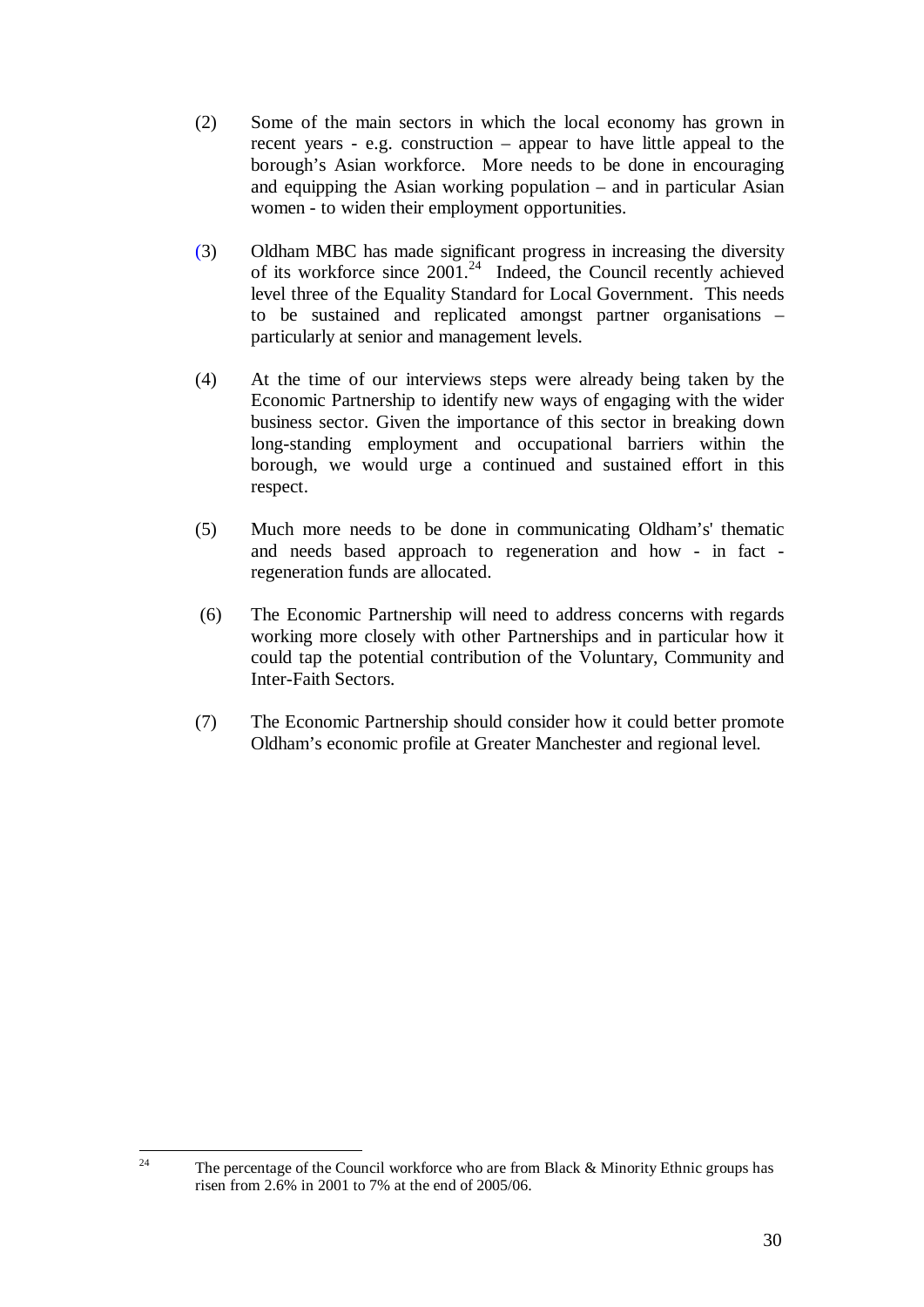#### **SECTION VIII**

#### **1.0 HOUSING**

- 1.1 Housing is acknowledged as one of the key priorities in Oldham for addressing community cohesion. Access to good affordable housing, which meets the needs of families and individuals regardless of their background and economic circumstances, is a fundamental element to achieving substantial progress in Oldham. In particular tackling the legacy of:
	- (i) **Segregation** with a concentration of BME households in private sector terraced housing in central Oldham, many living in overcrowded conditions and much of the accommodation of a poor standard. This contrasts with peripheral or out of town centre estates, mainly social rented, which are predominantly, if not exclusively, white and seen by many BME families as "no–go" areas.
	- (ii) **Dysfunctional Housing Markets** similar to other northern towns where the oversupply of poor quality, small terraced properties has impacted upon the housing market, and yet different from other areas as abandonment is not evident and land availability for new development is constrained.
	- (iii) **Lack of choice** whereby Oldham's lack of larger sized accommodation – three bed plus, and a poor supply of good quality suburban-type housing to buy, acts as a disincentive to attract people to move to the area and for others to stay.<sup>25</sup>
- 1.2 From this background, the Council and other housing agencies has set out a powerful vision:

*"Oldham's housing market will be confident and thriving, offering real choice and providing good standard accommodation which meets the needs and aspirations of all who want to live here. Obsolete housing will be eradicated with local people influencing the design and taking more responsibility for the management of neighbourhoods in which they have a stake, and living in harmony in communities which respect diversity in a Borough in which they are proud to reside."* <sup>26</sup>

- 1.3 To turn this vision into reality, Oldham's approach has been wide ranging:
	- \* Over 4000 properties have been brought up to Decent Homes standard in the last two years.

 $25$ <sup>25</sup> Forward Together. Building Community Cohesion in Oldham. Oct. 2004

<sup>26</sup> Oldham's Community Strategy – Planning for Sustainable Communities 2005-2020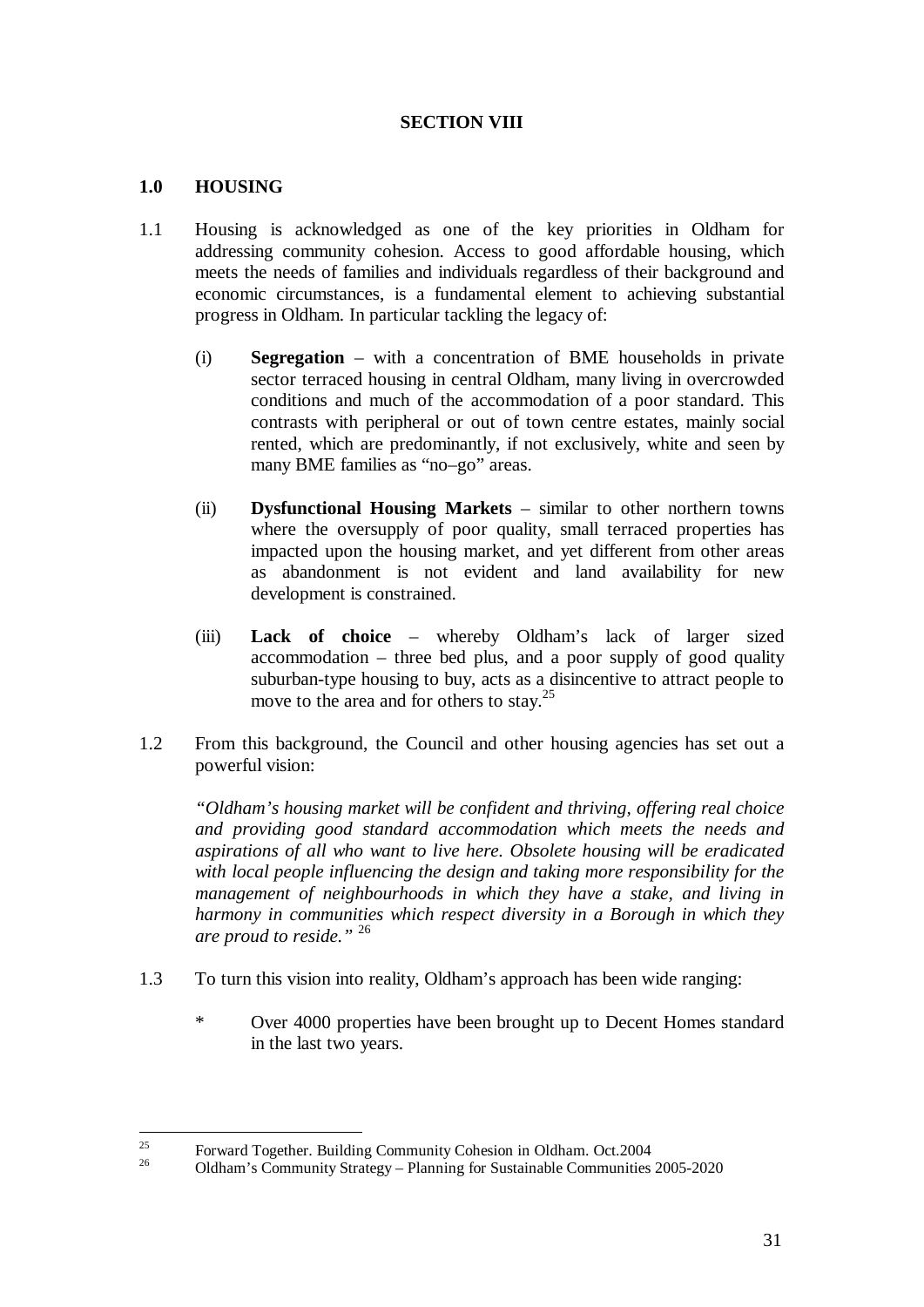- \* Key partnerships are now in place involving Oldham MBC, First Choice Homes Oldham (FCHO) and Registered Social Landlords operating in the borough.
- \* Council tenant satisfaction with its ALMO managing agency FCHO - has increased.
- \* FCHO has a two star Audit Commission inspection rating with promising prospects for the future.
- \* Housing Market Renewal plans are underway through Oldham Rochdale Partners in Action with the initial focus on Werneth and Derker where the housing market is weak and dysfunctional.
- \* All housing plans and strategies are directly linked to the wider community cohesion strategy.
- \* A Private Finance Initiative scheme is planned to improve and upgrade the sheltered housing stock in partnership with Housing 21, including the development of eight special extra care schemes across the borough for the frail elderly.
- \* The Tenancy Support Team within FCHO has had considerable success in settling and supporting BME families moving into areas with a low BME presence. The scheme won a RaceActionNet Award in 2005 – a national award scheme recognising innovative work in supporting victims of racial harassment and communities that have been marginalized.
- \* There are examples of good practice in establishing mixed communities through AKSA Housing Association, a successful BME Registered Social Landlord in Oldham.
- \* There is no dedicated BME Housing strategy instead BME issues are mainstreamed in the primary housing strategy.
- \* "Oldham Beyond" sets out key innovative housing proposals for Oldham Town Centre, redundant mills and disused industrial estates.
- \* Housing features as a key element of the Local Area Agreement proposals.

#### **2.0 FINDINGS**

(a) Our review highlighted numerous housing projects and schemes delivered through a variety of agencies all targeted at realising the Vision. Furthermore, housing is acknowledged as a major factor by all partners and parties in addressing segregated communities and thus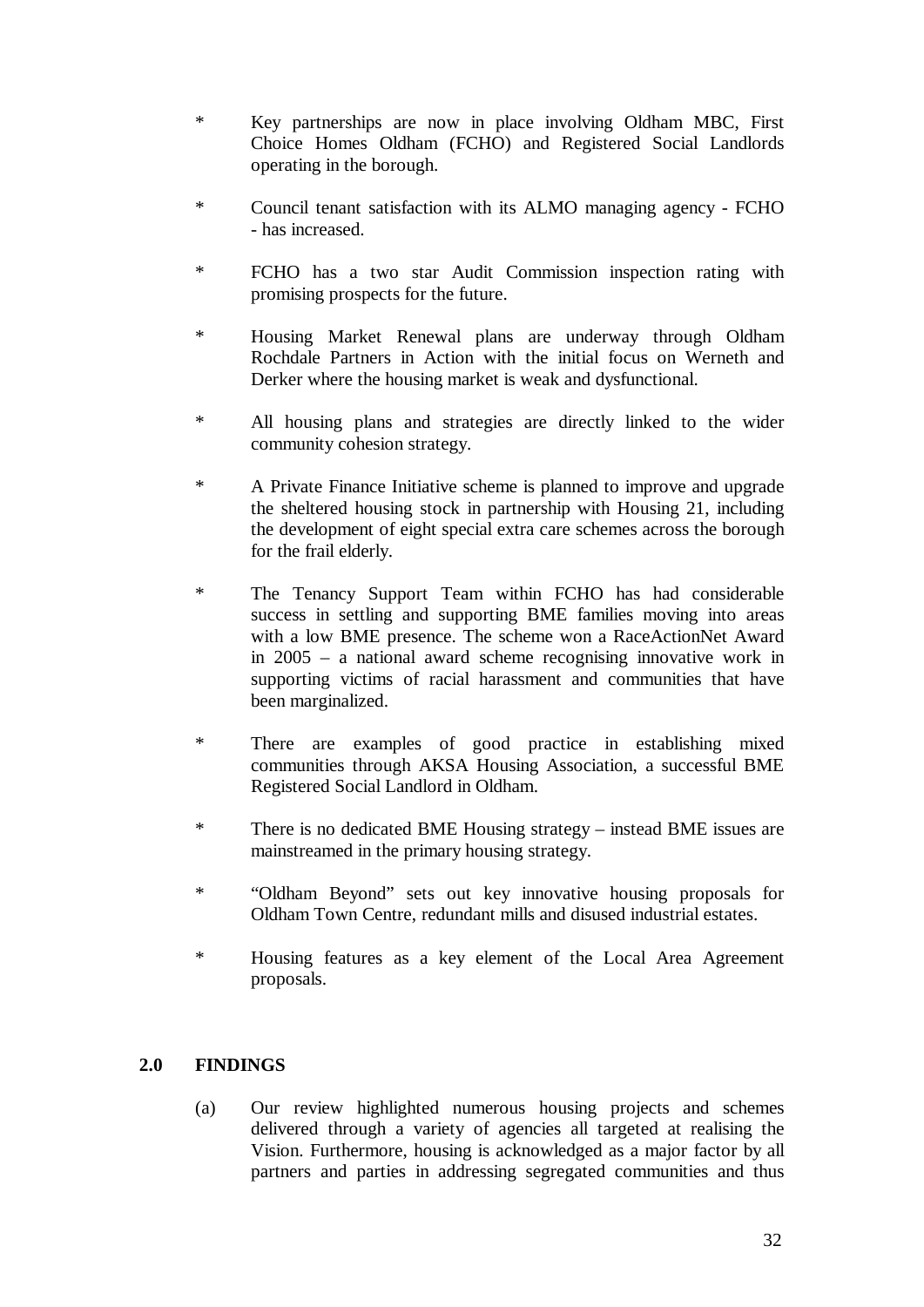critical to addressing community cohesion. However, in sheer "impact" terms, it will be the HMR plans, which will have the most value in Oldham. Over it's planned fifteen-year life, the HMR will have the most significant opportunities and robust plans to begin to tackle segregation and the "poor" mix of housing stock. As such it is important that community cohesion is a main theme throughout HMR strategy and plans.

- (b) The HMR programme is still in its infancy and we are aware that the first stages have not been without difficulties, particularly in terms of responding to community concerns. Looking at the Scheme update papers for 2006 – 08, it appears lessons learnt in the early stages are being addressed and certainly there is stronger emphasis on community engagement. That said, balancing the local needs of individual communities against the wider objectives and pressures imposed through HMR whilst taking account of population forecasts, regional demands and economic factors will inevitably be challenging for the Partnership and the individual agencies. What does emerge from the work to date though is a real commitment to be innovative, to be as flexible as the HMR programme allows and to ensure that community views and needs are given high priority not just by the partnership but by contractors and developers who are delivering the programmes.
- (c) At this point in time though, our review would acknowledge the progress made across the range of housing issues which need to be addressed. It has taken some time for HMR to deliver progress 'on the ground', but 100 homes are now under construction and 200 have been demolished. However much still needs to be done. While HMR could exert a strategic influence on the local housing market, its influence is likely to be most pronounced in the Borough's inner wards. This is not the whole picture. Given projected changes in the composition of Oldham's population over the next two decades, the concern is that the divided nature of settlement in Oldham may continue without a step change in the attitudes of local communities.
- (d) Creating realistic and balanced housing choices for families and individuals where different communities are segregated alone ethnic lines is a tough problem. As yet there is not an agreed methodology or set of criteria for measuring the degree to which different communities are geographically clustered by ethnicity. However, there is an emerging body of literature providing some guidance on tackling housing segregation. For example, the Chartered Institute of Housing Guide, the Institute of Public Policy Research reports on 'New Towns to Growth Areas' and 'Gateway People' and the Office of the Deputy Prime Minister's work on 'Mixed Communities'. The Surma Housing Co-operative based in Rochdale has also had some success in this area.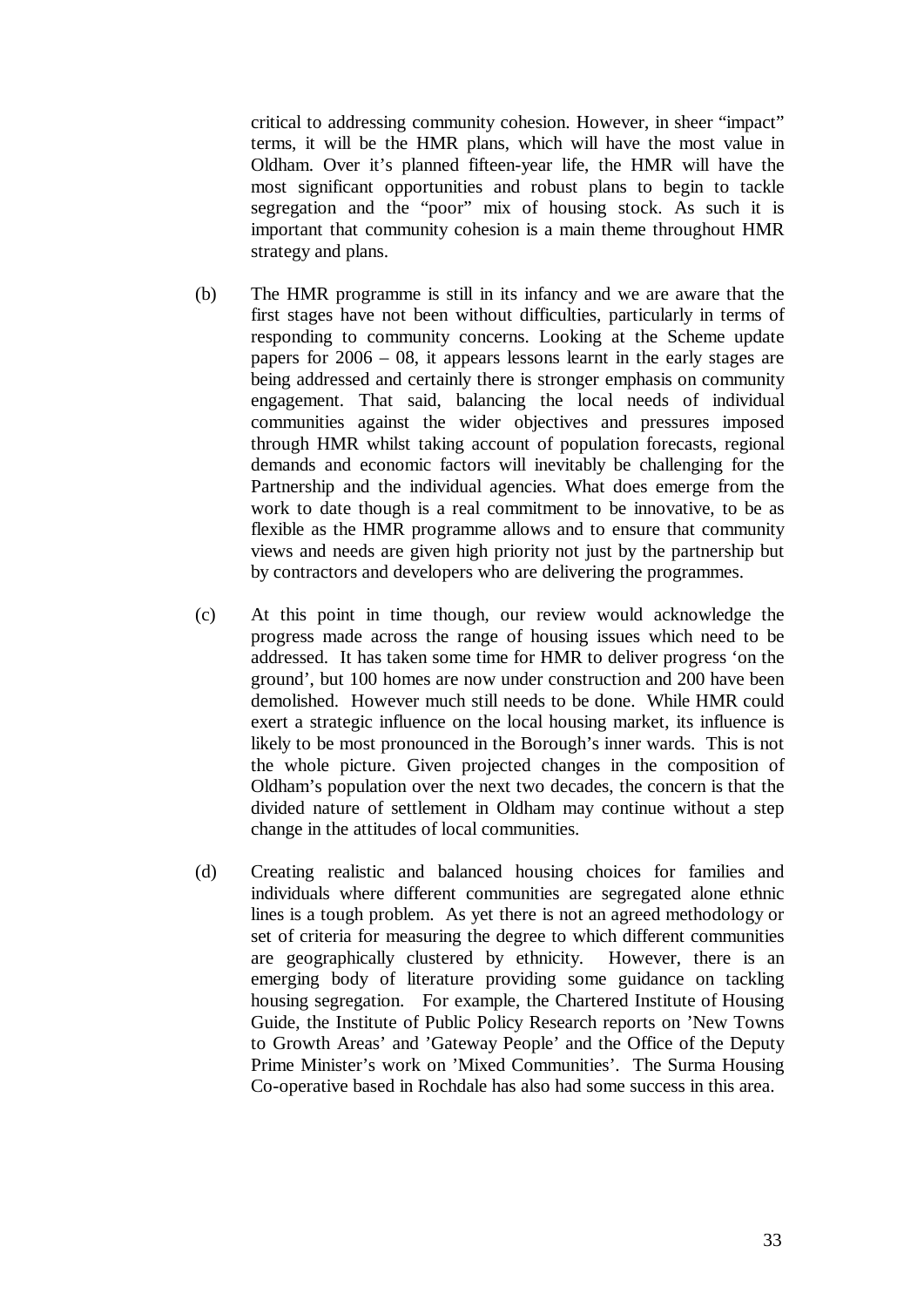#### **CASE STUDY: "TRANSFORMATION & COHESION" HOUSING MARKET RENEWAL PATHFINDER**

Promoting community cohesion as one of the six objectives of the Oldham & Rochdale Housing Market Renewal (HMR) Pathfinder– Transformation & Cohesion. In the Oldham part of the Pathfinder area, the programme is tackling the problems of a "dysfunctional" housing market characterised by:

- A shortage of good quality homes with modern facilities and too many poor quality, older terraced houses. These do not fit existing requirements, never mind meet the future demands of an increasingly diverse population;
- Large single tenure estates with concentrations of empty properties and inappropriate house types;
- Migration out of the Pathfinder area by those who can afford to do so, leaving a concentration of poverty and deprivation;
- Constrained housing choices for the Asian heritage population with overcrowding in some areas and avoidance of some adjacent areas.

Over fifteen years, HMR aims to address these problems through a large scale programme which includes: building thousands of modern, good quality new homes; demolishing some derelict, poor quality or unpopular homes; refurbishing some existing homes; and improving neighbourhood environments.

The programme aims to build in cohesion in a variety of ways:

- supporting housing developments with a mix of properties of different tenures, build type and size, interspersed and all of high quality. This will facilitate the creation of communities which are more integrated in terms of people from different income groups, ethnic groups and family composition. This will, for example, help to reduce concentrations of poverty and deprivation;
- opening up neighbourhoods to each other and to Oldham Town Centre. Many of the HMR neighbourhoods are physically isolated or enclosed by barriers such as the by-pass, the railway line, cul-de-sacs, etc. The masterplans for Werneth and Derker aim to open up those neighbourhoods and increase their permeability, and provide safe, attractive areas for people to meet and interact, such as homezones;
- supporting communities through the difficult process of change. A Community Links Team are working with the HMR Neighbourhoods Teams to support the engagement of all sections of the community in HMR (including, for example, young people and Asian women), provide support for vulnerable residents including older people and people moving into "non traditional areas", and using leisure and social activities to build contacts between residents from different neighbourhoods and different parts of the community. Community Links is part of the mechanism for tackling problems of myths and misinformation about HMR.

The HMR programme has delivered on its programme in the first two years and change is now starting to be visible in Oldham. For example, around 100 homes are now under construction in Derker and Coppice, over 300 properties have been acquired for redevelopment and detailed planning is in progress for the second phase of the programme.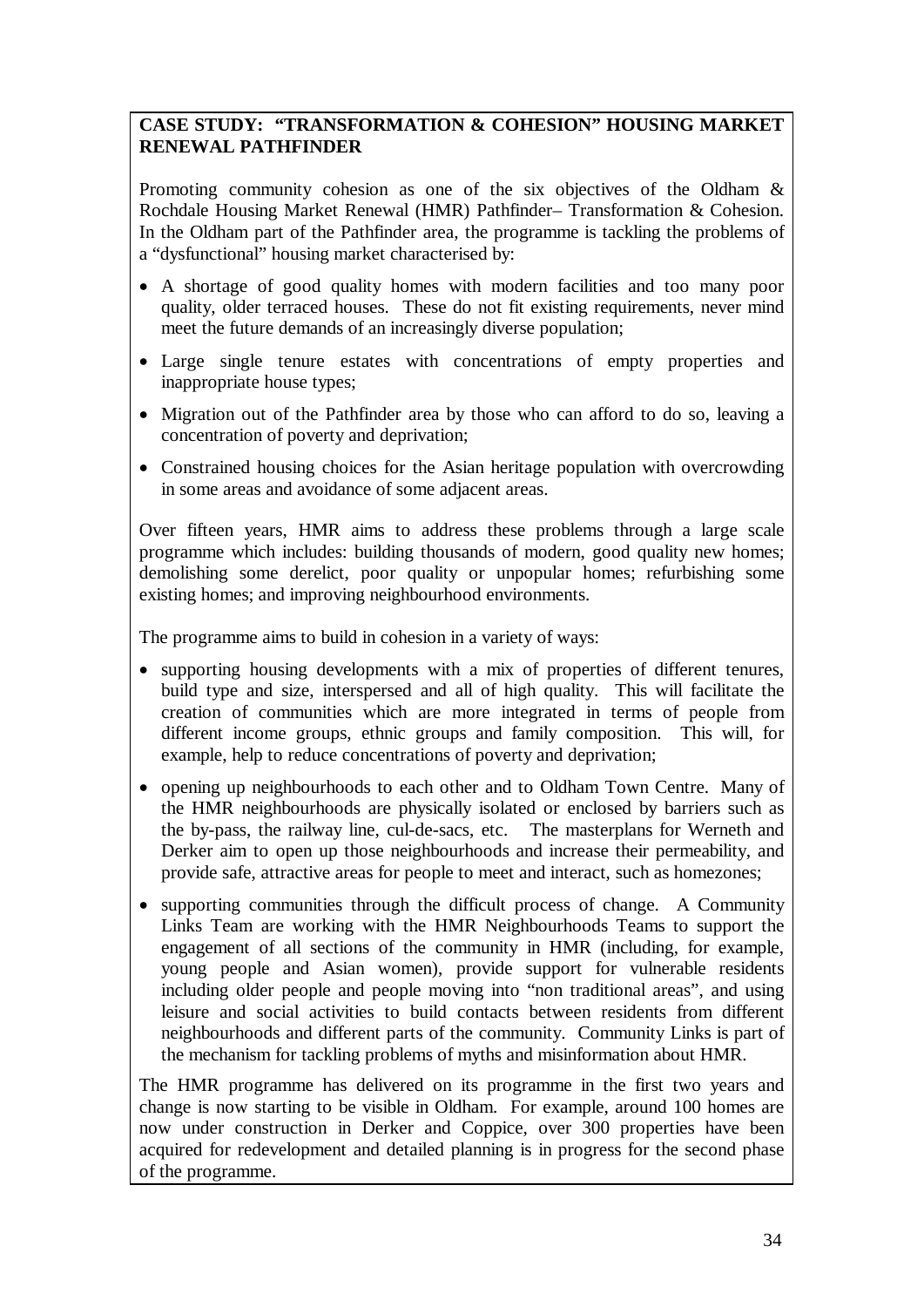#### **3.0 RECOMMENDATIONS**

- (1) Oldham's approach to tackling ingrained segregation in housing needs to go beyond the Housing Market Renewal project. A long-term strategy should be developed founded on a positive and compelling vision for the future of Oldham with more integrated communities. This must cover all housing areas and will require widening the involvement of Registered Social Landlords, private sector landlords and local estate agents. But RSLs also have a key contribution to make in being far more active in developing imaginative community cohesion programmes in their own housing areas. Rather than reacting to population change, Oldham's approach will need to be pro-active – particularly in winning the confidence of local communities.
- (2) Supply pressures arising from the HMR programme i.e. providing decant accommodation, will need to be tackled if this is not to frustrate process in building community cohesion.
- (3) More should be done in tackling the concerns of, and involving resident groups in the HMR progress.
- (4) Workforce representation issues within housing organisations still need to be addressed.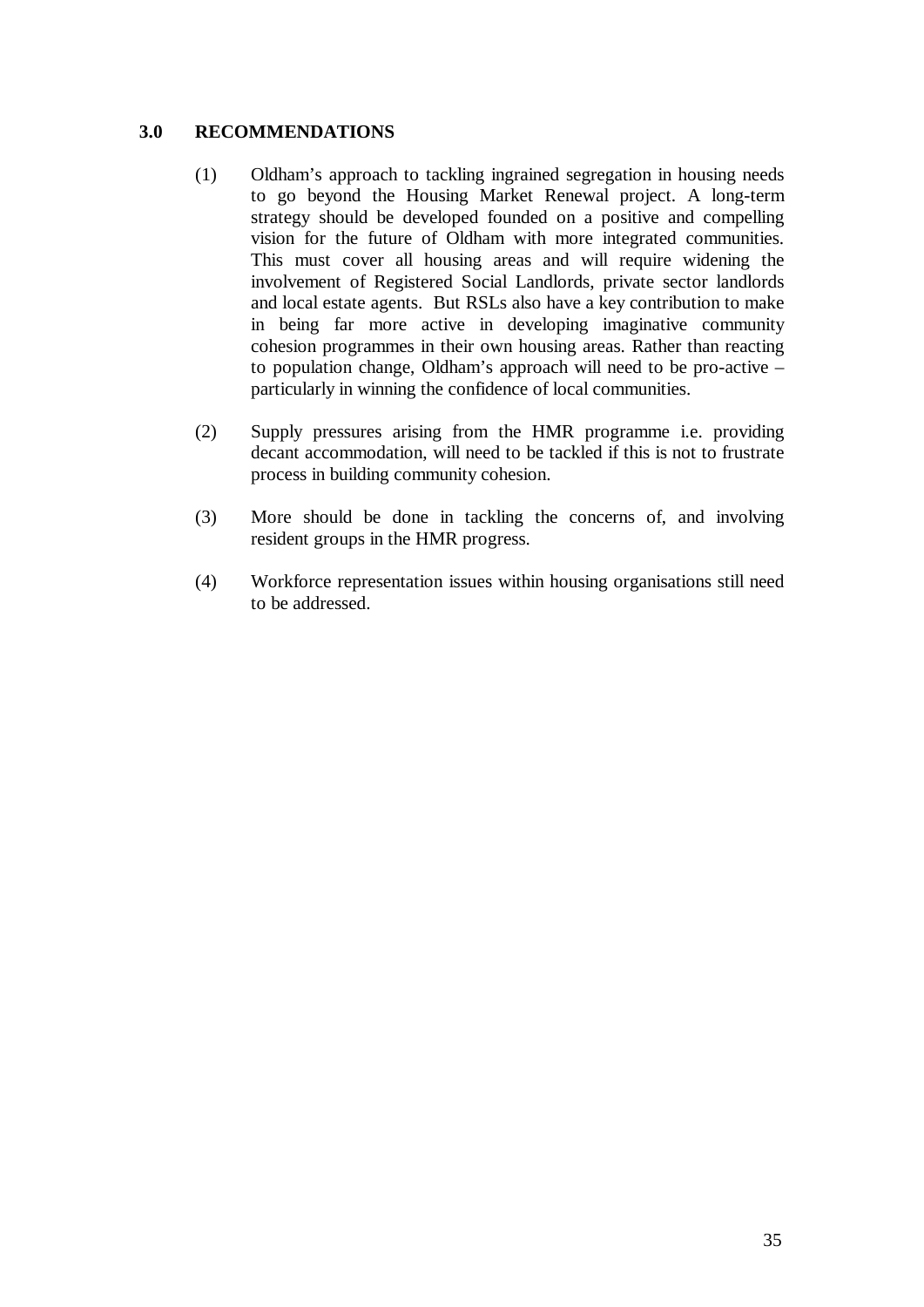#### **SECTION IX**

#### **1.0 EDUCATION AND LEARNING**

1.1 A key focus of Oldham's approach to community cohesion has been in the field of education and learning. "One Borough, Forward Together" acknowledges the aim of:

 *"A borough which gives everyone a chance to live, work study and enjoy life together when and where we choose."* 

- 1.2 Whilst recognising the scale of the task, all educational bodies in Oldham appear strongly committed to positive change and in recent years not only have positive OFSTED reports been achieved for the LEA, Oldham College, Oldham 6th form College and the Youth Service, but also many projects and initiatives have achieved wider recognition including:
	- \* The Schools Links Project.
	- \* Oldham College's Celebrating Diversity Competition.
	- \* The Youth Club twinning project.
	- \* Establishment of the new University Centre.
	- \* Positive outreach projects between colleges and schools.
	- \* Oldham College's partnership with Tameside College in developing an Asian Underachievers programme.
- 1.3 There is also a high degree of co-operation and joint working between the different organisations and across Council Departments where the client group is common, for example, Social Services working with the Oldham Mosques Council and the Oldham Inter Faith Forum to develop a training programme that supports people who teach or care for children, about issues of child protection. The programme is delivered through a newly established multifaith parenting forum and gives parents and Imams advice on how to listen to children, how to involve children in decisions that affect them, how to encourage good behaviour with consistency and by remaining calm, and how to develop a praise and reward system. Training extends to parents and religious leaders who work with children across Islamic, Christian and Hindu faiths. Initial courses have been with Madrassas, Islamic schools with thirtytwo Imams and teachers taking part.
- 1.4 Similarly, special training projects seek to tackle some of the underlying tensions – the Anti Discriminatory Practice Programme, promoting positive identities in children drawing on black perspectives, also sexuality, religion and culture programmes. Similar work is delivered through a proactive Youth Service and its network of twenty-two youth clubs and projects across the borough including three mobile youth clubs. In addition plans for a new intercultural secondary school aimed at mainstreaming community cohesion are both ambitious and demonstrate commitment to change.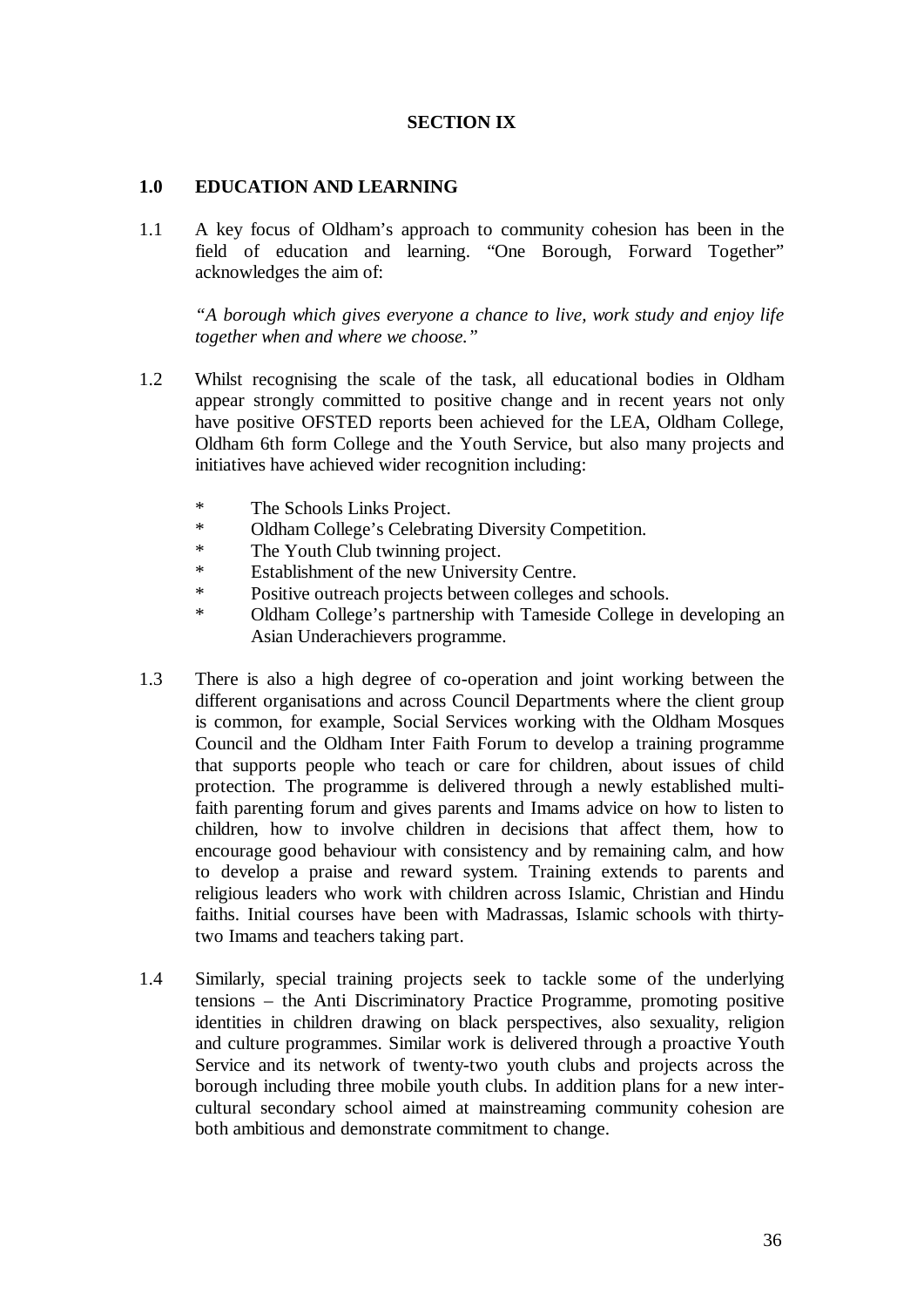- 1.5 Perhaps even more significant is the evidence of commitment and focus on sustaining projects over the long-term. For example, the Unity Project, which is funded by the Neighbourhood Renewal Fund (NRF) until 2007 and currently involves over fifty primary and secondary schools in a twenty-week programme. Altogether some twelve hundred young people from years 5-7 have taken part. The value is recognised and it is hoped that once NRF ceases, the programme will continue through mainstream funding by schools.
- 1.6 Likewise the emphasis of both Colleges and the LEA in encouraging and supporting more people into Further and Higher Education is important. For example, the Junior University programme provides mentoring and other support for pupils to help them improve their GCSE attainment and improve progression into further and higher education. This links to new initiatives such as the Oldham University Centre partnership with Huddersfield University, or the outreach work by the colleges working in local communities, all recognise the importance of raising attainment levels of future generations as a key aspect of promoting community cohesion.

#### **2.0 FINDINGS**

- 2.1 In terms of promoting positive approaches to cultural differences, the educational establishments are playing leading roles. The Schools Link Project which started in October 2000 with six primary schools under the Racial Harmony & Diversity programme, was increased substantially after the 2001 disturbances and has expanded in terms of focus and range of activities – which include art, drama, outdoor activities and the environment. The project has also developed some degree of parental involvement and whilst there is little evidence of increased contact between children of different cultures outside of school, the expansion of the programme is positive and this could well be emerging as an area of best practice. In secondary schools, a project around mediation based on the Northern Ireland model has been established. The overall aim of the mediation initiative is that the young people involved will themselves become facilitators for workshops in Oldham Secondary schools and will eventually contribute to expanding the number and range of future community leaders. Possible ways of further extending the Links Project seem sensible e.g. encouraging teacher swaps, stronger links between urban and rural schools and working class and middle class schools.
- 2.2 Emerging and innovative practice in this respect from other part of the country would include the 'Shared Spaces' initiative in Bradford - promoting positive encounters and respect for difference through visits to places of worship. The DVDs and CD-ROMs created for the project is used by teachers and pupils in participating schools with very positive results. We would also point to a programme for twinning between predominantly mono-cultural schools in Peterborough. This programme includes workshops from brainstorming crosscultural issues and lessons exchanges. The School Development and Support Agency is also researching the potential of the schools curriculum to reflect the experiences of African Caribbean and Muslim pupils - CREAM.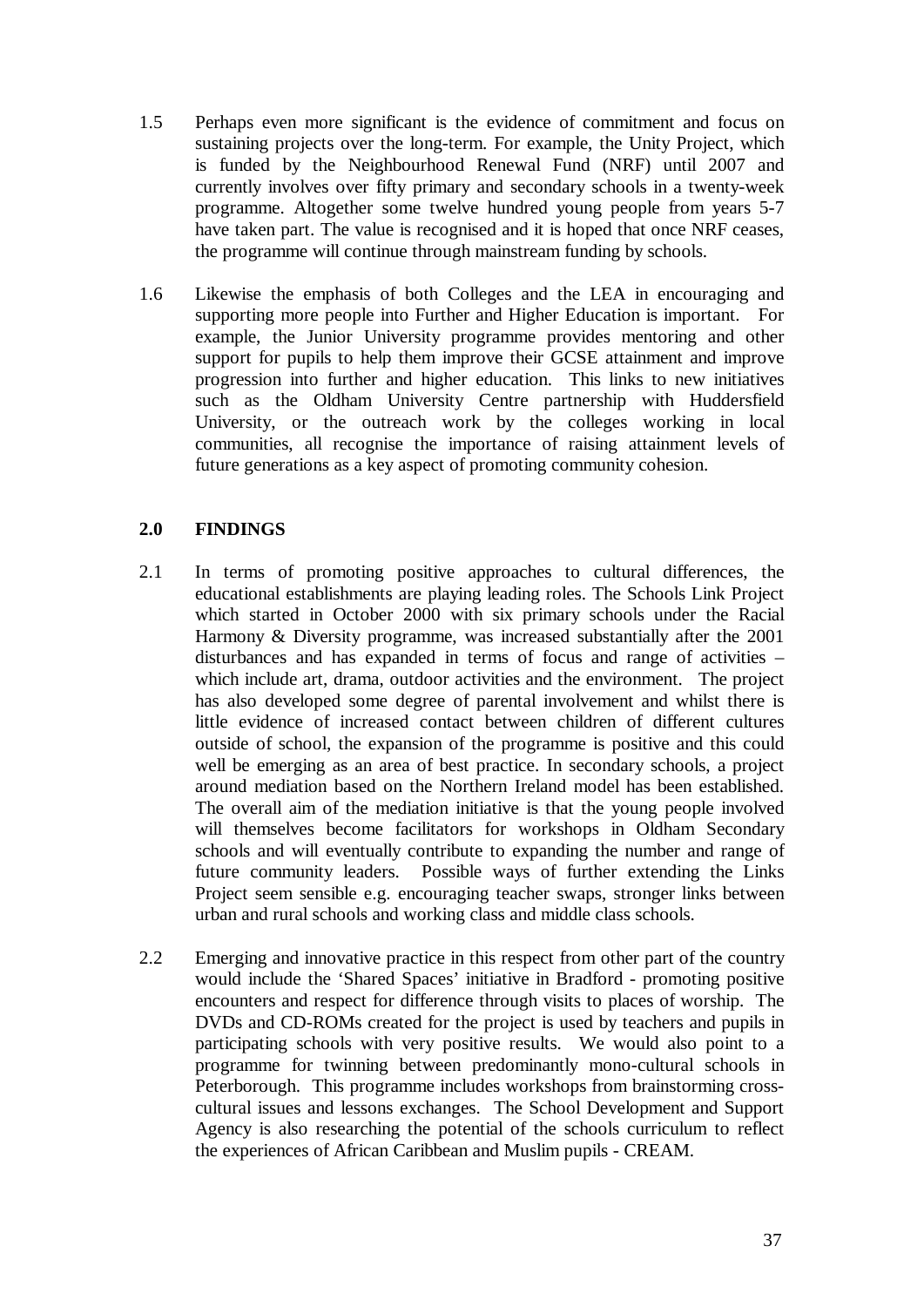#### **CASE STUDY: OLDHAM SCHOOL LINKING PROJECT**

Although there has been an increase in the number of ethnically diverse primary schools in Oldham, most still have pupil populations which are either disproportionately either White or of Asian heritage. The Oldham School Linking Project was established (prior to the disturbances in 2001) as a means of providing interaction between children with different cultural backgrounds, to compensate for the absence of integrated schools.

The project involves pairing schools of significantly different ethnic intakes from different geographical areas and devising programmes of activity, which allow children to meet and share a range of positive experiences both within the schools and off site. The process of coming together allows the children to begin to gain an understanding of each other's culture and identity – their differences and their similarities. Racism can impact on children's attitudes at a very young age and it is crucial to build the foundations of trust and friendship before attitudes crystallise. Through the linking project relationships can be forged not only between children but also between teaching staff, governing bodies and parents.

Starting with 6 primary schools in 2000, the project now involves 50 of Oldham's 95 primary schools, and 7 secondary schools. It has given nearly 4000 children opportunities to meet and mix with those of a different social and cultural background. The project is delivered through a partnership between schools and Councils, with the involvement of a wide range of other organisations including: M6 Theatre Company, Opera North, Royal Exchange Theatre and Gallery Oldham..

The Council commissioned a local evaluation of the work, and latterly has also involved Manchester University in this. Schools and pupils are generally highly positive about the opportunities the project provides. Many parents offer positive support for the project, though there has been some resistance to it. A number of primary school Ofsted reports have commented favourably upon the linking work. For example:

*"The Linking Schools Project has given pupils a close link with a local primary school which has a high multi-ethnic intake. This relationship has given pupils from*  both schools the opportunity to be involved in joint...activities which have greatly *helped in raising pupil's awareness of the cultural diversity of the local community and is helping to break down barriers." Limeside Primary School Ofsted Report, February 2004.* 

It is as yet too early to tell what impact the project is having in influencing the attitudes of Oldham's children and young people.

2.3 Looking at these trends across the range of educational establishments is equally important. For example within the 6th Form College some 80% of attendees now go onto Higher Education. In turn, this has supported the establishment of the University Centre. In Oldham College, the Celebrating Diversity competition now attracts three to four hundred students to produce artistic and drama pieces. Also the Oldham College outreach work is having a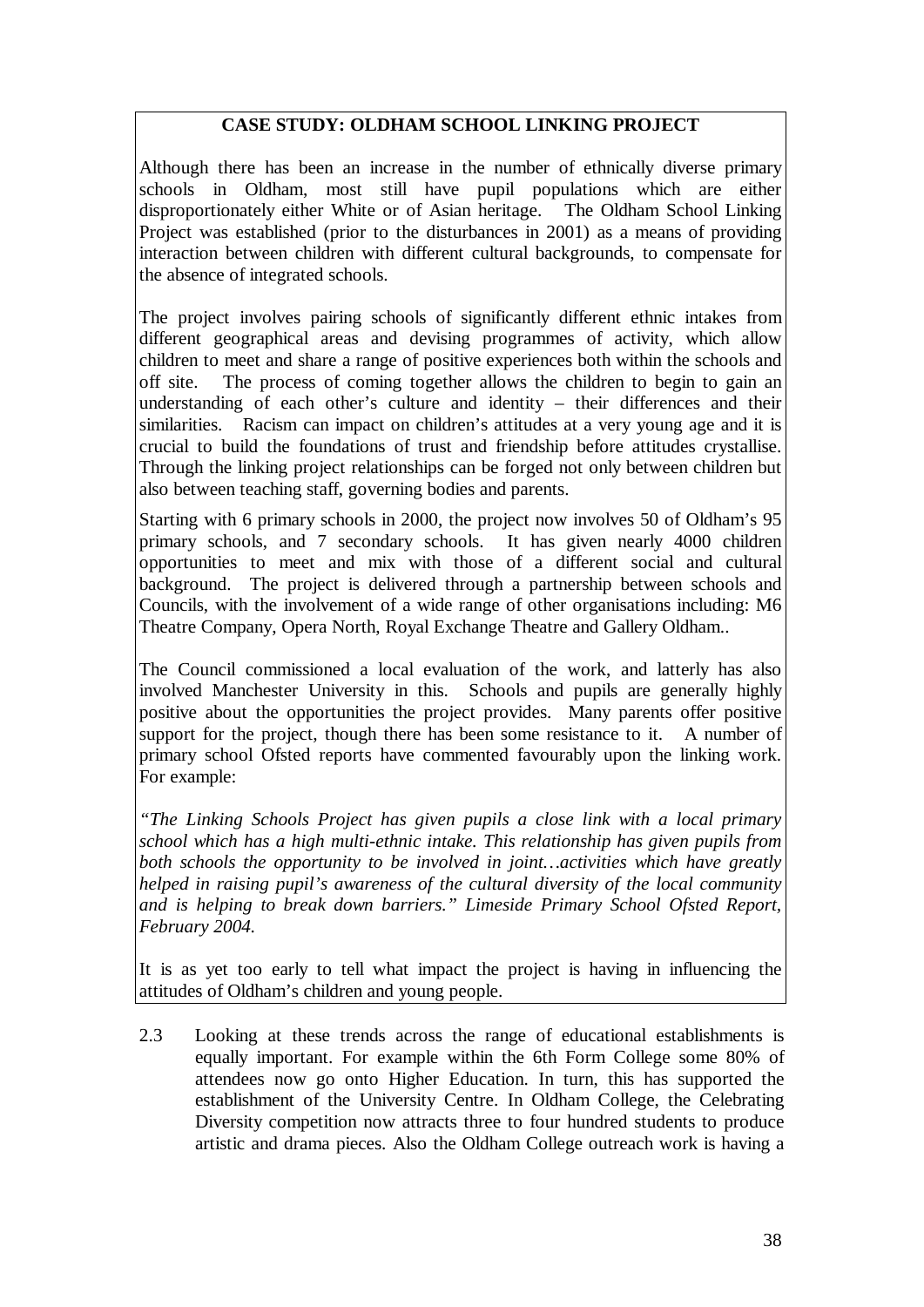marked effect in attracting people from BME communities to engage in Further Education through local community facilities.

- 2.4 The different educational providers come together through the Lifelong Learning Partnership, which ensures a very strong approach to joined-up working and planning of services. The Forum is also looking to strengthen links with the Business sector, with particular programmes such as Skills for Life and Modern Apprenticeships being developed to meet local business needs.
- 2.5 Overall performance and attainment levels continue to improve and whilst levels of attainment for Bangladeshi and Pakistani male students are less than others, even that trend is improving. Of particular importance is the work of the Minority Ethnic Achievement Team in developing curriculum materials aimed at promoting community cohesion learning and discussion in schools.
- 2.6 Certainly the educational sector appears to be very positive and proactive in tackling the underlying issues and promoting the community cohesion agenda. That remains important, but despite all the progress and successes, some stakeholders believe that there are still significant problems to address. For example, the Oldham Trade Union Congress (OTUC) in its written submission to our review drew attention to the 'preponderance of Oldham schools dominated by one ethnicity' and one area in which schools were either entirely populated by pupils of either Pakistani or Bangladeshi heritage. In the view of the OTUC, even where schools had mixed intakes, conflict and division still occurred between pupils and much remained to be done in resolving these issues.<sup>27</sup>
- 2.7 Our own findings were somewhat less pessimistic, though there were clear echoes of these views in our interviews and focus groups with young people. We would agree that tensions do still exist and need to be addressed, along with other factors such as the absence of Church Schools in the Local Learning partnership. Also the need for the HMR programme to work closely with educational providers as choice of schools may influence future housing markets. Finally, the implications of population change within schools and local communities are likely to have a significant impact in Oldham.

27 Community Cohesion In Oldham: What Progress since 2001? A Report by Oldham Trades Union Council submitted to Ted Cantle. December 2005.

 $27$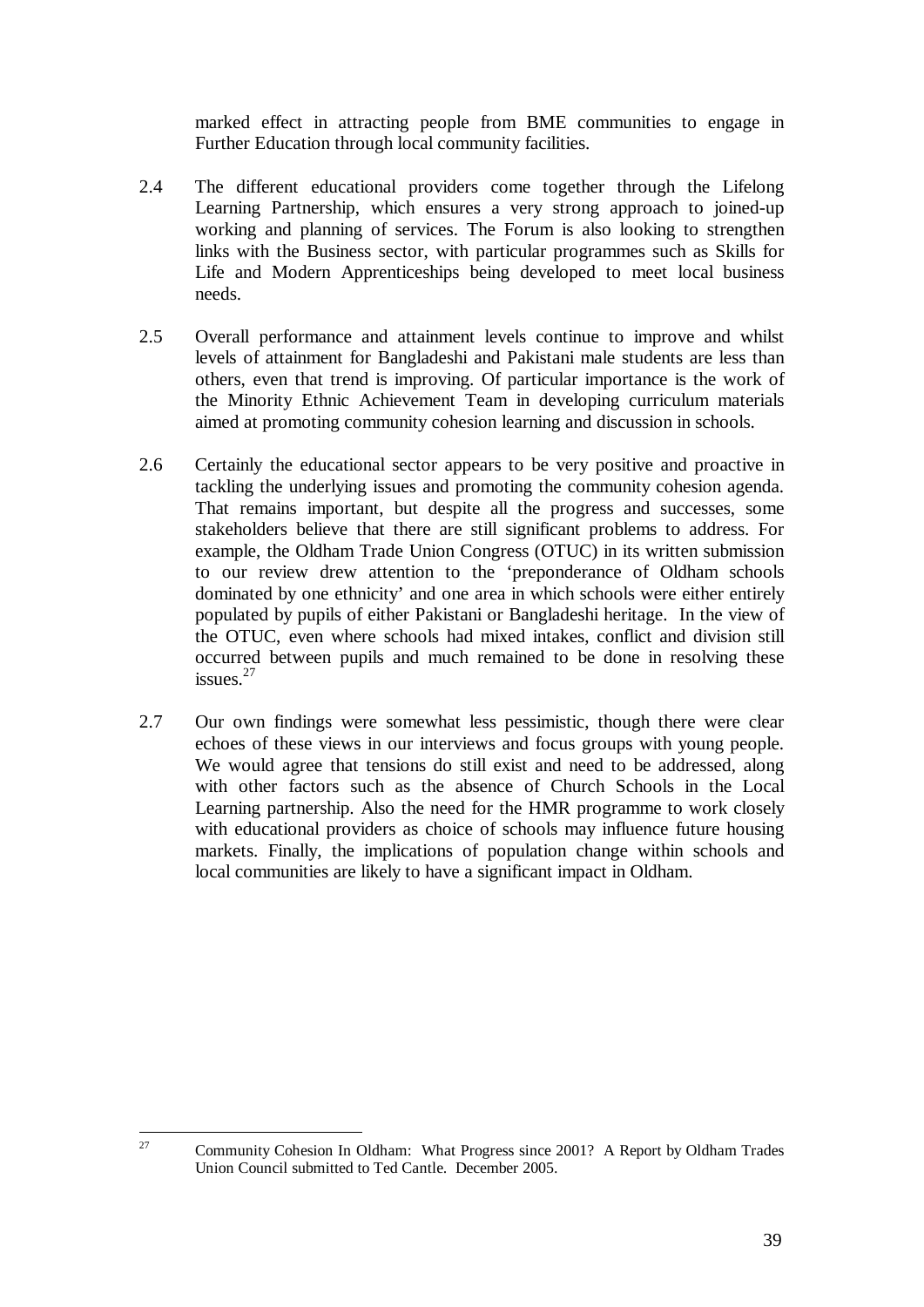#### **3.0 RECOMMENDATIONS**

- (1) There is evidence that the degree of segregation in Oldham's primary and secondary schools in overall terms is changing for the better with six primary schools becoming less diverse but fourteen secondary schools becoming more diverse in recent years. These changes would appear to be the result of shifts in the pattern of settlement within the Borough. However, if this trend is to continue, a long-term and determined approach is needed which goes beyond twinning and related activities. Proposed new schools need to be attractive to all communities. In addition, much more needs to be done in engaging and involving parents from all communities in school based community cohesion initiatives such as the Link Project. Consideration should also be given to other ways of building bridges between schools including more teacher swaps and pupils of different schools coming together across a wider range of subject, sport and leisure activities. The ultimate aim must be to create more mixed intake schools in which there is a sustained programme to tackle conflict and division in addition to building bridges between schools dominated by a single ethnicity with particular emphasis on the potential contribution of children and parental networks.
- (2) Oldham MBC and the Learning Partnership should renew their efforts to involve established faith schools in tackling segregation and community cohesion. Without the participation of these schools, whether intended or not, the impression is given that segregation is acceptable.
- (3) Oldham MBC and the Learning Partnership will need to give particular attention to increasing the representation of BME governors on School Governing Boards and also in challenging existing Boards on how they can contribute to building community cohesion in the future.
- (4) There is a pressing need to improve the representation of BME teachers in Oldham's schools and colleges.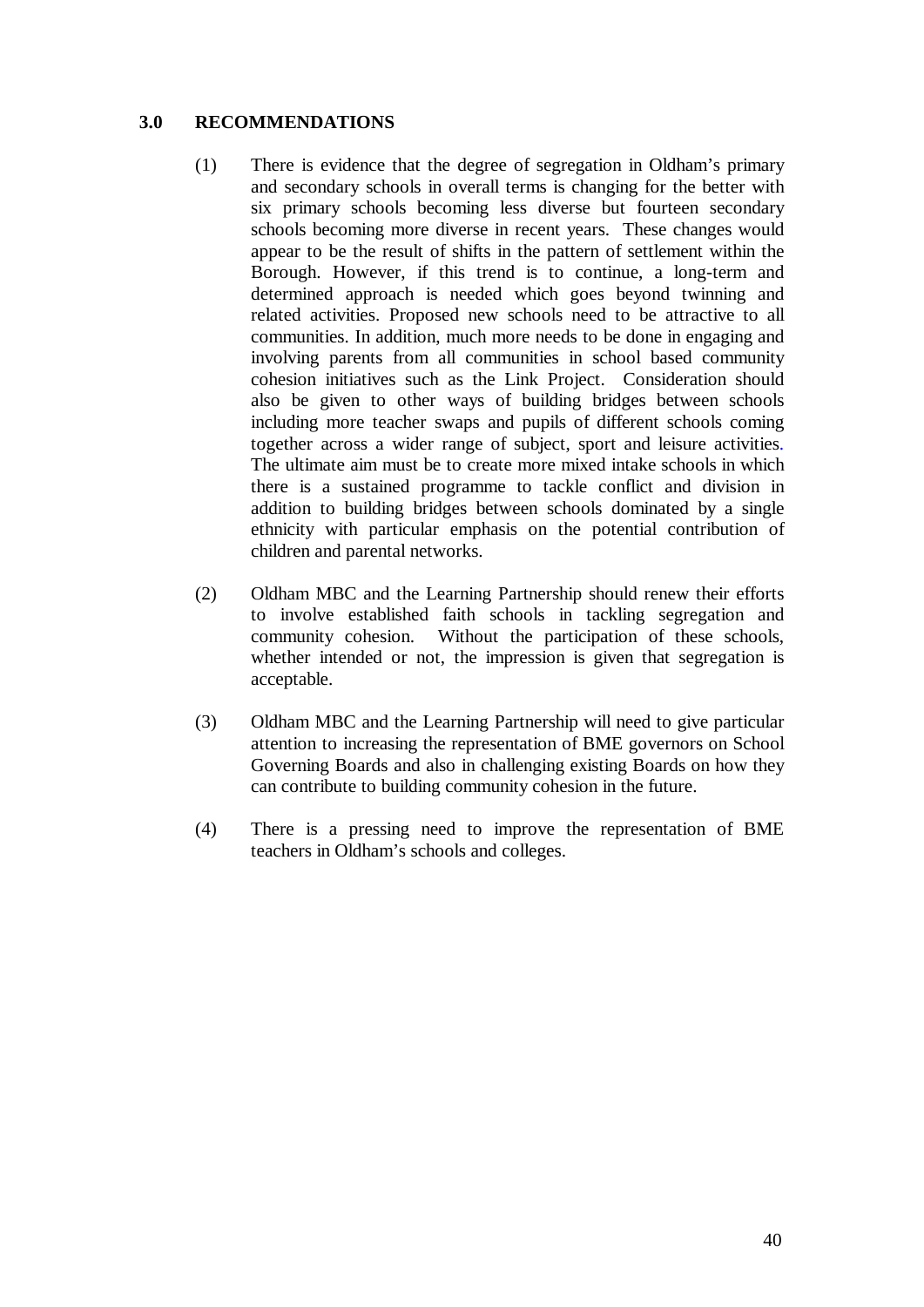#### **SECTION X**

#### **1.0 POLICING**

1.1 In the strategy "One Borough, Forward Together" one of the key aims is to provide:

*"A Borough in which people feel safe and secure."* 

- 1.2 As with many other aspects of life in Oldham considerable energy has gone into turning this aim into reality and, based on published information and interviews, substantial progress has been made.
- 1.3 Of particular note is the establishment of the Community Reassurance project, which began as a pilot in St Mary's and Failsworth West focussing on swift action to tackle litter, graffiti, abandoned vehicles and fly-tipping and is now being rolled out to the whole borough. The project has received national recognition and relies on effective local planning and working between the police, the local authority and local communities.
- 1.4 For Oldham, the experiences gained from the Community Reassurance project has informed more recent developments around neighbourhood working and when linked with other local initiatives – on the street policing, closer working with local communities through Area Committees, introduction of Anti-Social Behaviour Orders (ASBOs) and the use of Police Community Support Officers (PCSOs) – the borough has seen a steady reduction in crime, for example a 17% fall in overall crime reported since April 2005.
- 1.5 Within the overall figures there are specific trends worthy of note:
	- \* violent crime reduced in the last three years
	- \* 36% reduction in domestic burglary in 2004/05<br>\* 52% decrease in vehicle crime
	- 52% decrease in vehicle crime
	- \* reported hate crime reduced from 1350 in 2001 to 450 in 2005.
- 1.6 The progress made in Oldham has resulted in the borough being recently designated an ASBO Action Area by the Home Office, due to its successful approach to tackling nuisance problems.
- 1.7 In part, the success achieved by Oldham has been a result of the introduction of sixty Police Community Support Officers, (nineteen of which are funded by the Council), with many recruited from within local communities and seen more as community support rather than police representatives.
- 1.8 Perhaps a more accurate barometer of progress in this area was the feedback from the recent "Listen and Learn" sessions undertaken by the Council Leader and Chief Executive. Most meetings reported a broad appreciation of the improvement in many aspects of policing and community safety. However, young Muslim groups raised concerns about drug dealing and abuse and the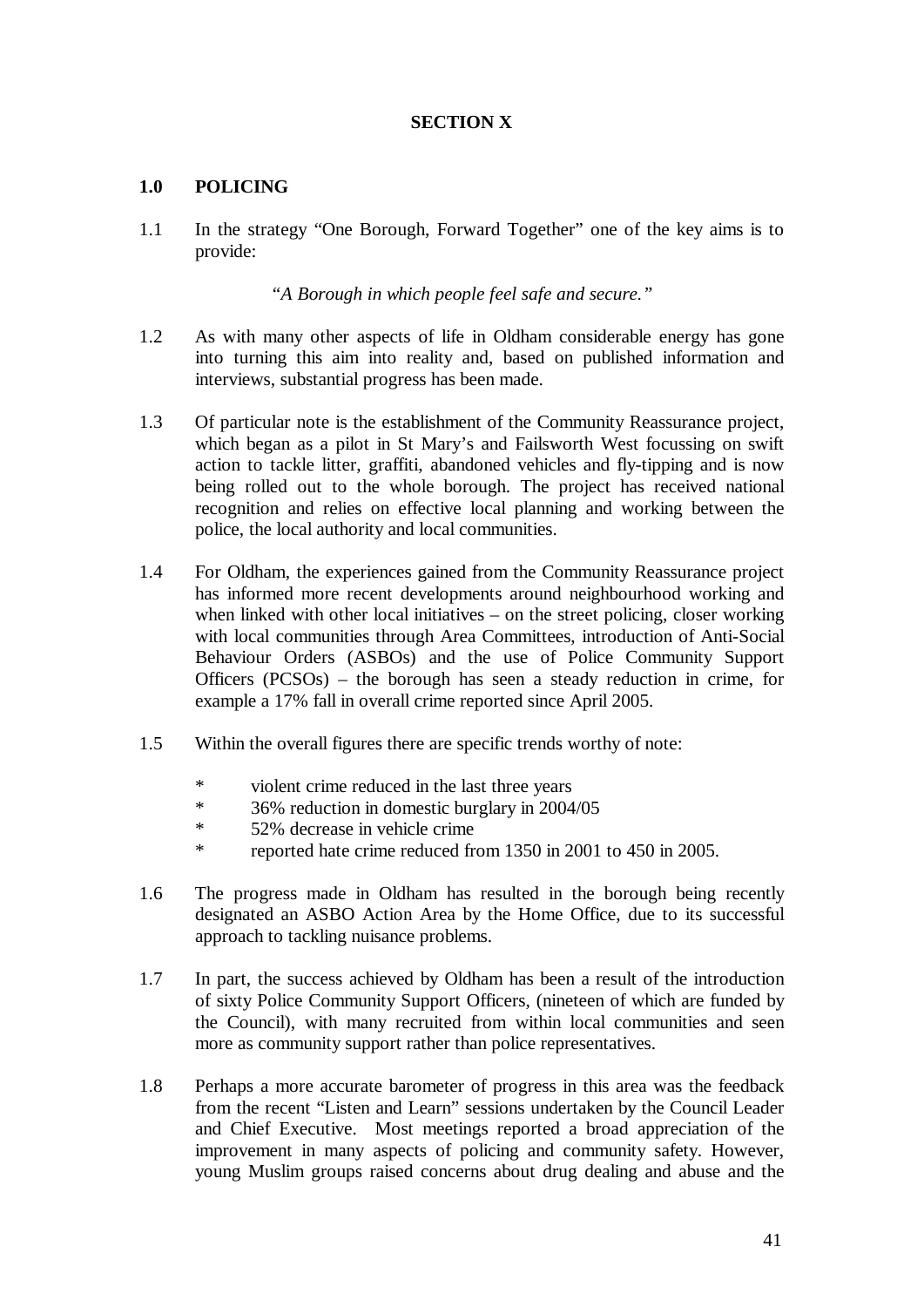impact this was having on families and communities. Most of those participating in these sessions thought that a great deal could be achieved through the police working more closely with local people. One of the recommendations arising from the "Listen & Learn" sessions was that a senior Council Officer and a leading Police Officer should revisit several of the communities that were particularly concerned about policing and community safety issues. They would review existing practices with the local community with the intention of drawing up specific plans to address the identified problems of those neighbourhoods. Initial focus is to be on Primrose Bank, Royton, Westwood, South Chadderton, Failsworth, Glodwick and Werneth.

- 1.9 In terms of partnership working, whilst some concerns were expressed at the lack of Police involvement at strategic borough-wide level, their role was acknowledged - and indeed praised - at working locally. Policing structures have been remodelled around Area Committee boundaries, as have the Police Community Support Officers.
- 1.10 At a service specific level, the Police working in partnership with the Local Authority and other key partners through the Oldham Against Crime Partnership, appears strong. Also joint working through the various teams – Community Safety Unit, Anti-Social Behaviour Team, and Crime Reduction Team – is similarly strong and has led to a range of initiatives including alley gating, Street Safe, Cab Safe and Student Safe. Similarly government funding has been used with good effect in creating safer neighbourhoods e.g. the New Deal for Communities funded Police Team.
- 1.11 The Police themselves acknowledge that much remains to be done, for example, the local force does not reflect local communities and there is no local recruitment approach other than for Police Community Support Officers.
- 1.12 Some criticism has been made that the Police treat all incidents with BME involvement as racist crime. The police acknowledge there are concerns on how such crimes are classified and work is ongoing to ensure the system is compliant with the National Crime Recording system. Also steps have been taken to review reporting practices and locations and that they are well publicised with communities. The police also acknowledge more work is needed to address cultural issues within the Force and recognise that whilst they have good networks within white communities they find it difficult to engage with BME communities. These issues are considered by the Racist Crimes and Incidents Task Force and the Hate Incidents Management Group, which meets regularly and is attended by the Police, the Council, Oldham Race Equality Partnership and others.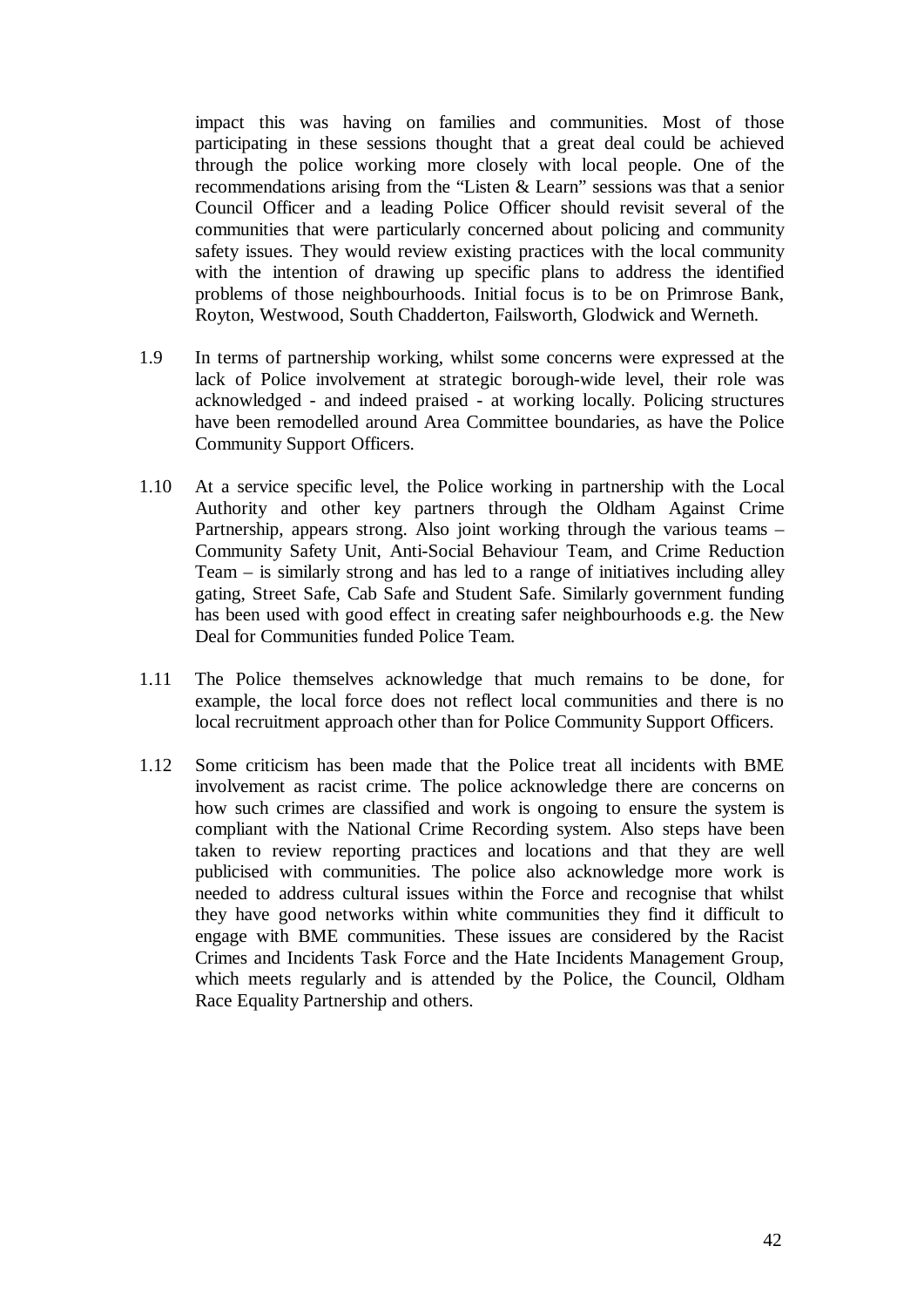#### **2.0 FINDINGS**

- 2.1 The Community Reassurance model has been a notable success and the lessons of engagement with local communities and local planning to meet particular needs and priorities are lessons which can have a wider application in taking forward community cohesion.
- 2.2 The restructuring of Police operational boundaries to be co-terminus with the Council's Area Committees will also improve local working. More importantly, it is a clear demonstration of partnership working, which has been evidenced by local communities.
- 2.3 The meetings to assess disorder risks across the borough and the involvement of key partners in these meetings has added value and demonstrates good practice in a joined-up approach between key agencies through sharing information.
- 2.4 The development of the Police Community Support Officer resource has been speedy and effective at local level. The financial support to increase this resource to enable full ward coverage is to be commended.
- 2.5 That said it is noted that neither PCSOs nor the regular Police Force are representative of the local communities they serve and this should be an area for further review and action.
- 2.6 Whilst criticism of the Police involvement at a strategic level was noted in the course of our review it was also acknowledged that this is starting to change at a senior level and should be encouraged.
- 2.7 It was also noted that there is no Independent Advisory Group in Oldham (as recommended by the McPherson report into the death of Stephen Lawrence) and further consideration should be given to such a forum rather than the adhoc arrangements that currently exist in engaging with community leaders.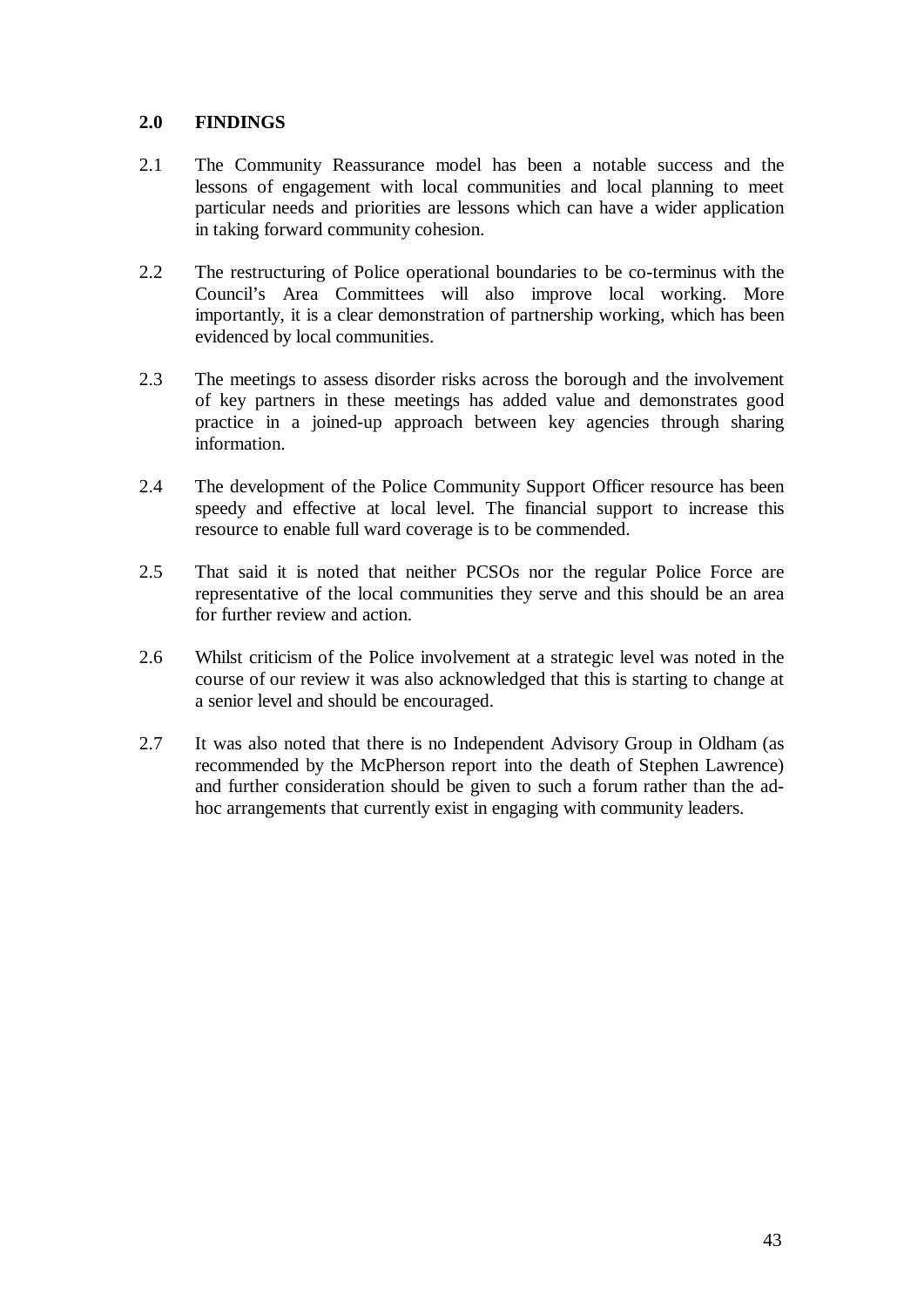#### **CASE STUDY: TACKLING AND PREVENTING HATE INCIDENTS**

In the months preceding the 2001 disturbances in Oldham there was a substantial rise in the number of racially motivated attacks and other incidents. Since then the Police, Council and other partners have worked closely to improve systems for reporting and responding to these, and to develop ways of anticipating and preventing potential community relations problems. Some examples of the work in Oldham are:

- an inter-agency Hate Incident Management Group (HIMG) meets weekly to assess the threat of disorder, review hate incidents and identify any additional action which is needed. This takes account of local, national and international issues which potentially impact upon community relations in Oldham. If a significant risk is identified action is taken to prevent any escalation of problems. Particular examples of this are in response to a serious assault on a young White man in August 2004, and in the period following the London bombings in July 2005;
- an annual "There's No Place for Racism in Oldham" campaign, which aims to raise awareness of the issue, and is used to publicise the systems for reporting racist incidents;
- An independent Racial Harassment project based at Oldham Race Equality Partnership;
- as part of a wider "Cabsafe" project, working to reduce the attacks and abuse faced by taxi and private hire drivers. For example, work has been done to respond to problems linked to customers of particular pubs and to deter attacks and improve conviction rates using in-car CCTV systems;
- support for Asian heritage tenants of First Choice Homes Oldham moving into estates where almost all the tenants are white. The support available prior to a move includes accompanied viewings, introductions to neighbours and residents groups, and security surveys of properties. Regular on-going contact is provided in the period following the start of a tenancy, and there is an Out of Hours Support Service for victims of Racial Harassment.

#### **3.0 RECOMMENDATIONS**

- (1) Oldham's local Police Force now needs to develop an overall rationale and approach to winning the confidence of all Oldham's communities. This will be particularly important if the Police is to make significant progress in tackling Oldham's youth gangs and drugs problem.
- (2) The establishment of an Independent Advisory Group on Policing in Oldham should be considered as a priority.
- (3) Ways of ensuring that the local Police Force better reflect the communities it serve should be addressed.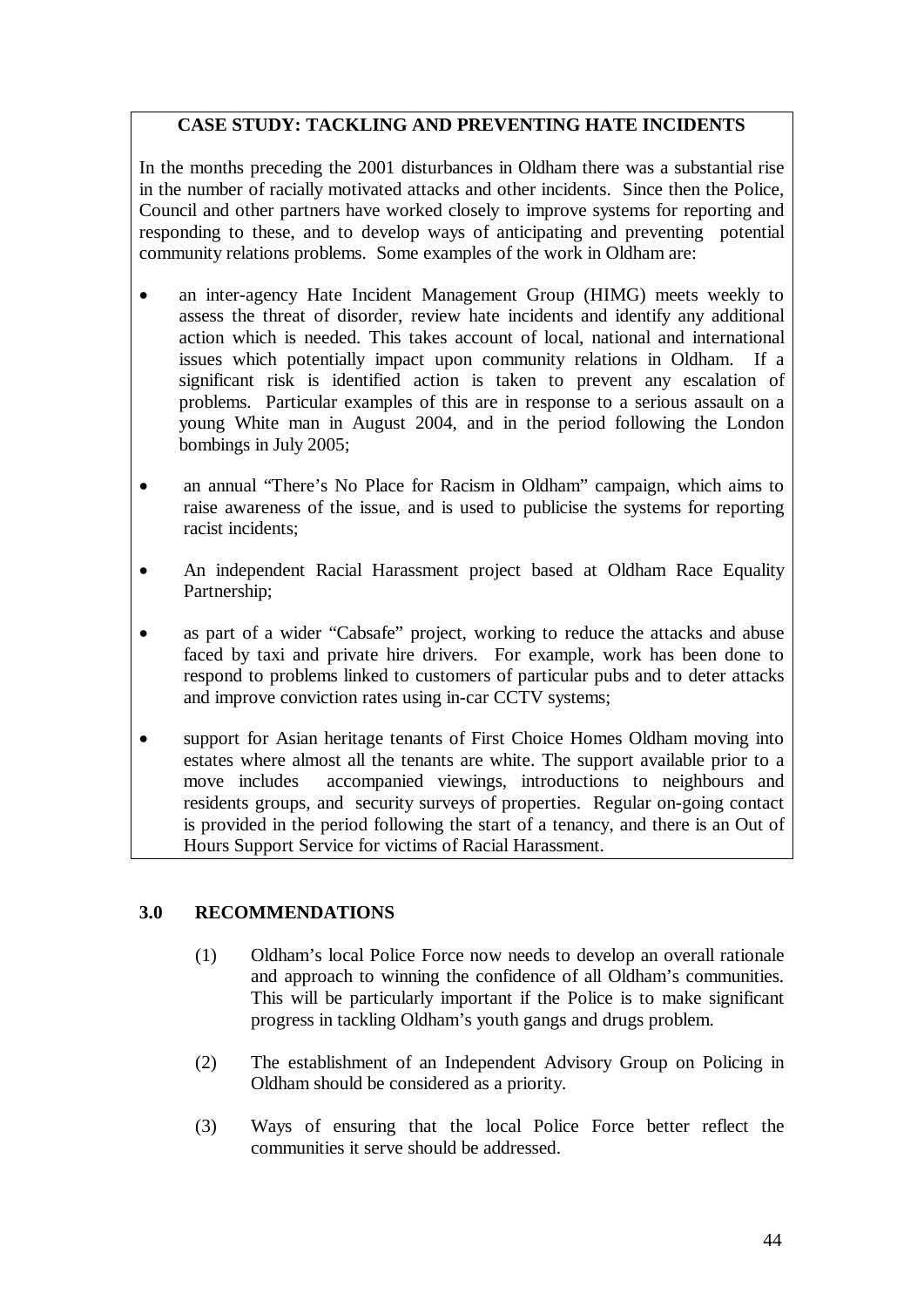#### **SECTION XI**

#### **1.0 COMMUNITY ATTITUDES AND ENGAGEMENT**

- 1.1 Following the initial desktop review and, in particular, rereading the many reports on the 2001 disturbances, the Review Team were firmly of the view that engaging communities and changing community attitudes continues to be of central - if not - critical importance to building Community Cohesion in Oldham.
- 1.2 In this context, the report of the Oldham Independent Review in 2001 noted that:

*'There are huge challenges in this report for policy makers and programme managers; for major institutions such as the Council and the Police, housing associations, the Health Authority and the Government, but above all for people's own attitudes. It is very easy to point at an institution and say "You must change", and we certainly do not duck from saying that where it is necessary. However, one of the most striking things we encountered in Oldham was people's propensity from all communities, to say "The Council must do this, the Council must provide additional resources here, the Council must organise us to do something". There is a willingness to put responsibility unto the shoulders of officialdom, which too easily can be a reason for people not to shape up to their own responsibilities, beginning with their own attitudes. People must be prepared to look hard and honestly at these and where they need to change to decide to change them and then do so'*. 28

1.3. The Cantle Report into Community Cohesion in 2001 similarly noted that:

*'It is easy to focus on systems, processes and institutions and to forget that community cohesion fundamentally depends on people and their values'.<sup>29</sup>*

- 1.4 As a consequence, we thought it important to canvass opinions and views from all of Oldham's main communities through focus groups, interviews and informal discussions in a variety of settings. A full list of the groups involved is to be found in Appendix 1.
- 1.5 We also wanted to find out what had been done to engage communities, tackle polarisation and whether there was any objective evidence of change in community attitudes.

#### **2.0 FINDINGS**

 $28$ <sup>28</sup> Oldham Independent Review – One Oldham One Future. December 2001

<sup>29</sup> Community Cohesion. Report of the Independent Review Team. Chaired by Ted Cantle. Home Office 2002.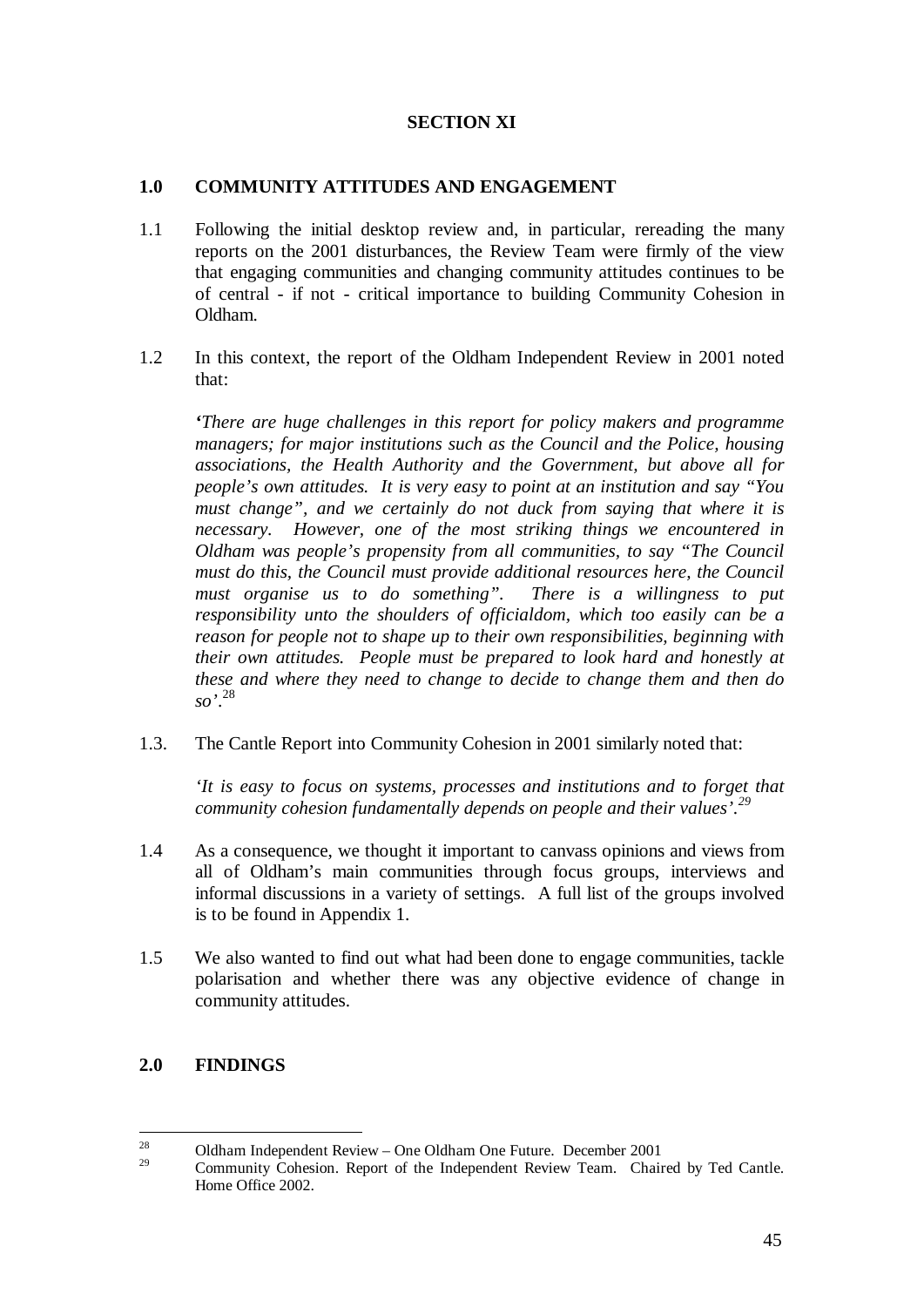- 2.1 We found that a great deal of the impetus for change immediately following the disturbances originated in the voluntary and community sector. Not only did this drive development of community cohesion initiatives and an overall vision for the borough, it also helped transform the way in which the Council worked in partnership and with communities.
- 2.2 The sector has recently reorganised with the establishment of a new Voluntary, Community and Faith Partnership supported by Voluntary Action Oldham. These new bodies have replaced VOICE and ODACA (Oldham Development Agency for Community Action). It is also to be noted that both the Oldham's BME Network and Inter-Faith Forum are active within the new Partnership.
- 2.3 Reference has already been made recognising the extensive involving of the Voluntary, Community and Faith Partnership (VCFP) across Oldham's Thematic Partnerships. Significantly, this includes representation on the Panel responsible for taking decisions on Neighbourhood Renewal and European funding. Moreover, both the BME Network and organisations within the VCFP are now represented on the Council's Leader Advisory Group on Equalities and Oldham's BME Network now provides representatives for the Council's Ethnic Minority Panel. However, concerns were expressed regarding the capacity of the VCFP to exercise strategic leadership within both the sector and the Oldham Partnership.
- 2.4 Representatives of community and voluntary sector organisations also expressed concern that the shift in policy emphasis regarding Main Programme Grant and Regeneration Funding in favour of community cohesion could disadvantage organisations focused upon meeting the needs of specific ethnic groups. This was not an objection in principle. Organisations – particularly those based on a single ethnic group or nationality and many long established - wanted more information on the implications of community cohesion and more time to adjust.
- 2.5 Looking beyond the organised Voluntary, Community and Faith sector, Oldham MBC and its Partners have taken steps to promote respect for diversity amongst the wider community through events like the 'Festival of Light' celebrating Diwali, Eid and Christmas. Other activities include a Diversity Festival, the Oldham Mela and 'Party in the Park' – a May Bank Holiday weekend event celebrating the reopening of a transformed Alexandra Park, previously characterised in the local press as a 'no-go' area for white people.
- 2.6 Crucially, Oldham has also recognised that community cohesion cannot be built simply by valuing only the contribution and cultural heritage of BME communities. Research commissioned by the Community Cohesion Partnership in 2003, highlighted feelings of resentment and fear within the white community that their cultural heritage was being overlooked.<sup>30</sup>

 $30<sup>°</sup>$ 30 Research into Community Cohesion – commissioned by the Community Cohesion Partnership and Oldham MBC. Jennie Lynn 2003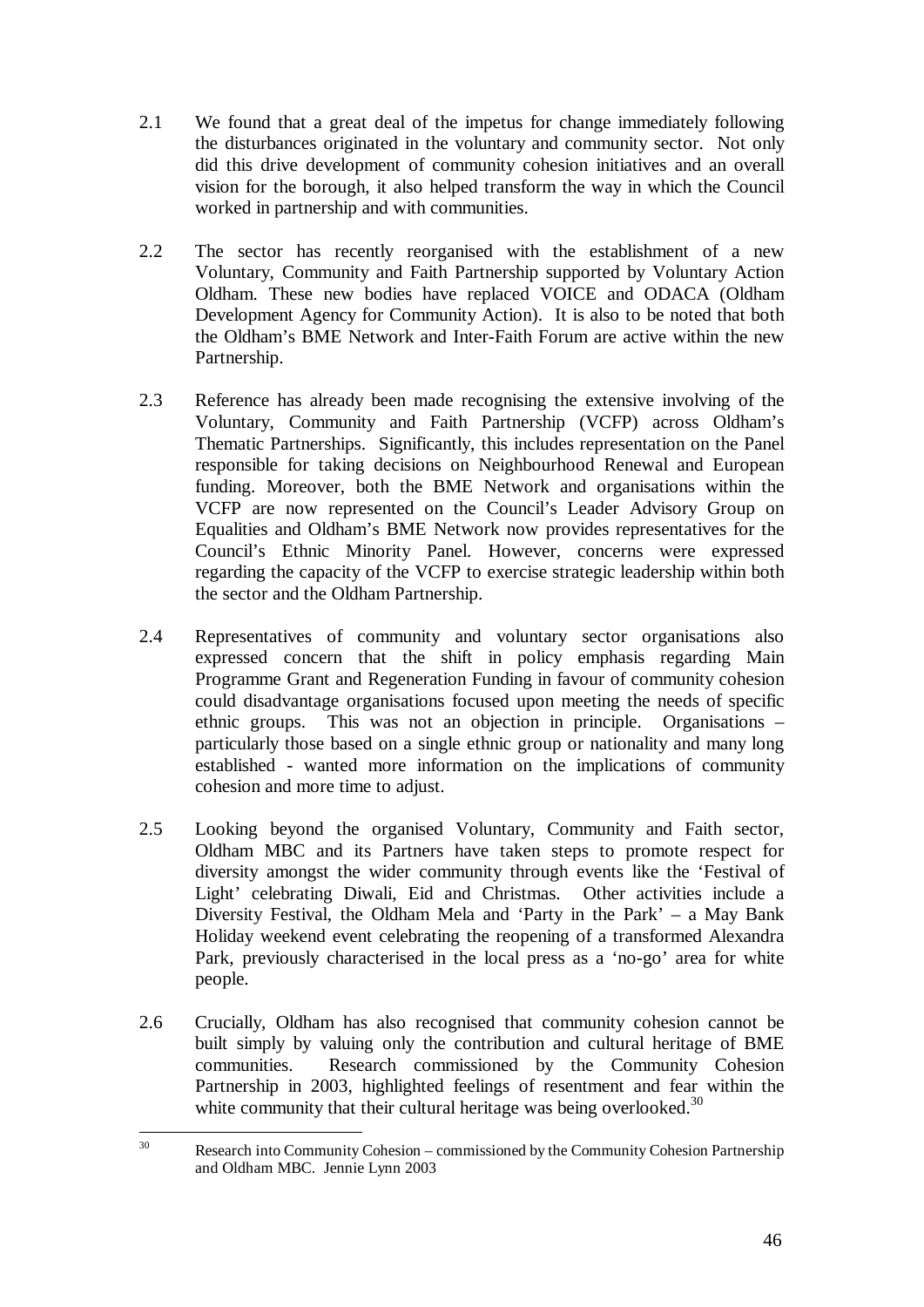- 2.7 In a borough where neighbourhood and district identity and allegiance commonly take precedence over identification with the borough as a whole, it is not difficult to see how this could act as a major constraint in building community cohesion and tackling segregation.
- 2.8 The Council and the Oldham Partnership have addressed this issue by opting for a strategy aimed at turning a negative into a positive. Outlined most clearly in its Community Strategy but also evident in other key policy documents, Oldham envisages:

*'A Borough of diverse neighbourhoods, smaller towns and villages, each with its own vibrant centre creating a sense of community and providing local services. To symbolise this, the heart of each of these communities will have been' marked' with a landmark building, public space or sculpture. These communities will be proud of their history but will welcome people from different backgrounds and there will a much broader ethnic mix throughout the Borough. There will, however, be neighbourhoods that remain Asian in character. These will be part of Oldham's appeal because their shops and restaurants attract people from across the Borough and further afield.'<sup>31</sup>*

- 2.9 A key instrument by which this vision could be delivered is through Oldham's network of Area Committees. From speaking to Area Managers and other officers, we found good evidence to indicate that key agencies across the public sector were working well together at area level. However, there was little evidence of Area Committees tackling community cohesion and the vision outlined in the Community Strategy in a consistent and systematic way. In addition, while Area Committees were clearly part of the Council's internal structure, they were expected to act as local partnerships, though few had developed the necessary scope of representation.
- 2.10 Oldham MBC is currently looking at its overall approach to devolving decision-making and service delivery down to local  $\text{level.}^{32}$  In developing policy in this respect, it is critical that the potential of Area Committees and Neighbourhood Forums to building community cohesion across Oldham's many divides is recognised. For example, the 'OUR PART' (Participating Action Research Team) initiative in Northumberland trains local residents to design and carry out research on local issues that affect policy decisions in their communities. Team members include young people and adults from different backgrounds coming together to tackle common problems.
- 2.11 At grassroots level, we found many instances of good work being done to build bridges between communities. Examples would include the Council's Youth and Sports Development Service in forging positive links and shared identities between young people across the borough. Also Mediation Northern Ireland and their work to equip elected Councillors and staff with skills to conduct difficult conversations and negotiations in tense localities. Similarly,

 $31$ 31 Oldham's Community Strategy – Planning for Sustainable Communities 2005-2020. The Oldham Partnership.<br>32 Introducing Localism. Report of the Head of Corporate Policy. Oldham MBC October 2005.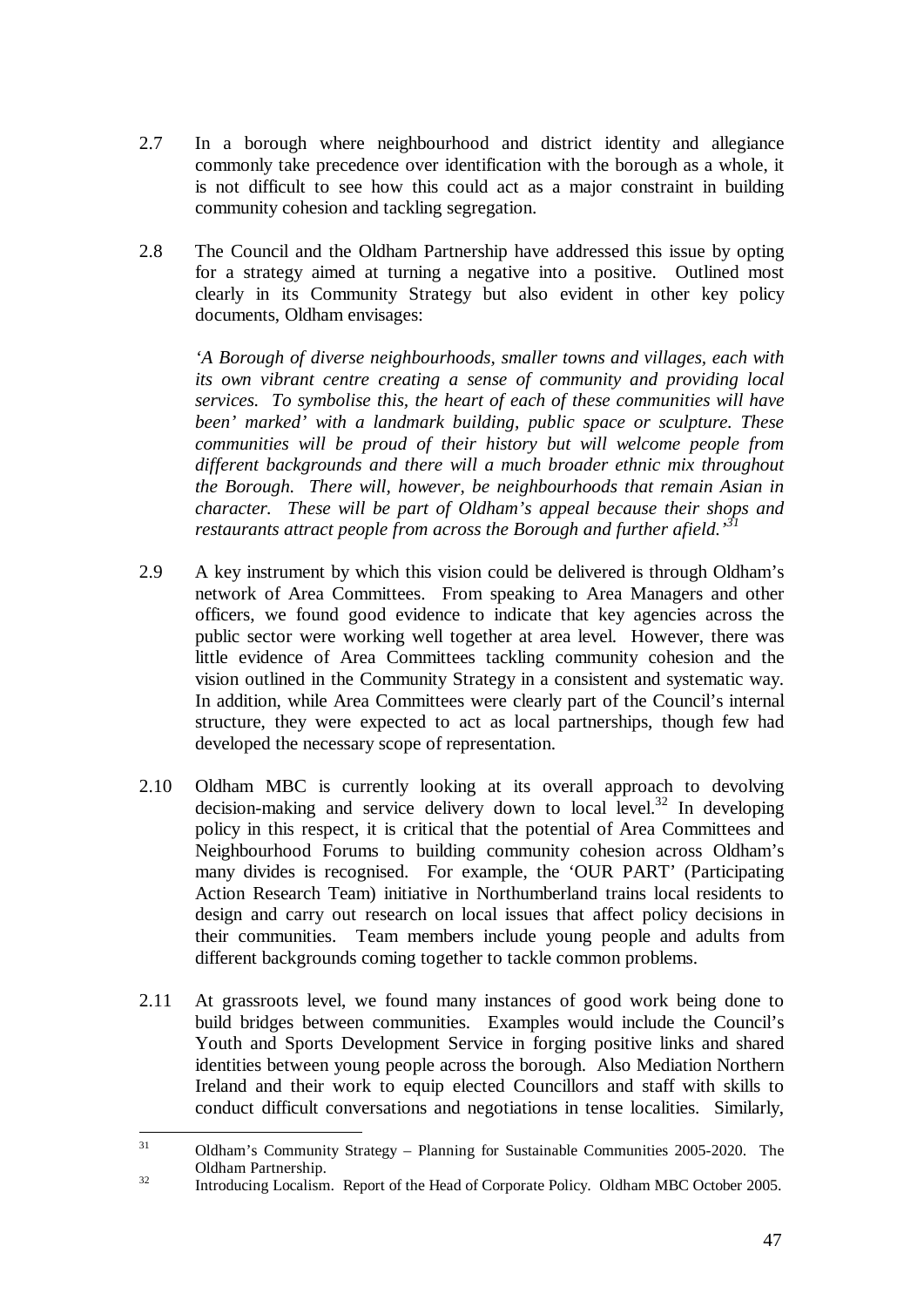the Peacemaker Community Project and its work with young people of school and college age to tackle racism, stereotypes, myths and misconceptions. The work being done by Fatima Women's Association in equipping women from different backgrounds with the confidence and skills to engage at a local level is also worthy of mention.

- 2.12 Our own interviews, informal discussions and focus groups with residents identified a number of issues.
	- (a) There was little grass roots understanding of the 'Oldham Beyond' strategy or how it was going to improve neighbourhoods. Communication was seen as weak, with community organisations given little up to date information about changes afoot and the impact of initiatives. Even when there was some understanding of community cohesion, people were not clear about how to engage others from different backgrounds or communities. But they were strongly of the opinion that a bottom up approach is a 'must'.

*'Rely on the trustworthiness of local workers and use them in a professional way to get across the difficult and complex messages. Word of mouth is much better than glossy publications.'*  (Werneth resident)

*'Cohesion work is a two way street. Don't look for a one size fits all set of solutions. You won't find one'.*  (Werneth resident)

- (b) There was a particular concern that equalities issues seemed to be relegated in significance within the community cohesion agenda, for example the difficult issue of a thematic needs based as opposed to area based approach to funding. This was highlighted in many focus groups and was a source of real anxiety for some.
- (c) Capacity building was also seen as a major issue for voluntary organisations providing services to local communities.
- (d) Concern was expressed that some present community leaders are only representing their biraderi and sect rather than the whole community in their areas.

*'If the Asian communities are not cohesive then how can we promote community cohesion with white communities'*  (Asian Women Focus Group)

An additional concern with regard leadership within communities was that where 'new faces' were invited to join decision-making boards, it was often without adequate training or support.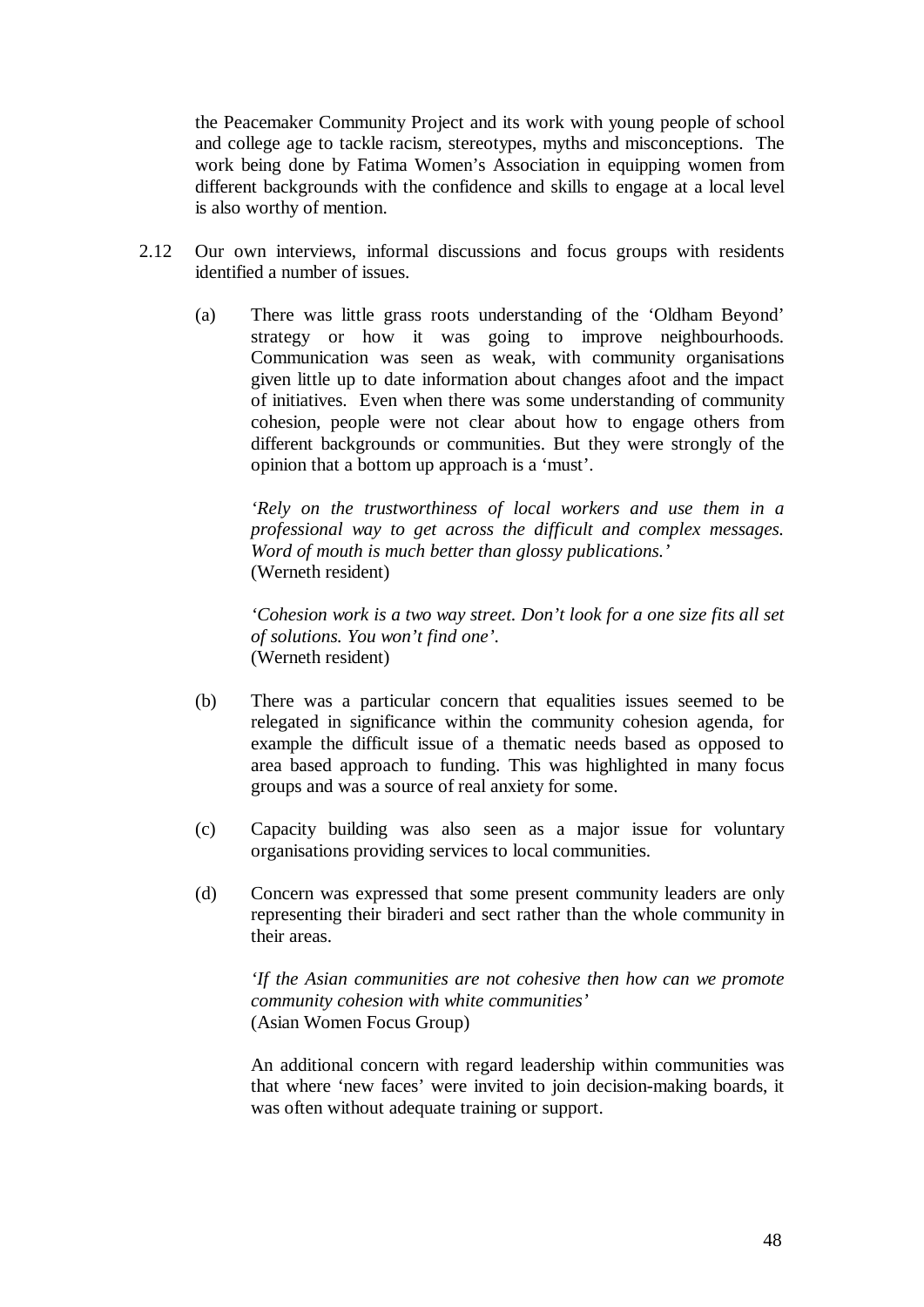- (e) Women highlighted language barriers and the lack of appropriate childcare as major stumbling blocks in seeking training, employment and attending community events and meetings.
- (f) A common theme was more provision for young people within neighbourhoods.
- (g) Groups drew attention to the need for cultural awareness training within the voluntary and community sector. People wanted to ask questions around faith and culture, but were afraid to do so because it might be thought 'politically incorrect'.
- (h) A focus group with Asian women stressed the need to engage with and encourage the participation of women overall, as community leaders and advocates of change. A voluntary sector women's Forum for all irrespective of race or background - was suggested. So also was a leadership programme, mentoring, support and advice enabling women to influence change.
- (i) It was encouraging to note that people were pleased with the proactive approach taken by the Leader and Chief Executive of the Council with their Listen and Learn Sessions and wanted to see others also taking the lead.
- 2.13 While many of these messages are positive and constructive, our overall impression and that of the Peer Review team – most from different parts of the country – was that segregation and divisions between Oldham communities is still deeply entrenched. This is as much in the minds of people as in neighbourhood structures and is at odds with experience in many other areas of the country. Hence our view that if you want to change a community, the community must want to change*.* In short, polarised communities continue to be a significant feature of relations across all sections of Oldham society. For example, a young Muslim mother told us:

*"My neighbour is Indian and my Muslim community tell me off for speaking with her. They say, I should speak to her if I am getting her to embrace Islam – otherwise no."* 

Similarly, a young white male told us that:

*"I have nothing to do with them (Asians) at my college. We have nothing in common and we would not want to get involved with each other. We are happy as we are".* 

2.14 This view was reinforced during a focus groups with white, Asian and African Caribbean young people. The team was struck by the extent to which participants accepted segregated schools as a 'given', and even where schools and colleges were mixed, pupils tended to stick to their own ethnic groups.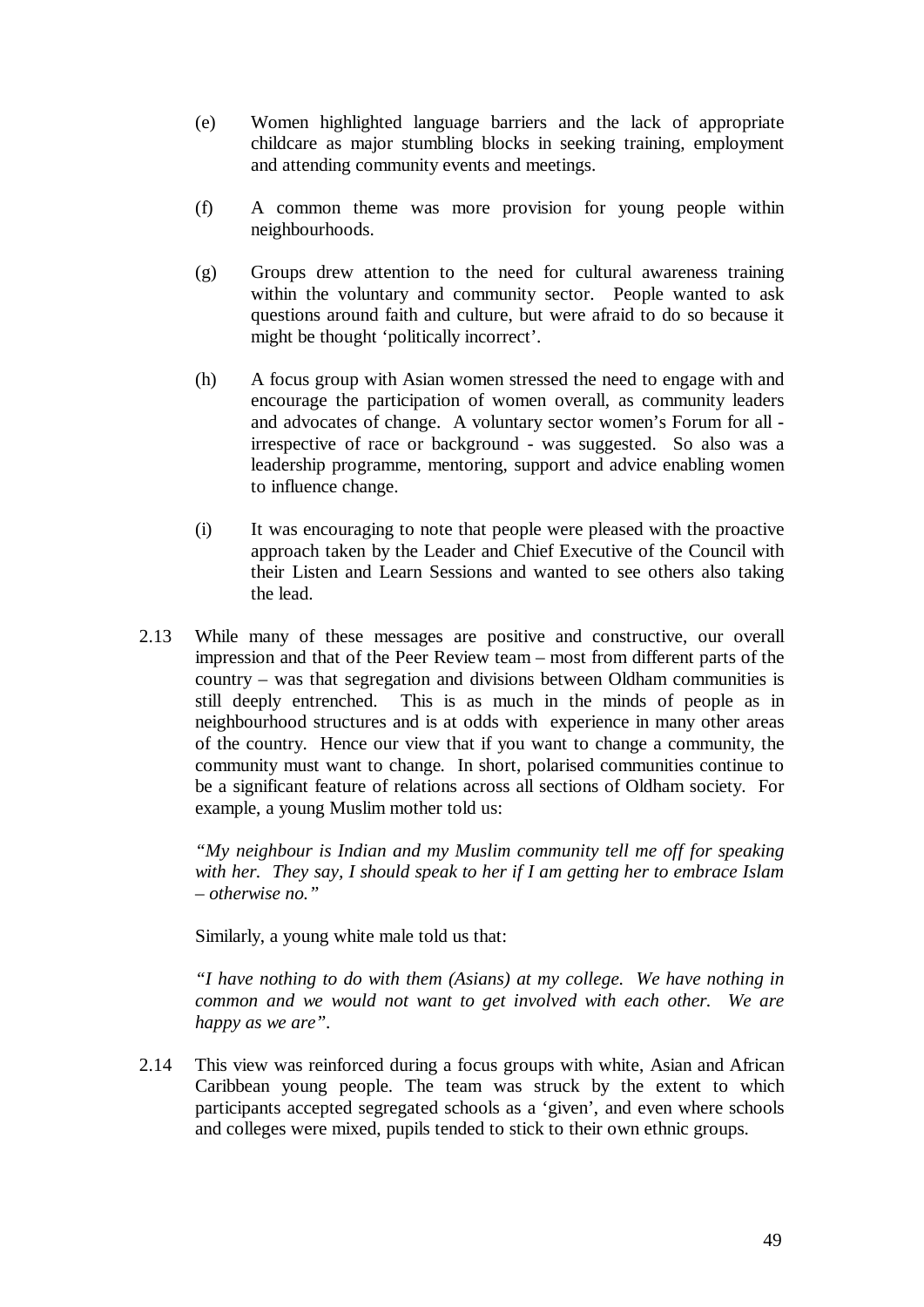- 2.15 A focus group with members of the African Caribbean community reported that while they got on with adults in the Pakistani and Bangladeshi communities, this was not the case with the younger generation.
- 2.16 Many participants in our focus groups and informal discussion felt that racism and intolerance was on the increase in some neighbourhoods and needed to be challenged.
- 2.17 Many were also concerned with the growth and rivalry of neighbourhood gangs across all communities and their association with drugs. Further, tensions between urban and rural communities - in particular negative stereotypes – continue to be a feature of Oldham society.
- 2.18 However, there is hard evidence that attitudes within and between communities in Oldham are beginning to change. Comparisons between a 2003 MORI survey and provisional findings from a similar survey in 2005 indicate significant reductions in the percentage of respondents reporting:
	- \* negative attitudes towards ethnic diversity, and
	- \* negative perceptions about inter-ethnic relations within their neighbourhood and the Borough.
- 2.19 Whilst caution must be exercised in making direct comparisons between the findings of both surveys, as neither the individuals nor the range of questions are always the same, there are grounds to indicate shifts in public opinion on the following issues:
	- When asked to agree or disagree with the statement that their 'neighbourhood is a place where people from different ethnic backgrounds get on well together', 37% of respondents in 2003 disagreed compared with 20% in 2005.
	- A similar shift in public opinion is indicated in response to the statement 'having a mix of different people in my neighbourhood makes it a more enjoyable place to live.' 43% of respondents disagreed in 2003 compared with only 20% in 2005.
	- There has also been some movement in public perceptions of diversity at borough wide level. Asked for their views in response to the statement that 'Oldham Borough is a place where residents respect ethnic differences between people', 77% of respondents in 2003 disagreed compared with 51% in 2005.
- 2.20 There would appear to be much less movement in public opinion when asked whether relationships between people of different ethnic backgrounds had changed over the last twelve months. 56% of respondents in both the 2003 and 2005 surveys thought that relations had remained the same or got worse at neighbourhood level. At borough level 76% thought it had remained the same or got worse in 2003 compared with 73% in 2005.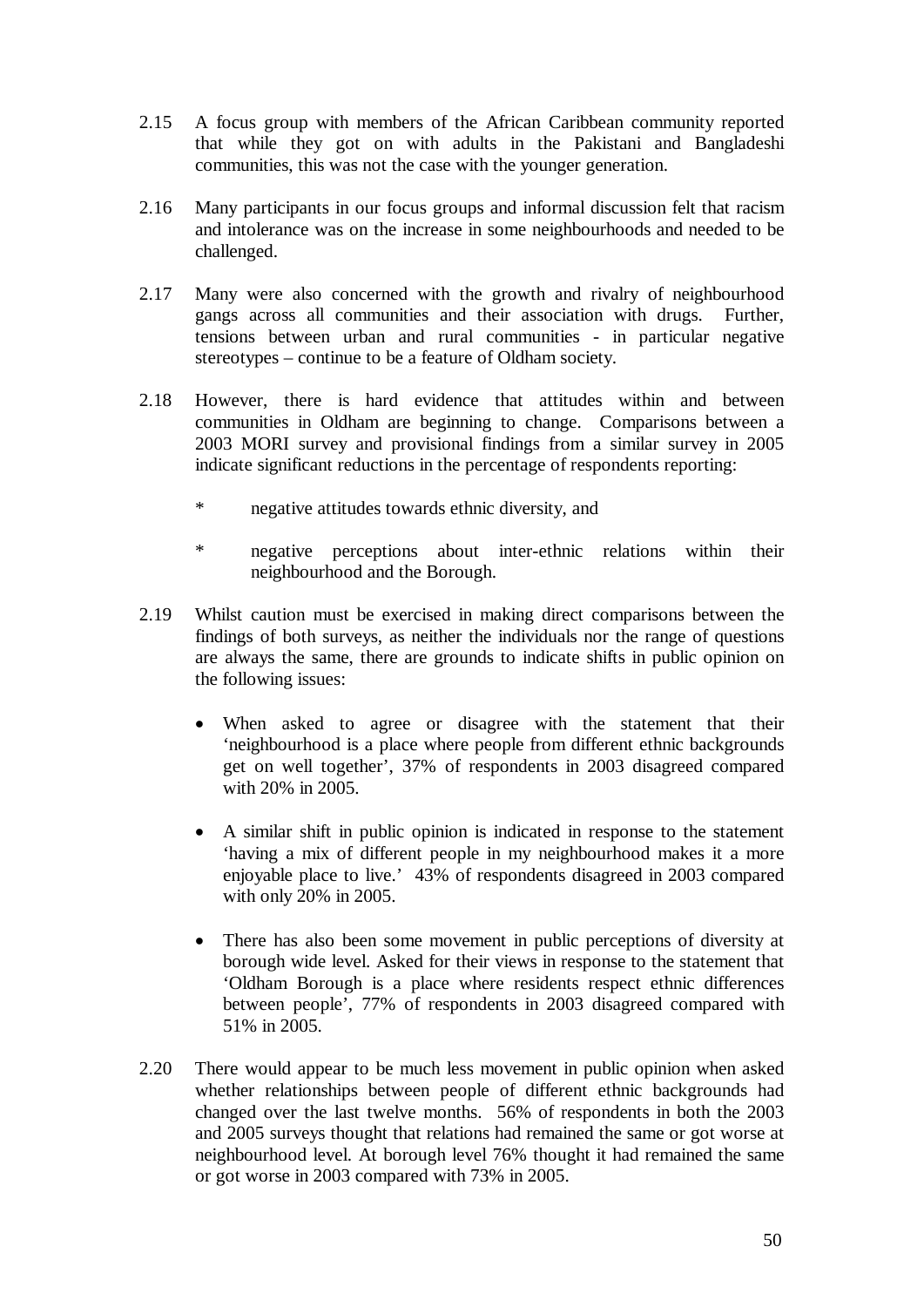2.21 On a more positive note for the future, when asked whether they thought is was possible for people of different backgrounds to get on well together, 58% of respondents answered yes is 2003. By 2005, this percentage had increased to  $70\%$ <sup>33</sup>

#### **3.0 RECOMMENDATIONS**

- (1) If there is one area we would highlight above all others in building community cohesion for the future, it is involving, engaging and mobilising Oldham's communities to take greater responsibility for change. As an initial event, we would propose a borough wide conference with the objective of 'Challenging Local Communities to Change Oldham'. This might be preceded by a series of local debates in the wards of each Area Committee. The immediate purpose would be to determine how local people, schools, the voluntary, community, faith and other sectors could contribute to building bridges between communities both at local and borough levels. But the larger goal would be Oldham's communities owning the outcomes of local and borough wide debates. Nor should the challenge be restricted to tackling issues across the divide between white and minority ethnic communities. Black and Minority Ethnic participants will have a key role to play in tackling divisions between their own communities. Building bridges between Oldham's urban and rural communities should also not be overlooked and particular emphasis will need to be placed on involving women and youth from all communities.
- (2) Challenging Oldham's communities would be a new shift of emphasis in building cohesion – a new 'bottom-up' approach with far more importance attributed to local communities taking responsibility for shaping and driving change in their localities. Area Committees could have a vital role to play in this process by co-ordinating local debates on community cohesion, turning the local vision into a plan and overseeing its implementation.
- (3) In addition to and also central to the new approach, Oldham MBC and its partners should review the contribution of their current communications strategy to promoting community cohesion. This is not to say that work is not already being done in this respect, principally through 'Forward Together' Newsletters. But many of those we spoke to in focus groups and informal discussions were not aware of Oldham's overall vision or what the Oldham Partnership was trying to achieve. The primary purpose of the review would be to determine how the wider public could be better informed and key messages communicated. But attention should also be given to

 $33$ 33 Comparisons between the 2005 'You and Your Community Survey' and the Oldham Way 5th Citizens' Panel Survey on Community Cohesion 2003. Oldham MBC March 2006.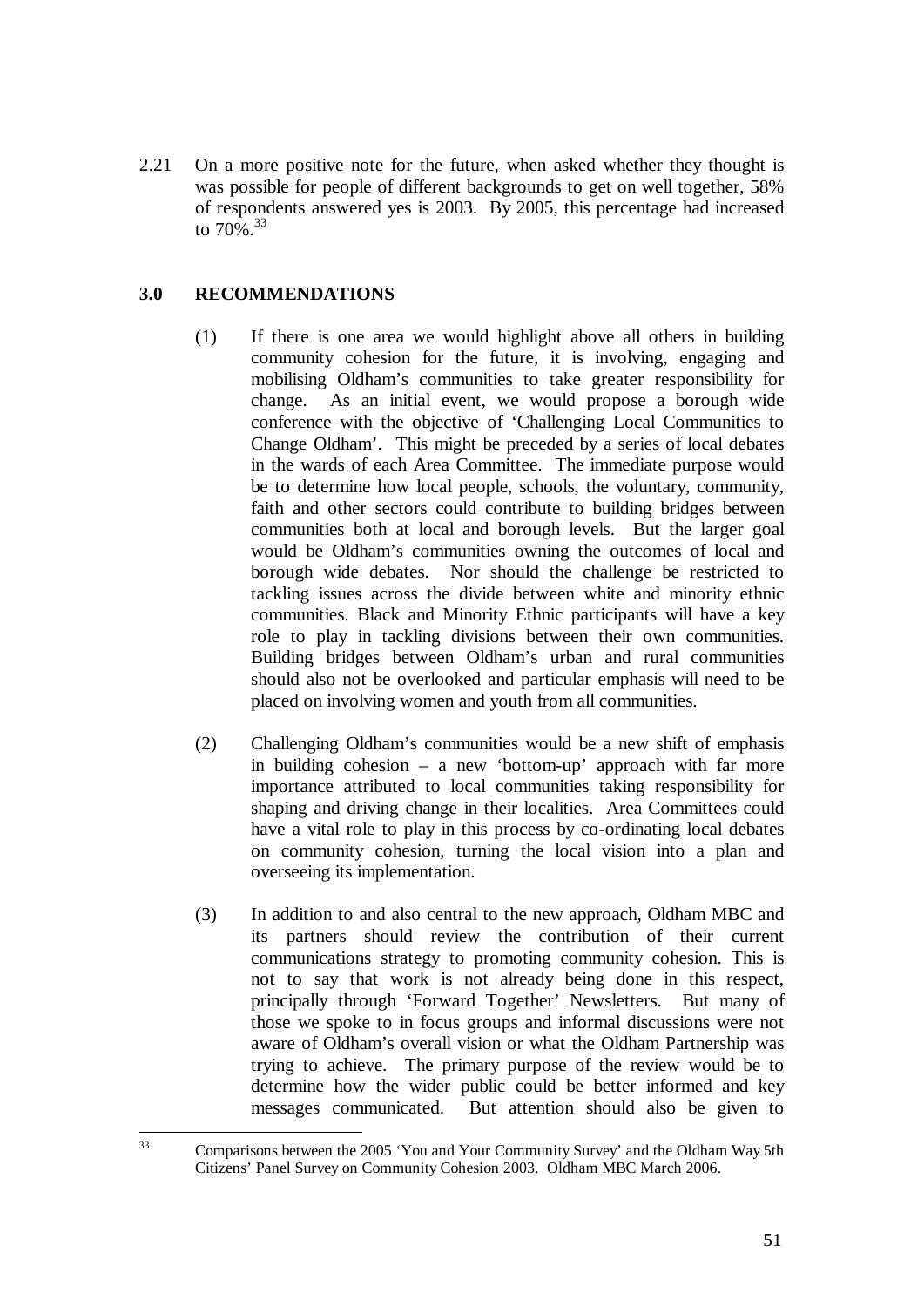challenging people to think about community cohesion and to promoting pride and confidence in a positive vision for Oldham's future – locally and borough-wide. Consideration should be given to branding community cohesion literature and initiatives with an easily identifiable logo or symbol that could be used by the Council, the Oldham Partnership and other stakeholders. Perhaps schools and colleges might be challenged to design this logo through a borough wide competition. . Examples of emerging good practice in this area would include the 'Our City - Our People' campaign in Coventry, which communicates positive messages and images of the city's diverse communities. Evidence from a recent household survey indicates a significant measure of popular support and recognition for the initiative. The 'Media Savvy' project in Stoke-on-Trent is also worthy of note. This involves a six-week training programme empowering community leaders to work with the press and media in producing positive news stories about their communities. The project is funded by the Office of the Deputy Prime Minister and supported by local editors.

(4) Build capacity within the Voluntary and Community sector as a key component in promoting skills, competence, confidence and the capability to change.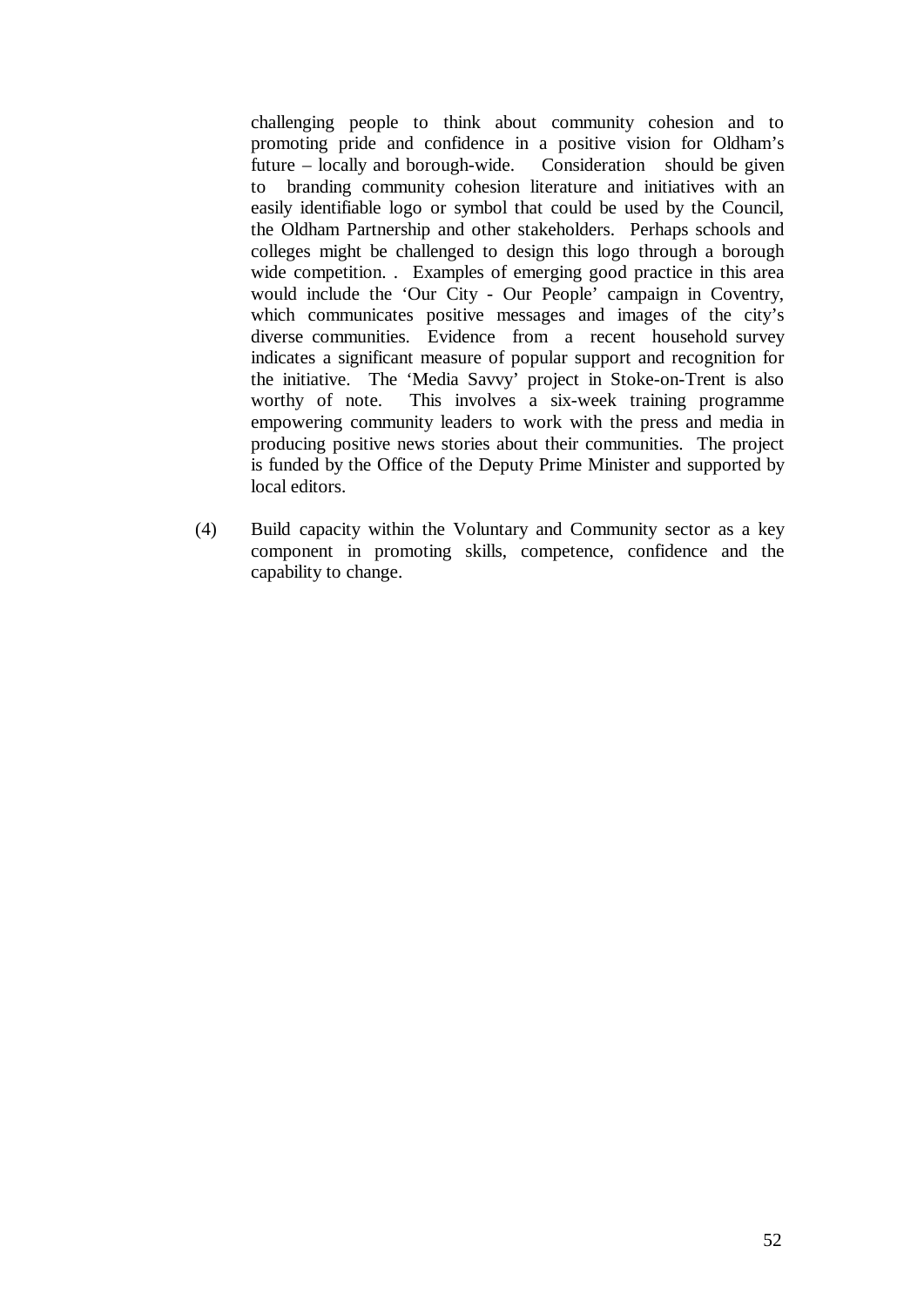#### **SECTION XII**

#### **THE WAY FORWARD**

This is a listing of all our recommendations from the preceding sections of the report.

#### **Community Cohesion – Vision and Values**

- (1) Based on its current vision, values and wide range of activities promoting community cohesion, Oldham now needs to modify its community cohesion strategy and programme - particularly with a view to setting clear strategic objectives, priorities and targets. There should be a clear indication of what is critical to success and a set of core initiatives around which the new programme is built.
- (2) Greater stress needs to be given to tackling inequality within the Borough as a whole whether based on neighbourhoods or ethnicity. It has to be accepted by all that community cohesion initiatives will not succeed while stark inequalities across and between communities remain. However, it is to be noted that community cohesion is an overarching theme in Oldham's round two Local Area Agreement, a major focus of which is reducing inequalities.
- (3) Oldham's commitment to tackling the Borough's problems of segregated communities through an approach based on 'integration and choice' is to be commended. However, this approach needs to go hand in hand with a clear and constant message that segregated communities are an untenable basis upon which to build social cohesion and is likely to be detrimental to the image, quality of life and prosperity of the Borough – particularly when compared to other nearby northern towns. Oldham's approach could also be strengthened by a clear and positive vision of a future for the Borough with more integrated communities. Moreover, the Oldham Partnership and the Council must seek to ensure that real choices exist for individuals and families making decisions in respect of housing and education.
- (4) A major factor in building community cohesion in Oldham over the next two decades will be projected population change within the borough and in particular the relative growth in the Pakistani and Bangladeshi heritage population. The potential risk is that the pace of change in building community cohesion and regenerating the borough may be overtaken by the potential for population change to generate division and conflict. Oldham will need to demonstrate that its vision and strategy for a positive future is at ease with and indeed built on projected changes in the make up of its population.

#### **Partnership Arrangements and Working**

(5) We found that leadership was a key factor in the reported effectiveness of individual existing partnerships but so also was the degree of officer support.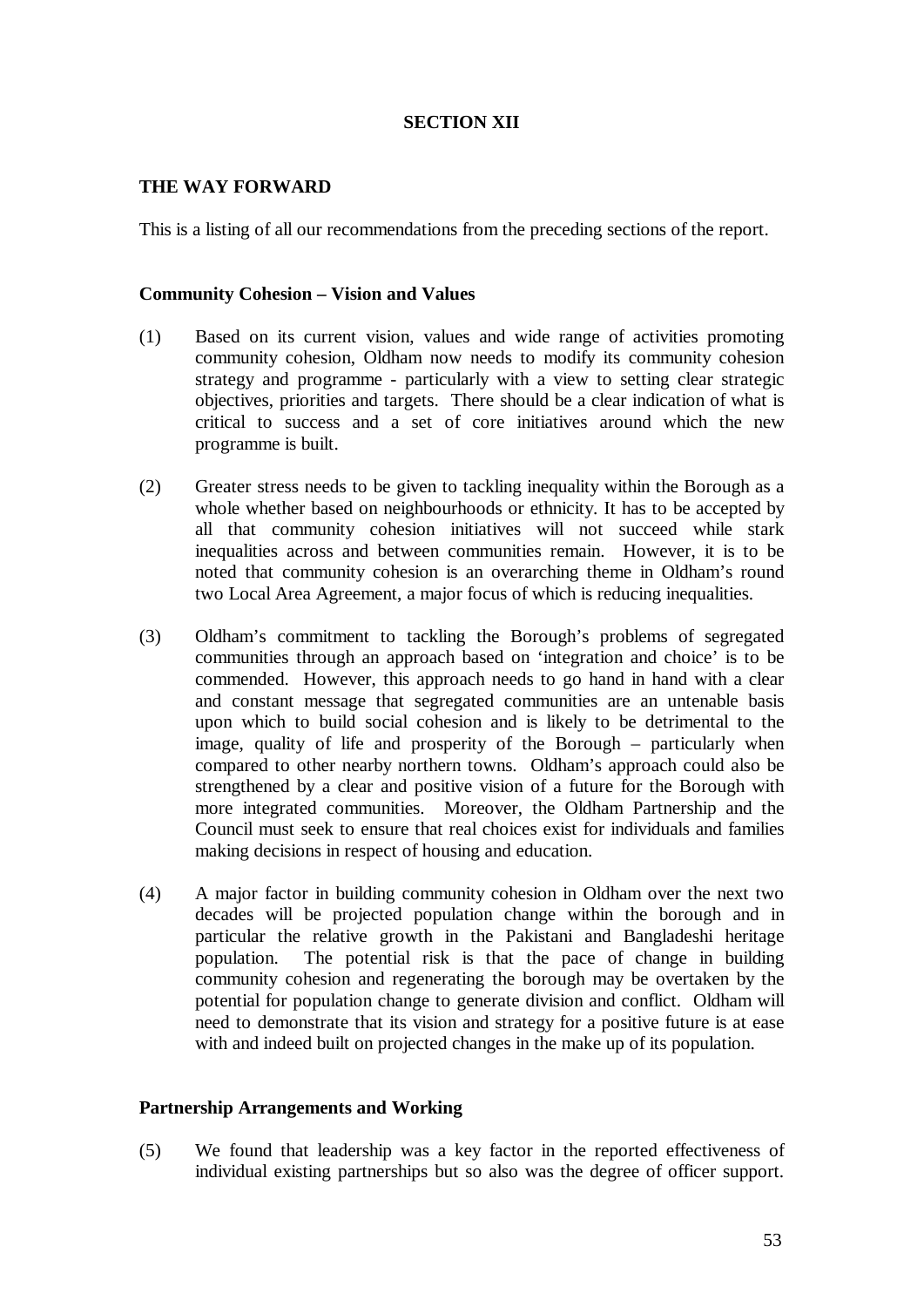As part of the process of review and change within the Oldham Partnership, attention should be given to how individual Partnerships and Advisory Groups can be supported by partner officers and staff.

- (6) Attention should also be given to breaking down silos between Oldham's Thematic Partnerships.
- (7) Area Committees have the potential to make a major contribution to building community cohesion at local level in the future. It is important that a clear vision is developed for the role of Area Committees in this respect and that their relationship with the Council and the Oldham Partnership is clarified.
- (8) The Oldham Partnership will need to sustain its efforts in developing a framework for evaluating community cohesion projects and programmes with particular emphasis on capturing local learning and rolling out best practice across departments, partner organisations and localities. At a strategic level, there is also a need for a robust performance management framework assessing overall progress against objectives, milestones and targets in a modified community cohesion strategy.

#### **Civic and Community Leadership**

- (9) As part of the process of re-organising the Oldham Partnership more needs to done in empowering individual Thematic Partnerships to champion change for themselves.
- (10) The role and function of Oldham's MBC Community Strategy and Cohesion Overview and Scrutiny Committee should be reviewed to determine how it could best 'add value' to the policy debate and play a more decisive role in driving performance.
- (11) Consideration should be given to developing a common leadership programme in which participants from local government, the public, private, voluntary, community and faith sectors come together. Particular emphasis should be given to involving more women and young people with the clear objectives of widening and empowering the present leadership and also developing the next generation of leaders.
- (12) Elected Members should also receive training on how they might better contribute to building cohesive communities locally – through Area Committees - and in respect of their roles on Scrutiny Commissions.
- (13) The Voluntary, Community and Inter-Faith sectors and BME Network should be challenged to demonstrate how representation could be widened and mechanisms developed to capture the contribution of women and youth.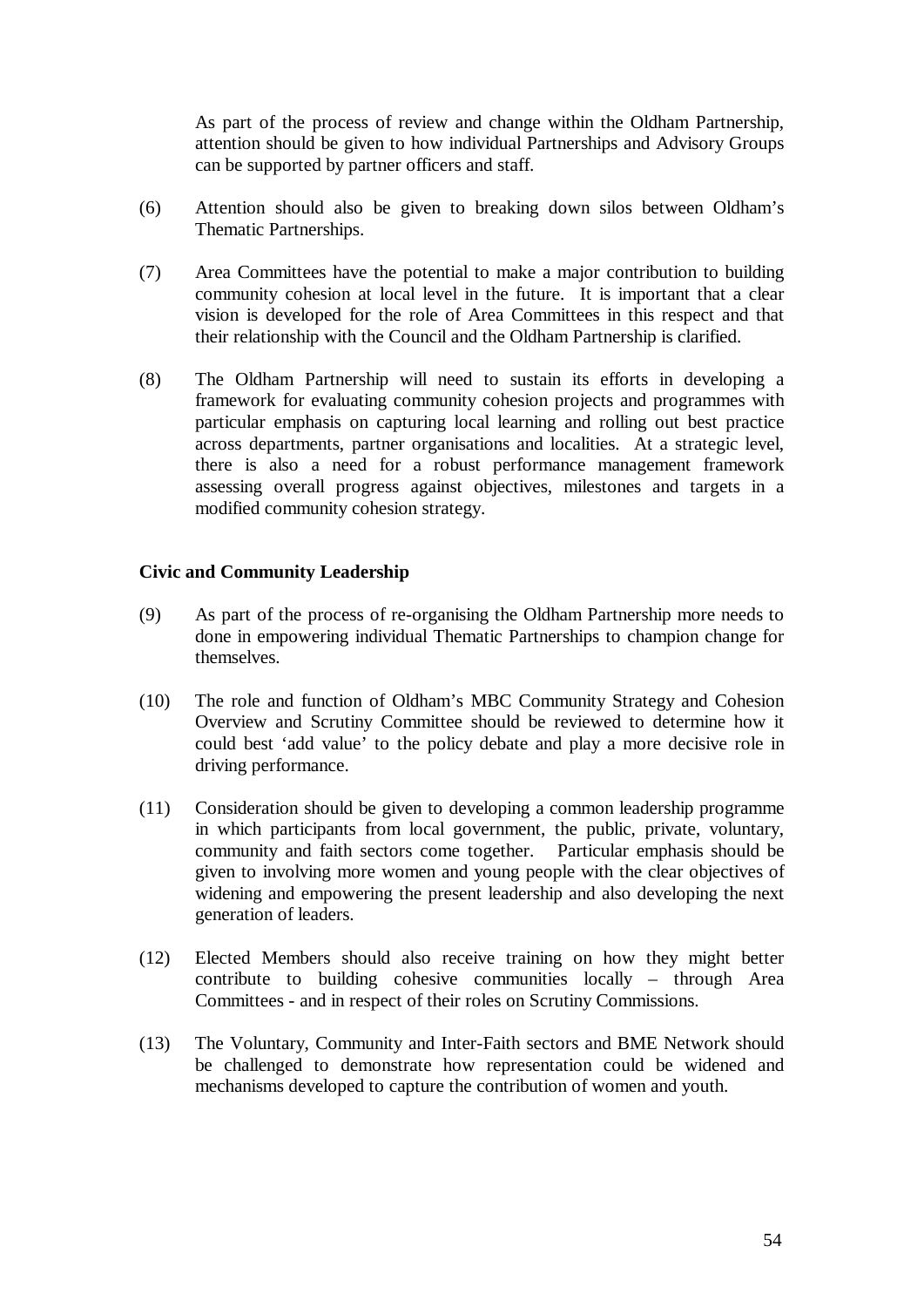#### **Economic Development and Regeneration**

- (14) In developing a comprehensive economic development strategy for the borough, Oldham MBC and the Economic Partnership will need to demonstrate how they intend to tackle race equality and the gap between Oldham's least and most deprived wards. This is all the more pressing given projected changes in the composition of Oldham's population and workforce over the next two decades. Rather than a negative, a diverse, cosmopolitan and cohesive community can be a positive factor in attracting inward investment to the benefit of all. Oldham needs to determine how this can be turned into a competitive advantage.
- (15) Some of the main sectors in which the local economy has grown in recent years - e.g. construction – appear to have little appeal to the borough's Asian workforce. More needs to be done in encouraging and equipping the Asian working population – and in particular Asian women - to widen their employment opportunities.
- (16) Oldham MBC has made significant progress in increasing the diversity of its workforce since 2001. Indeed, the Council recently achieved level three of the Equality Standard for Local Government. This needs to be sustained and replicated amongst partner organisations – particularly at senior and management levels.
- (17) At the time of our interviews steps were already being taken by the Economic Partnership to identify new ways of engaging with the wider business sector. Given the importance of this sector in breaking down long-standing employment and occupational barriers within the borough, we would urge a continued and sustained effort in this respect.
- (18) Much more needs to be done in communicating Oldham's' thematic and needs based approach to regeneration and how - in fact - regeneration funds are allocated.
- (19) The Economic Partnership will need to address concerns with regards working more closely with other Partnerships and in particular how it could tap the potential contribution of the Voluntary, Community and Inter-Faith Sectors.
- (20) The Economic Partnership should consider how it could better promote Oldham's economic profile at Greater Manchester and regional level.

#### **Housing**

(21) Oldham's approach to tackling ingrained segregation in housing needs to go beyond the Housing Market Renewal project. A long-term strategy should be developed founded on a positive and compelling vision for the future of Oldham with more integrated communities. This must cover all housing areas and will require widening the involvement of Registered Social Landlords, private sector landlords and local estate agents. But RSLs also have a key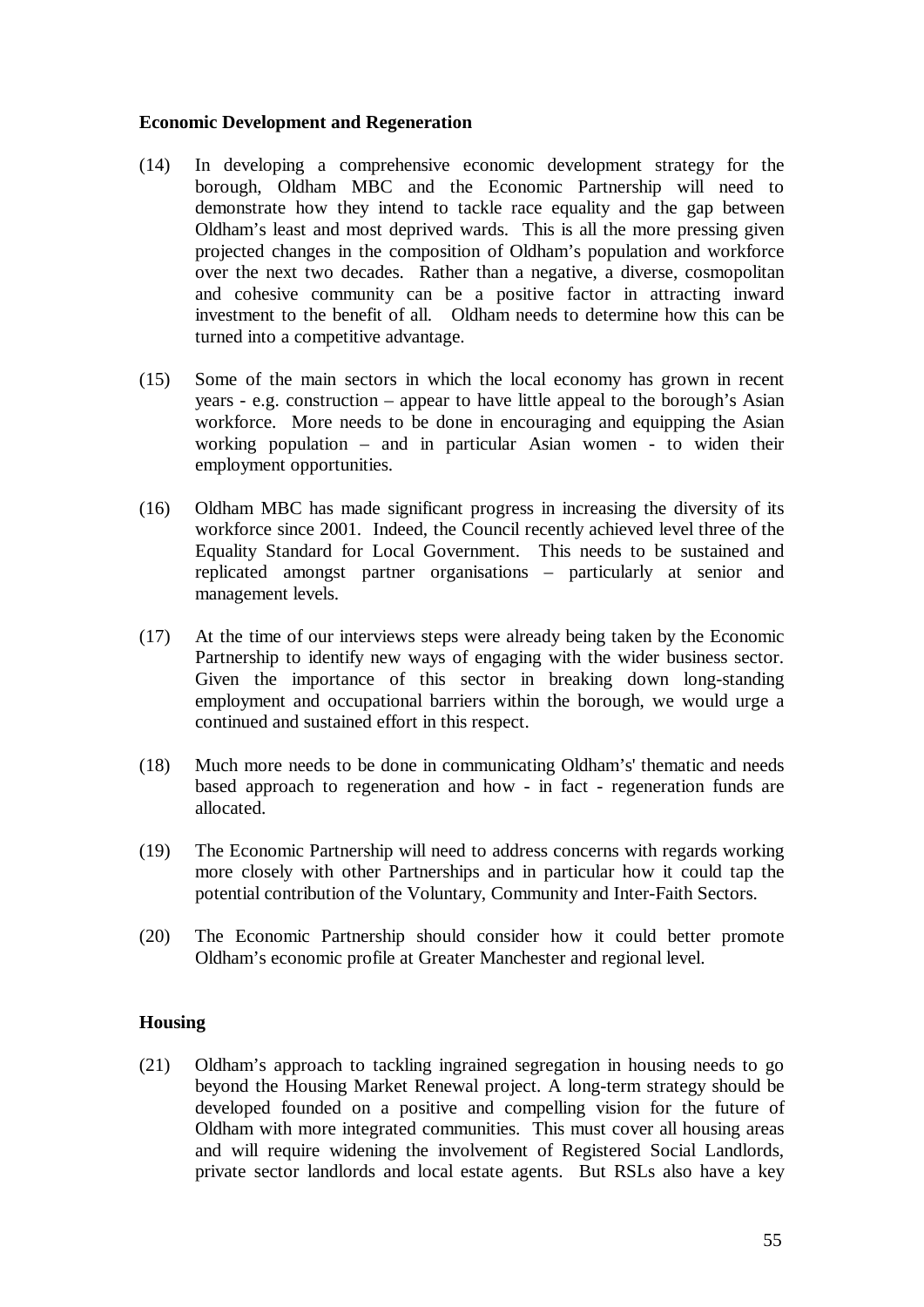contribution to make in being far more active in developing imaginative community cohesion programmes in their own housing areas. Rather than reacting to population change, Oldham's approach will need to be pro-active – particularly in winning the confidence of local communities.

- (22) Supply pressures arising from the HMR programme i.e. providing decant accommodation, will need to be tackled if this is not to frustrate process in building community cohesion.
- (23) More should be done in tackling the concerns of, and involving resident groups in the HMR progress.
- (24) Workforce representation issues within housing organisations still need to be addressed.

#### **Education and Learning**

- (25) There is evidence that the degree of segregation in Oldham's primary and secondary schools in overall terms is changing for the better with six primary schools becoming less diverse but fourteen secondary schools becoming more diverse in recent years. These changes would appear to be the result of shifts in the pattern of settlement within the Borough. However, if this trend is to continue, a long-term and determined approach is needed which goes beyond twinning and related activities. Proposed new schools need to be attractive to all communities. In addition, much more needs to be done in engaging and involving parents from all communities in school based community cohesion initiatives such as the Link Project. Consideration should also be given to other ways of building bridges between schools including more teacher swaps and pupils of different schools coming together across a wider range of subject, sport and leisure activities. The ultimate aim must be to create more mixed intake schools in which there is a sustained programme to tackle conflict and division in addition to building bridges between schools dominated by a single ethnicity with particular emphasis on the potential contribution of children and parental networks.
- (26) Oldham MBC and the Learning Partnership should renew their efforts to involve established faith schools in tackling segregation and community cohesion. Without the participation of these schools, whether intended or not, the impression is given that segregation is acceptable.
- (27) Oldham MBC and the Learning Partnership will need to give particular attention to increasing the representation of BME governors on School Governing Boards and also in challenging existing Boards on how they can contribute to building community cohesion in the future.
- (28) There is a pressing need to improve the representation of BME teachers in Oldham's schools and colleges.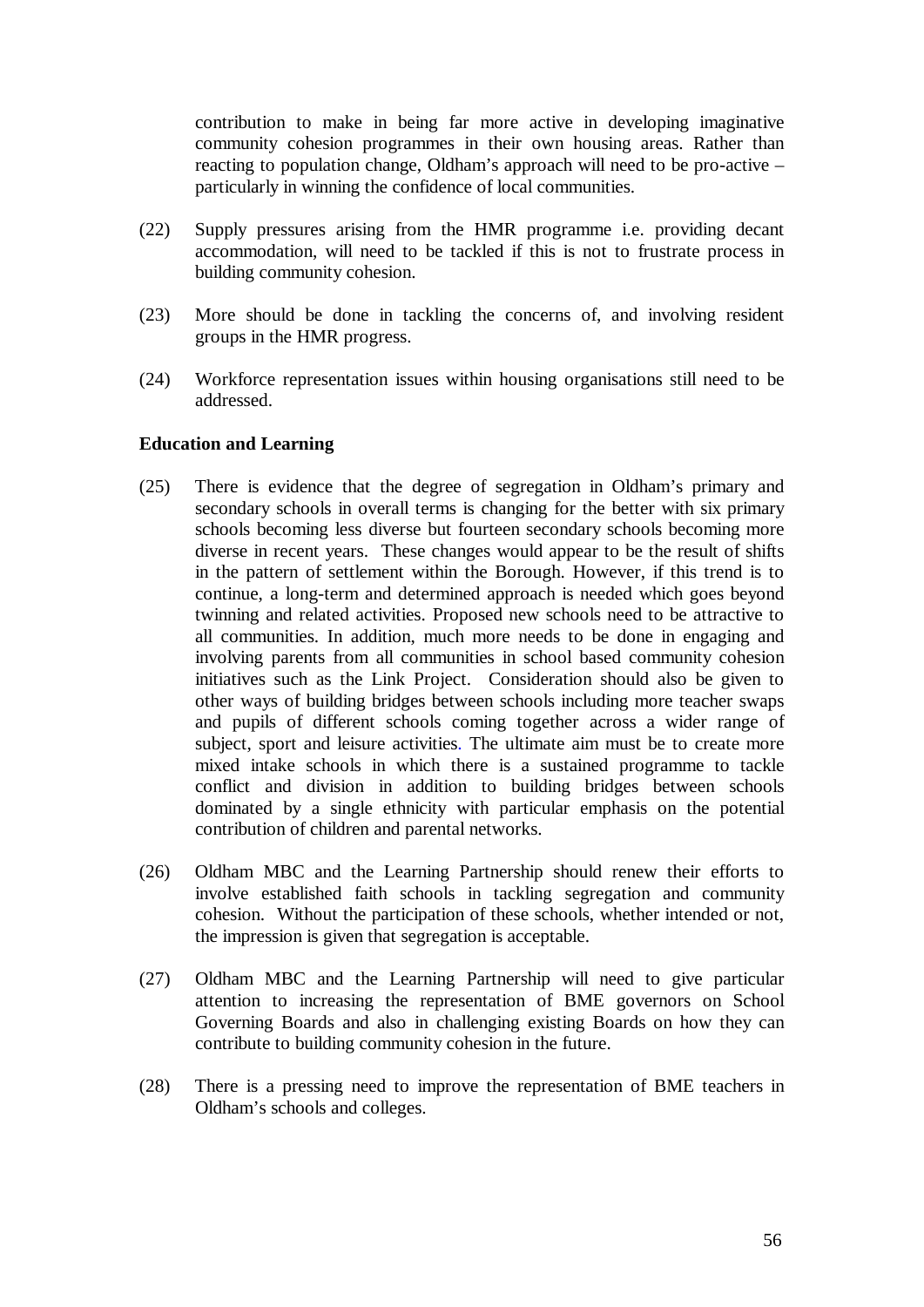#### **Policing**

- (29) Oldham's local Police Force now needs to develop an overall rationale and approach to winning the confidence of all Oldham's communities. This will be particularly important if the Police is to make significant progress in tackling Oldham's youth gangs and drugs problem.
- (30) The establishment of an Independent Advisory Group on Policing in Oldham should be considered as a priority.
- (31) Ways of ensuring that the local Police Force better reflect the communities it serve should be addressed.

#### **Community Attitudes and Engagement**

- (32) If there is one area we would highlight above all others in building community cohesion for the future, it is involving, engaging and mobilising Oldham's communities to take greater responsibility for change. As an initial event, we would propose a borough wide conference with the objective of 'Challenging Local Communities to Change Oldham'. This might be preceded by a series of local debates in the wards of each Area Committee. The immediate purpose would be to determine how local people, schools, the voluntary, community, faith and other sectors could contribute to building bridges between communities both at local and borough levels. But the larger goal would be Oldham's communities owning the outcomes of local and borough wide debates. Nor should the challenge be restricted to tackling issues across the divide between white and minority ethnic communities. Black and Minority Ethnic participants will have a key role to play in tackling divisions between their own communities. Building bridges between Oldham's urban and rural communities should also not be overlooked and particular emphasis will need to be placed on involving women and youth from all communities.
- (33) Challenging Oldham's communities would be a new shift of emphasis in building cohesion – a new 'bottom-up' approach with far more importance attributed to local communities taking responsibility for shaping and driving change in their localities. Area Committees could have a vital role to play in this process by co-ordinating local debates on community cohesion, turning the local vision into a plan and overseeing its implementation.
- (34) In addition to and also central to the new approach, Oldham MBC and its partners should review the contribution of their current communications strategy to promoting community cohesion. This is not to say that work is not already being done in this respect, principally through 'Forward Together' Newsletters. But many of those we spoke to in focus groups and informal discussions were not aware of Oldham's overall vision or what the Oldham Partnership was trying to achieve. The primary purpose of the review would be to determine how the wider public could be better informed and key messages communicated. But attention should also be given to challenging people to think about community cohesion and to promoting pride and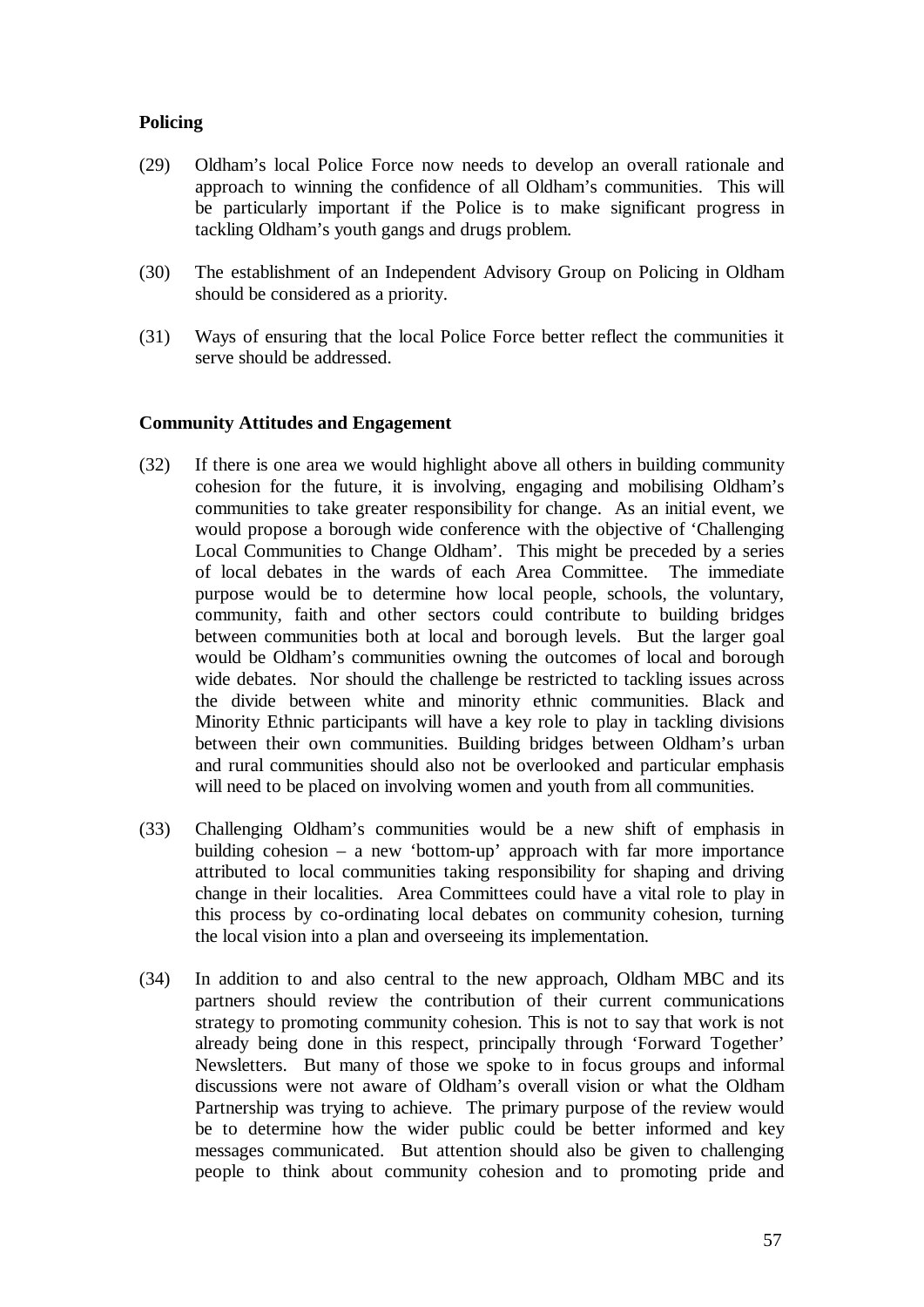confidence in a positive vision for Oldham's future – locally and boroughwide. Consideration should be given to branding community cohesion literature and initiatives with an easily identifiable logo or symbol that could be used by the Council, the Oldham Partnership and other stakeholders. Perhaps schools and colleges might be challenged to design this logo through a borough wide competition.

(35) Build capacity within the Voluntary and Community sector as a key component in promoting skills, competence, confidence and the capability to change.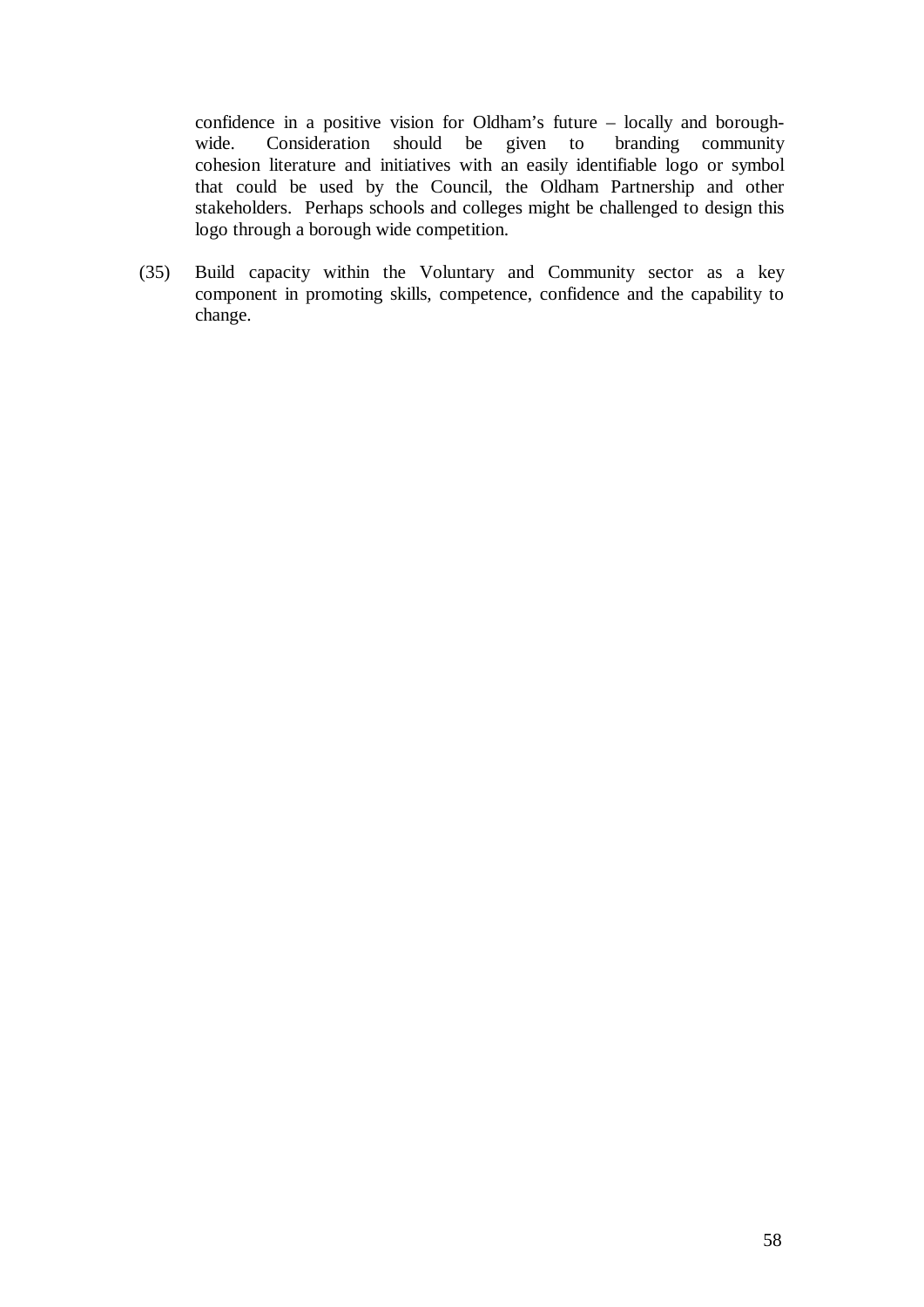#### **APPENDIX I**

#### **KEY POLICY AND OTHER DOCUMENTS REVIEWED**

Forward Together – Building Community Cohesion in Oldham, Impact and Outcomes. Oldham MBC October 2004.

Oldham Beyond – A Vision for the Borough of Oldham. A report by URBED, Comedia, S333, King Sturge and WSP. April 2004.

The Heart of Oldham – A Masterplan for Oldham Town Centre. A report for Oldham Local Strategic Partnership and North West Development Agency by URBED and S333 with Comedia, King Sturge and WSP. May 2004

Oldham's Community Strategy – Planning for Sustainable Communities 2005 – 2020. Oldham Partnership.

Oldham Corporate Plan 2005 – 2008. Oldham MBC

Comprehensive Performance Assessment. Audit Commission Inspection Report. December 2004.

Population Dynamics within Rochdale and Oldham – Population, household and Social Change. Cathie Marsh Centre for Census and Survey Research (CCSR). University of Manchester. May 2005.

Draft Oldham Economic Strategy. OMBC. 2005

Oldham Economic Assessment 2005. Report to Oldham Economic Partnership. SQW Ltd – Economic Development consultants.

A Guide to the Oldham Partnership. June 2005.

Striving for Excellence. First Choice Homes. July 2005.

Cottoning On: Addressing Health Inequalities in Oldham. Oldham Primary Care Trust. November 2005.

Forward Together Listen and Learn Programme. Leader of the Council and the Chief Executive. February - July 2005 Draft 3.

Community Cohesion In Oldham: What Progress Since 2001? A Report by Oldham Trades Union Council submitted to Ted Cantle. December 2005.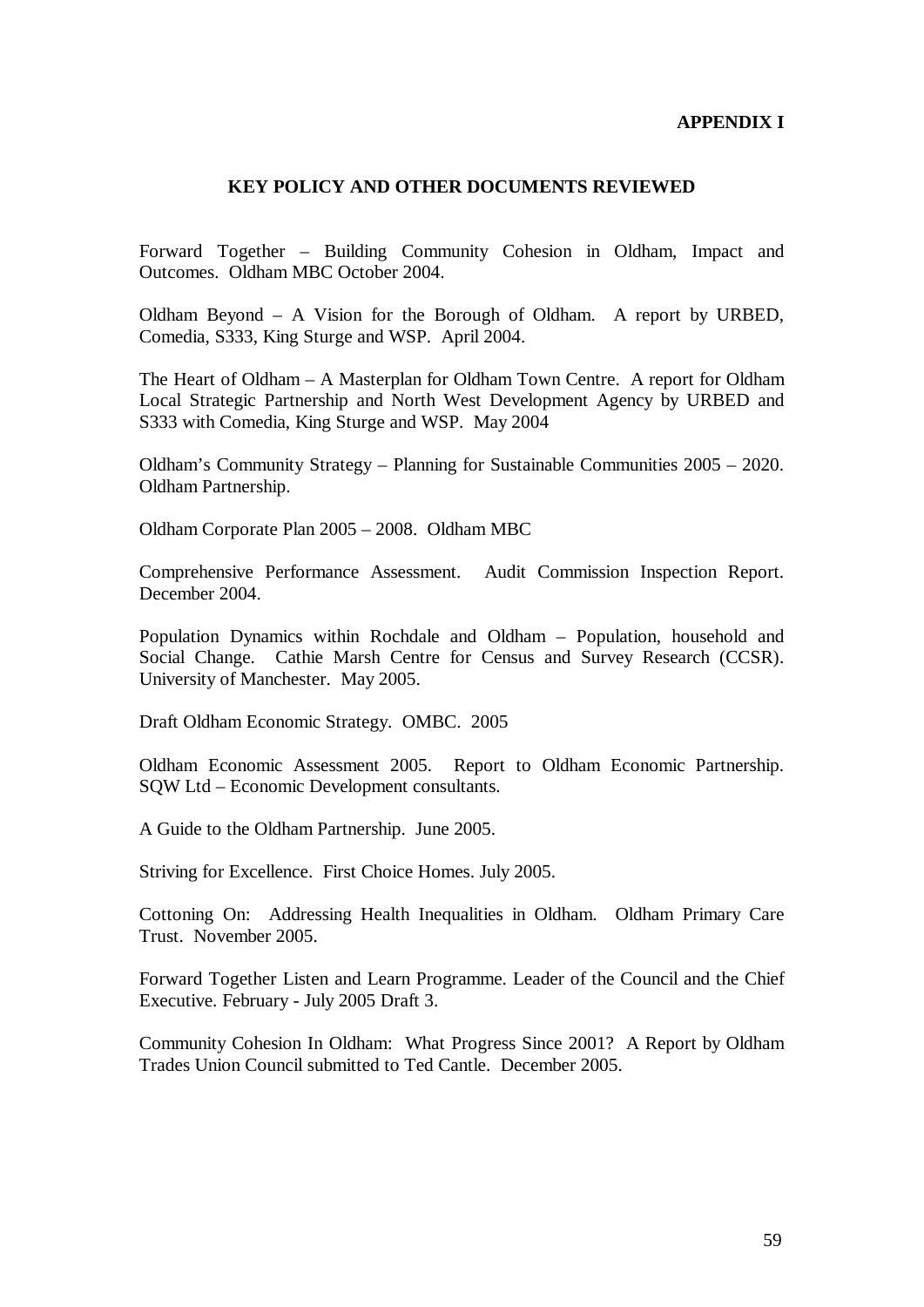#### **INTERVIEWS**

#### **Oldham MBC**

Cllr. David Jones Leader of the Council Cllr. David Hibbert Cabinet Member – Regeneration Cllr. Mohammed Uddin Opposition spokesperson on Community Cohesion Cllr. Peter Dean Cabinet Member – Housing, Partnerships & Cohesion Cllr. Howard Sykes Leader of Liberal Democrat Group Cllr. John Hudson Leader of Conservative Group Cllr. Kay Knox Mayor Andrew Kilburn Chief Executive Mike Chambers Deputy Chief Executive Andrew Fletcher Assistant Chief Executive – Corporate Policy John Bird Executive Director – Regeneration Veronica Jackson Executive Director – Social Services Michele Carr Head of Corporate Policy Bruce Penhale Corporate Policy Manager Craig Russell Head of Diversity and Cohesion Margo Kane **Head of Organisational Development** Alan Caddick Head of Housing Strategy Ken Rose Policy and Partnership Co-ordinator for the Economy Mark Lester Town Centre Manager Shashi Mohandas **Area Manager** Lisa MacDonald Area Manager Jan Joshi Area Manager Zain Khan **Area Manager** Mark Simmons **Area Manager** Richard Gore Education Department Katharine Rhodes Schools Link Project Manager Neil Gibson Senior Policy Officer Voluntary Sector Lisa Stacey Community Sports Development Manager Pam Griffin Principal Youth Officer Cath Millington Children's Fund Howard Ford Co-ordinator Children's Partnership Shamin Miah Equality Standard for Oldham MBC Adele Smail Community Cohesion Evaluation Officer

#### **Partner Organisations**

| Rev. Phil Sumner    | Acting Chair – Community Cohesion Partnership             |
|---------------------|-----------------------------------------------------------|
| Nick Brown          | Chair Oldham Partnership and Principal Oldham 6th         |
|                     | Form College                                              |
| Caroline Ball       | Chief Supt. – Divisional Commander, Greater               |
|                     | <b>Manchester Police</b>                                  |
| John Taylor         | <b>Inspector – Police Local Authority Liaison Officer</b> |
| John Tummon         | Director Oldham Race Equality Partnership                 |
| Mohammed Azam       | <b>Chair Voluntary Action Oldham</b>                      |
| <b>Sue Crabtree</b> | Co-ordinator – Oldham Children and Young People's         |
|                     | Alliance                                                  |
| Moira Blood         | Co-ordinator Oldham Housing Investment Partnership        |
| Fazal Rahim         | Co-ordinator Oldham Inter-Faith Forum                     |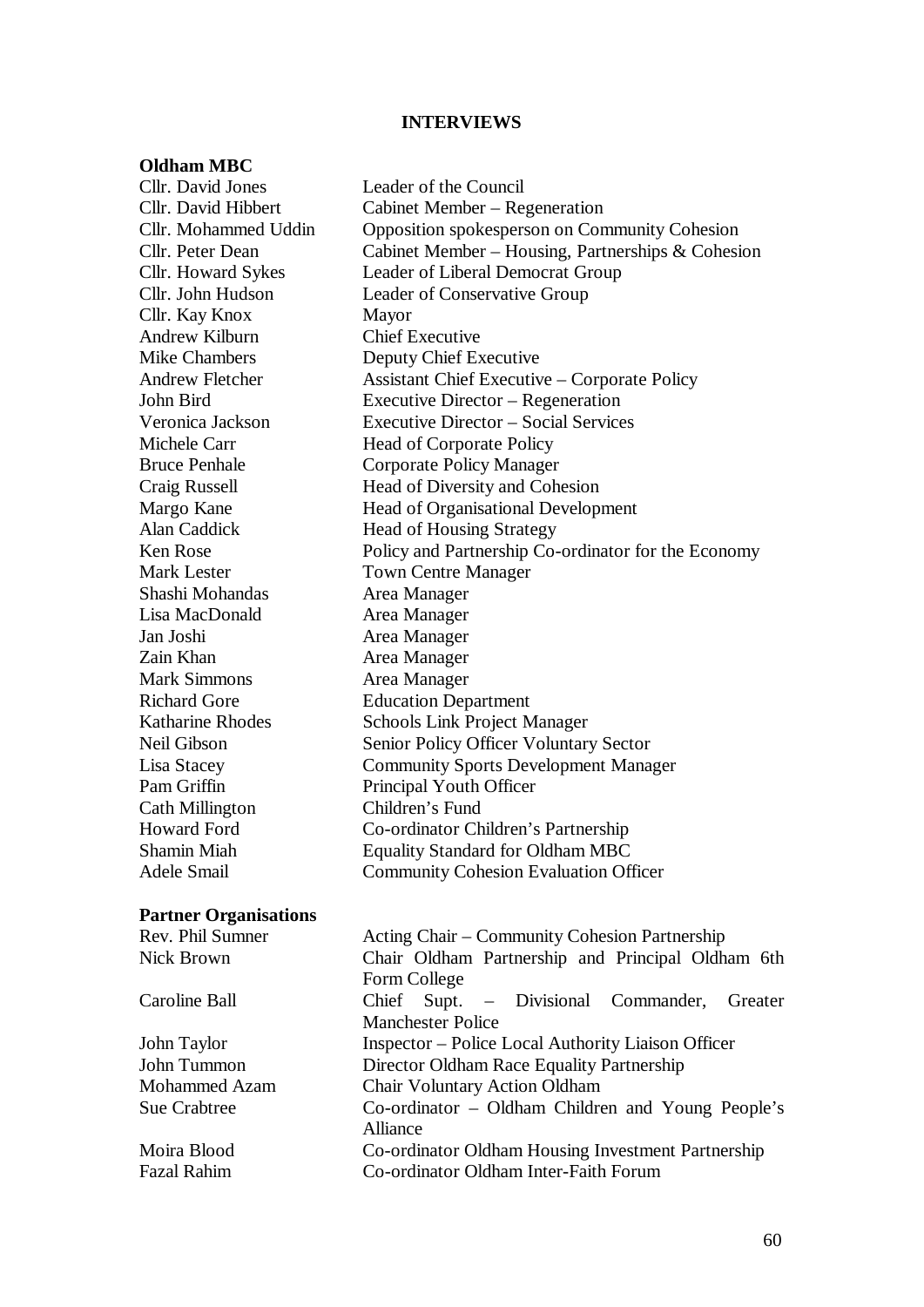| <b>Bing Findlater</b><br>Tahmeena Khan<br>Alastair Graham<br>Hugh Broadbent<br><b>Abdul Malik Ahad</b> | African Caribbean Project and BME Network<br><b>Community Empowerment Team</b><br>Director Housing Market Renewal Programme<br><b>Chief Executive First Choice Homes Oldham</b><br>Deputy Director of Development and Finance – First |
|--------------------------------------------------------------------------------------------------------|---------------------------------------------------------------------------------------------------------------------------------------------------------------------------------------------------------------------------------------|
|                                                                                                        | <b>Choice Homes</b>                                                                                                                                                                                                                   |
| Sajjad Hussain                                                                                         | <b>AKSA Housing Association</b>                                                                                                                                                                                                       |
| Raja Miah                                                                                              | Peacemaker Project Oldham                                                                                                                                                                                                             |
| Pasha Shar                                                                                             | Peacemaker Project Oldham                                                                                                                                                                                                             |
| <b>Sharon Wilkinson</b>                                                                                | Head of Diversity and Cohesion Unit – GONW                                                                                                                                                                                            |
| <b>Jim Williams</b>                                                                                    | <b>Editor Oldham Evening Chronicle</b>                                                                                                                                                                                                |
| David Lafferty                                                                                         | <b>Editor Oldham Advertiser</b>                                                                                                                                                                                                       |
| Carol Hopkins                                                                                          | The Greater Manchester Chamber of Commerce                                                                                                                                                                                            |
| Elma Plant                                                                                             | Member Voluntary, Community and Faith Partnership                                                                                                                                                                                     |
|                                                                                                        | and Oldham Partnership Steering Group                                                                                                                                                                                                 |
| <b>Gordon Roscoe</b>                                                                                   | New Deal for Communities – Hathershaw & Fitton Hill                                                                                                                                                                                   |
| <b>Joyce Hatton</b>                                                                                    | New Deal for Communities – Hathershaw & Fitton Hill                                                                                                                                                                                   |
| Gareth Barber                                                                                          | New Deal for Communities - Hathershaw & Fitton Hill                                                                                                                                                                                   |
| Sajjad Hussain                                                                                         | <b>AKSA Housing Association</b>                                                                                                                                                                                                       |
| Paula Bushell                                                                                          | <b>Chief Executive Voluntary Action Oldham</b>                                                                                                                                                                                        |
| <b>Trevor Taylor</b>                                                                                   | Chairman Coulshaw Green Bowling Club                                                                                                                                                                                                  |
| Alan Higgins                                                                                           | Oldham PCT                                                                                                                                                                                                                            |
| Dave Benstead                                                                                          | Chair Economic Partnership and CEO Zetex                                                                                                                                                                                              |
| <b>Julie Davies</b>                                                                                    | Director of HR - Oldham College.                                                                                                                                                                                                      |
| Joan Griffiths                                                                                         | Student<br><b>Services</b><br>External<br>Director<br>of<br>and                                                                                                                                                                       |
|                                                                                                        | Communications - Oldham College;                                                                                                                                                                                                      |
| Carl Morrison                                                                                          | Manager Adult & Community Partnerships - Oldham<br>College                                                                                                                                                                            |

#### **FOCUS GROUPS AND INFORMAL DISCUSSIONS**

Werneth Youth Alliance Derker Community Action Group Oldham 6<sup>th</sup> Form College Students South Chadderton Youth Centre Fitton Hill/Hathershaw Rugby Club Peacemaker Project Asian Business Forum Coldhurst and Westwood Asian Women's Group Fatima Women's Association African Caribbean Project Ethnic Minority Advisory Panel BME Network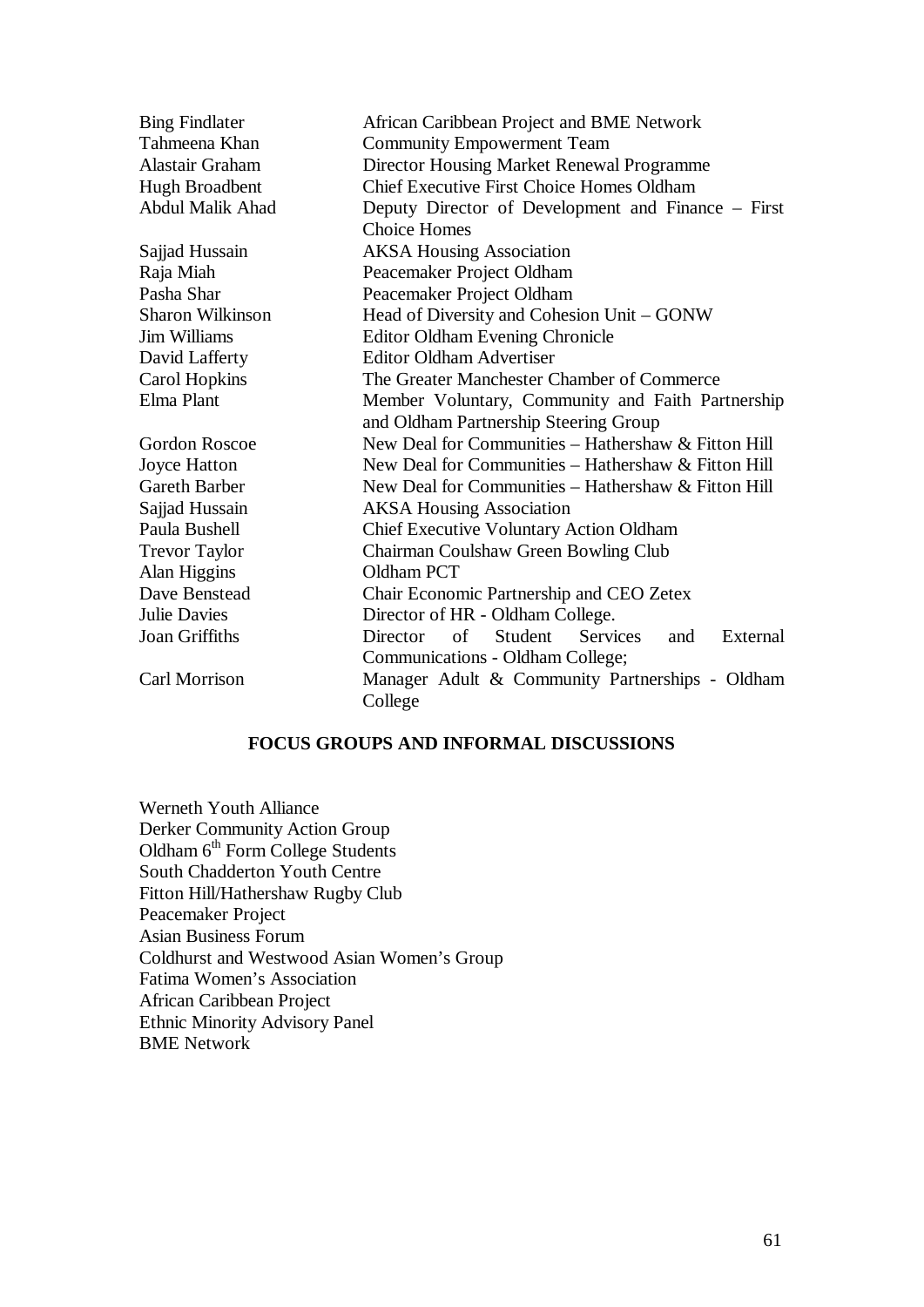#### **APPENDIX II**

#### **ICC Review Team Biographies**

**Professor Ted Cantle** has over 30 years experience in public service spanning a wide range of senior positions in local government but also serving on a number of national bodies. He has led many challenging action research projects and has contributed over two hundred articles and publications on subjects including social capital, housing defects, race and housing, sustainable development, leadership and community cohesion – which is the subject of his new book '*Community Cohesion: A New Framework for Race and Diversity'.*

Ted was Chief Executive at Nottingham City Council from 1990 to 2001. He was Director of Housing at Leicester City Council from 1988 to 1990 and at Wakefield MDC from 1979 to 1983. Between 1983 and 1988, he was Under Secretary at the AMA and has also worked for Manchester City Council.

In August 2001, Ted was appointed by the Home Secretary to Chair the Community Cohesion Review Team and to lead the review the causes of the summer disturbances in a number of northern towns and cities. The Report – known as 'The Cantle Report' was produced in December 2001 and made around seventy recommendations. The concept of 'community cohesion' outlined in the report was subsequently adopted by Government and Ted was asked to chair the Panel which advised Ministers on implementation.

Ted Cantle is presently an Associate Director at the I&DeA and is also a member of the Board of the Environment Agency for England and Wales. In 2005, he established the Institute of Community Cohesion (ICoCo), which is supported by Warwick, Coventry, Leicester and DeMontfort Universities in addition to a number of other partners. The Institute is presently conducting research on a wide range of issues sponsored by various governmental and non-governmental departments and agencies. Ted is also a visiting Professor at Nottingham Trent University and Professor and Chair of the Institute of Community Cohesion. Hw was awarded the CBE in 2004.

**Daljit Kaur** is currently on secondment to the Institute of Community Cohesion, where her key role is to work with the public, private and voluntary sectors to provide practical solutions to the Community Cohesion Agenda.

Prior to this Daljit has 18 years work experience in Training and Organisational Development, Human Resources, Equalities and Diversity with Sheffield City Council.

Daljit was also an integral part of the IDeA's Community Cohesion team in Leicester, and assisted the IDeA's work with Blackburn with Darwen, Tameside, Plymouth, Redcar and Cleveland, Middlesbrough, Brent and Sunderland in identifying strategic priorities and action planning for community cohesion. She also assisted in delivering Modern Member modules on community cohesion and leadership.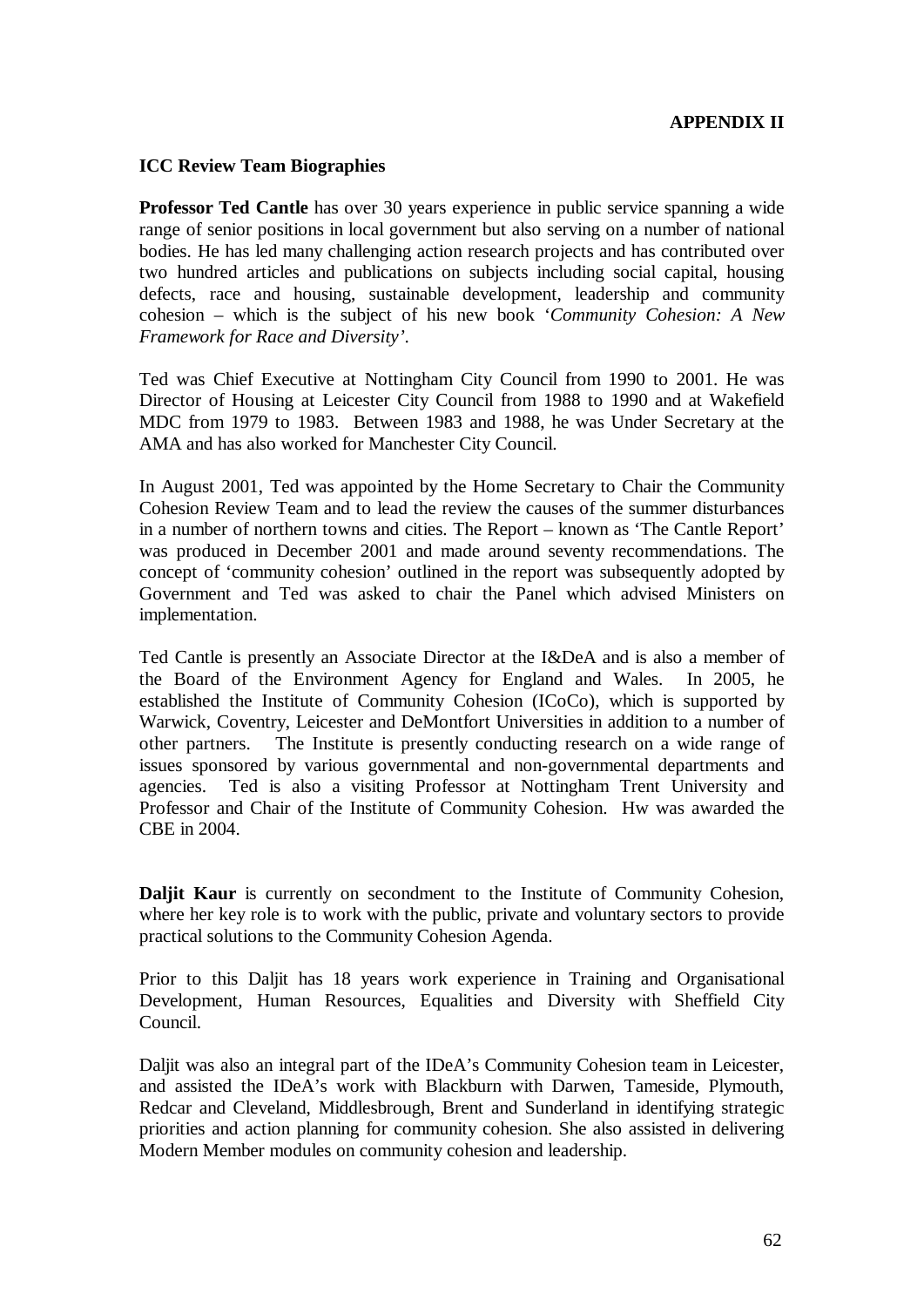She was also the IDeA's advisor for Beacon Councils on the theme of Social Care and worked with Westminster, Tower Hamlets and Gloucestershire Councils. Daljit was also part of the team advising the ODPM on the Race Equality theme for Beacon Councils.

In a voluntary capacity Daljit for the last 15 years has been a strong activist in Sheffield in the following organisations:

- 1 Vice Chair of Black Community Forum Ltd representing 102 BME affiliated groups.
- 2 Secretary of Black-CARD (Community Agency for Regeneration and Development).
- 3 Secretary Roshni Asian Women's Resource Centre
- 4 Treasurer of Ashianna.
- 5 Board member of Voluntary Action Sheffield.
- 6 Chair of Association of Community Languages.
- 7 Transnational European UDIEX member/advisor on social inclusion on behalf of Sheffield Positive Action Training Consortium.

Her particular interests are in community cohesion, equality and diversity in service areas such as education, employment and housing and in broader areas of social and economic development. She is experienced in community involvement, policy development, service delivery in the area of employment programmes, facilitation and training and development.

She is a graduate of the Common Purpose and 20:20 programmes, Matrix and Power Dynamics, and is currently studying for an MSc in Urban Regeneration.

Daljit was also a member of the Cantle Review team in 2001.

**Chris Dallison** has over 20 years senior management experience in both public and private sector organisations. In his last position as Executive Director of Regeneration & Corporate Management at the London Borough of Ealing, he led on Corporate Strategy, Planning and Partnerships, Regeneration, Best Value, Innovation and Performance Management. Prior to this he was Director of Housing with Ealing between 1994 and 2001. Chris is an independent consultant in his own right and an Associate with the Institute of Community Cohesion. He has been part of Community Cohesion Teams in Leicester and Burnley.

**Andrew Wiggans** has 30 years experience as a senior manager, researcher/trainer, and practitioner in statutory and non-statutory organisations at local, regional and national levels. In his last position as Executive Director with Rochdale MBC, he had corporate responsibility for a wide range of community-based services. This included leading the Council's work in addressing performance in diversity and community cohesion. He was Director of Recreation and Community Services in Rochdale from 1996 until 2002. He now acts as an independent consultant, as well as being involved in a voluntary capacity in a number of local organisations.